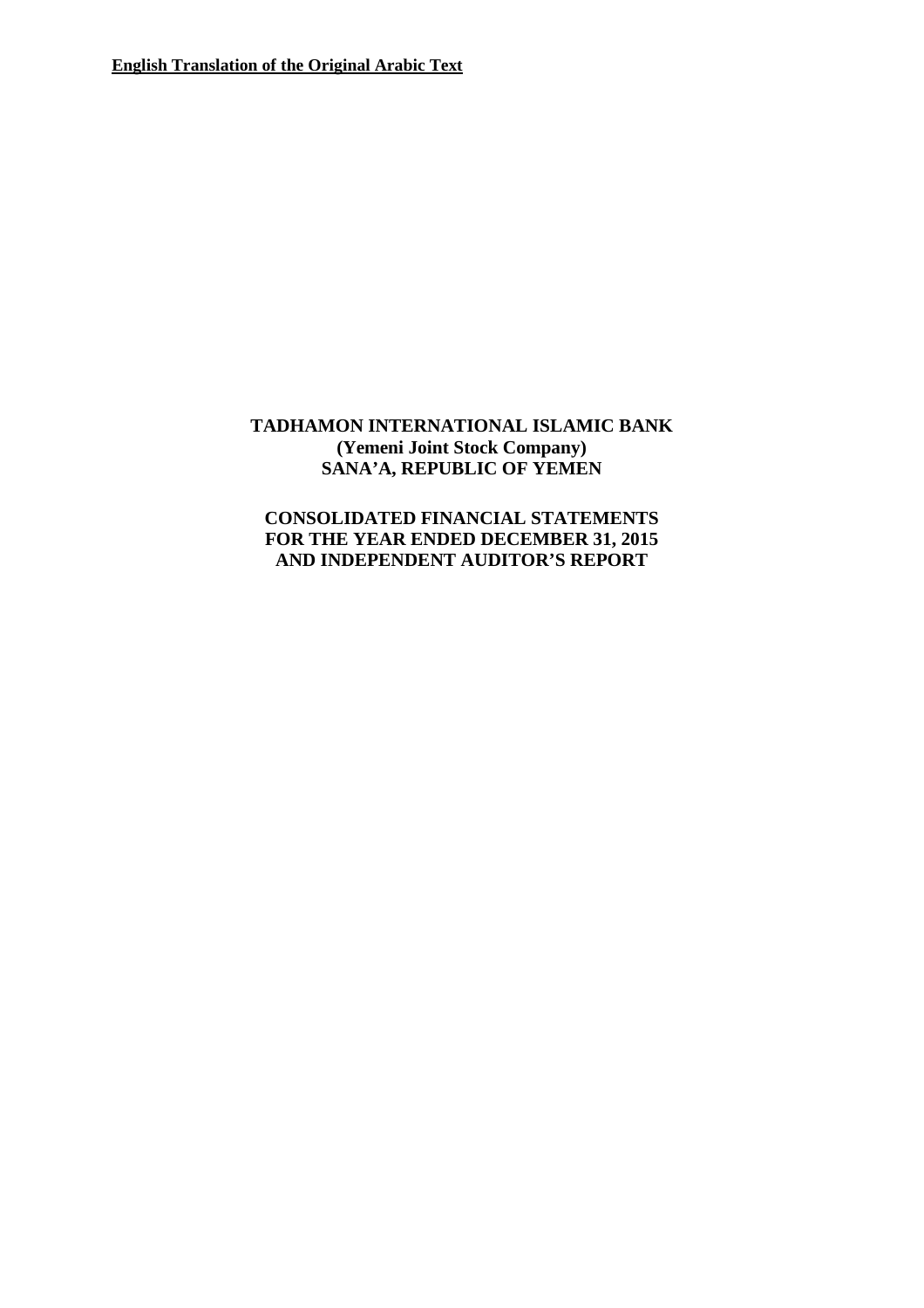# **TADHAMON INTERNATIONAL ISLAMIC BANK (Yemeni Joint Stock Company) SANA'A, REPUBLIC OF YEMEN**

# **CONSOLIDATED FINANCIAL STATEMENTS FOR THE YEAR ENDED DECEMBER 31, 2015 AND INDEPENDENT AUDITOR'S REPORT**

# **TABLE OF CONTENTS**

|                                                                     | Page      |
|---------------------------------------------------------------------|-----------|
| Independent Auditor's Report                                        | $1 - 2$   |
| <b>Consolidated Statement of Financial Position</b>                 | 3         |
| <b>Consolidated Income Statement</b>                                | 4         |
| Consolidated Statement of Changes in Equity                         | 5         |
| <b>Consolidated Statement of Cash Flows</b>                         | $6 - 7$   |
| Consolidated Statement of Sources and Uses of Qard Hasan Fund       | 8         |
| Consolidated Statement of Changes in Restricted Investment Accounts | 9         |
| Notes to the Consolidated Financial Statements                      | $10 - 67$ |

**\_\_\_\_\_\_\_\_\_\_\_\_\_\_\_\_\_\_\_\_\_\_\_\_\_\_\_\_\_\_\_\_\_\_\_\_**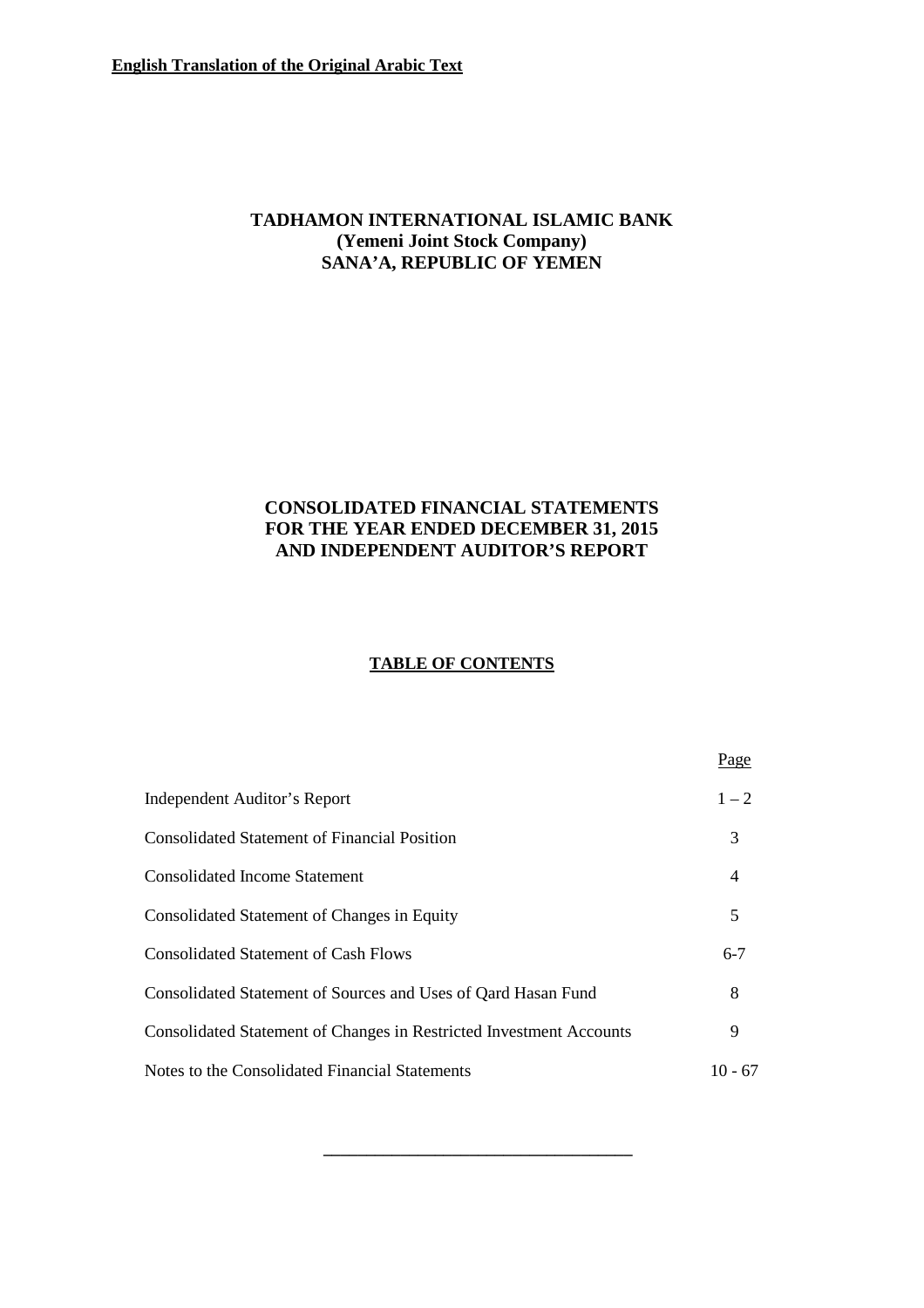#### **INDEPEDENT AUDITOR'S REPORT**

### **TO THE SHAREHOLDERS OF TADHAMON INTERNATIONAL ISLAMIC BANK (Yemeni Joint Stock Company) SANA'A, REPUBLIC OF YEMEN**

#### **Report on the Consolidated Financial Statements**

We have audited the accompanying consolidated financial statements of Tadhamon International Islamic Bank (Yemeni Joint Stock Company) (the Bank), and its subsidiaries (together referred to as the "Group") which comprise the consolidated statement of financial position as at December 31, 2015, the consolidated income statement, consolidated statement of changes in equity, consolidated statement of cash flows, consolidated statement of sources and uses of Qard Hasan Fund and consolidated statement of changes in restricted investment accounts for the year then ended, and a summary of significant accounting policies and other explanatory information. The preparation of these consolidated financial statements and the Group's undertaking to operate in accordance with Islamic Shari'a rules, principles and instructions issued by Central Bank of Yemen are the responsibility of the management. Our responsibility is to express an opinion on these consolidated financial statements based on our audit.

We conducted our audit in accordance with Auditing Standards for Islamic Financial Institutions issued by the Accounting and Auditing Organization for Islamic Financial Institutions "AAOIFI". Those standards require that we plan and perform the audit to obtain reasonable assurance about whether the consolidated financial statements are free of material misstatement. An audit includes examining, on a test basis, evidence supporting the amounts and disclosures in the consolidated financial statements. An audit also includes assessing the accounting principles used and significant estimates made by management, as well as evaluating the overall consolidated financial statements presentation.

We believe that our audit provides a reasonable basis for our opinion.

#### **Opinion**

In our opinion, the consolidated financial statements present fairly, in all material respects, the consolidated financial position of the Group as at December 31, 2015, and of its consolidated results of operations, its consolidated cash flows, its consolidated changes in equity, its consolidated sources and uses of Qard Hasan Fund and its consolidated changes in restricted investment accounts for the year then ended in accordance with the Financial Accounting Standards issued by AAOIFI, the Shari'a rules and principles as determined by the Shari'a supervisory board and instructions issued by Central Bank of Yemen.

#### **Emphasis of Matter**

We draw attention to Note (53) to the consolidated financial statements which describes the impact of the continuing economic crisis and political turmoil in Yemen and their final resolution are unpredictable and may adversely affect the Yemeni economy and the operations of the Group. Our opinion is not qualified in respect of this matter.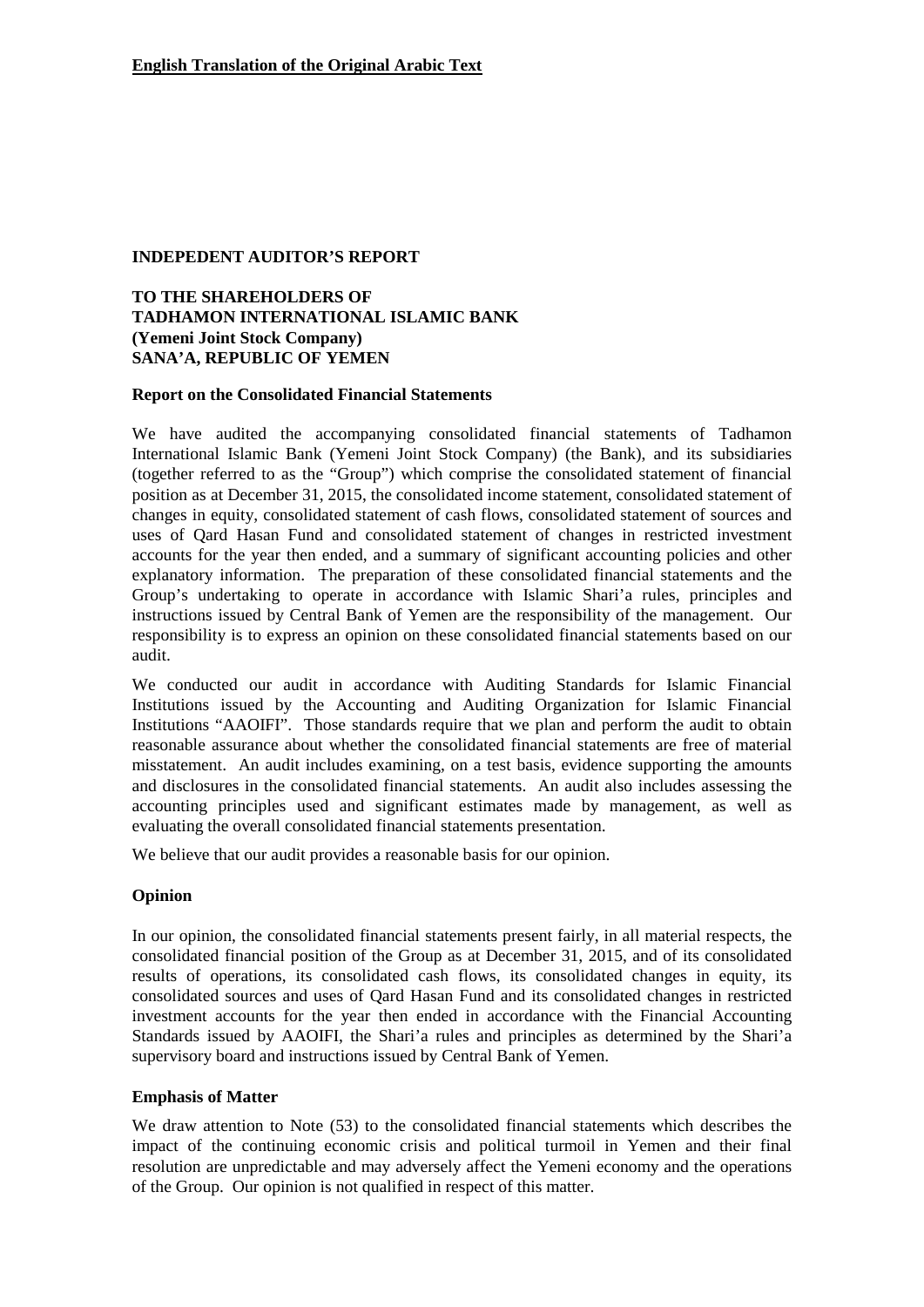### **Other Matter**

The consolidated financial statements of the Group for the year ended December 31, 2014 were audited by another auditor, who expressed an unmodified opinion on those consolidated statements on August 25, 2015.

#### **Report on Other Legal and Regulatory Requirements**

We have obtained from management the information and clarifications that we deemed necessary for our audit. The Group keeps proper books of account, and the accompanying consolidated financial statements are in agreement with these books.

We are not aware of any violations of Law No. 21 of 1996 regarding to Islamic Banks amended by Law No 16 of 2009 or Banking Law No. 38 of 1998 and Yemen Commercial Companies Law No. 22 of 1997 and its amendments that have occurred during the year which might have had a material effect on the business of the Group or its financial position.

**M. Zohdi Mejanni** *Associated Accountant*

**Sana'a, October 23, 2016**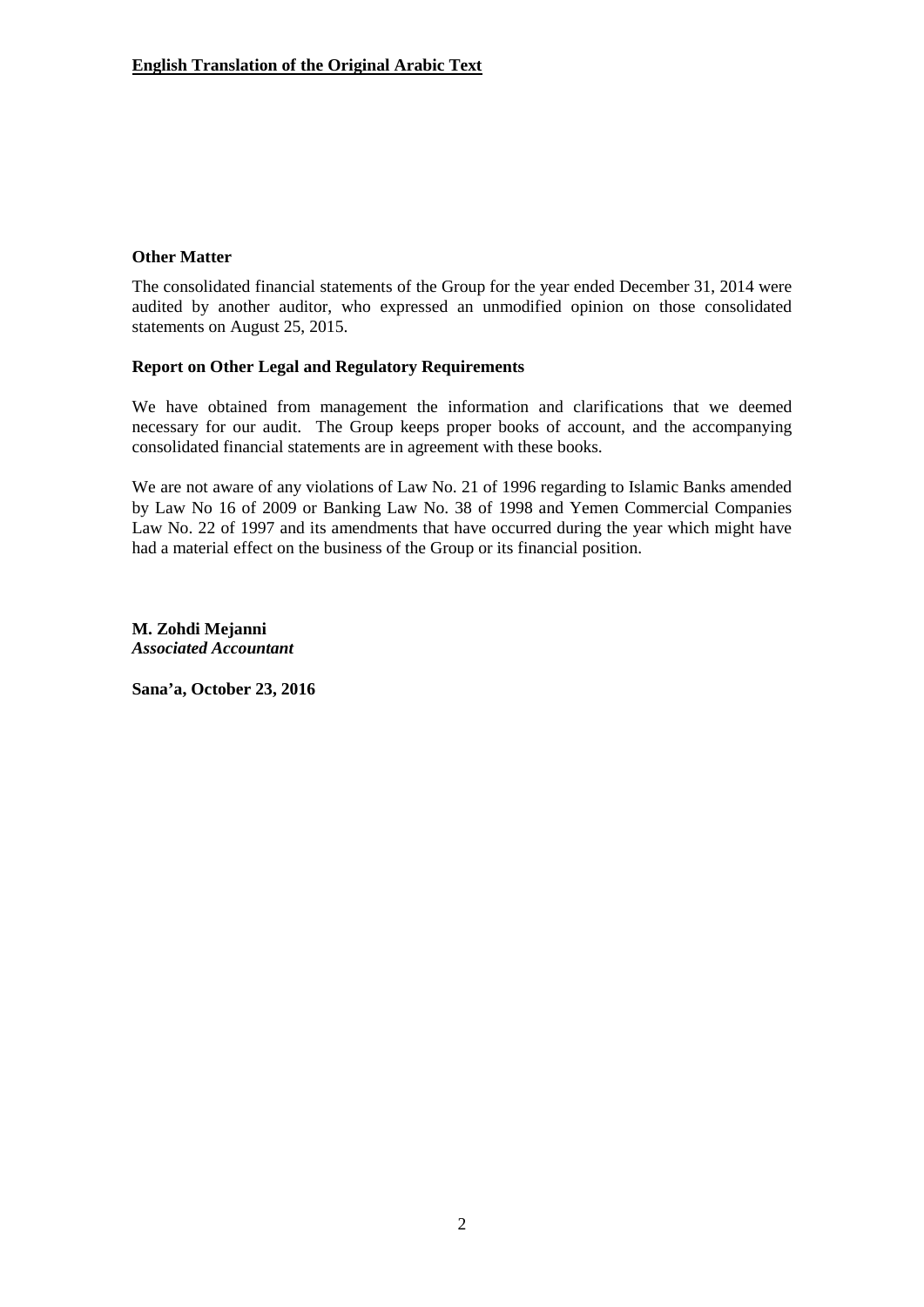# **TADHAMON INTERNATIONAL ISLAMIC BANK**

**(Yemeni Joint Stock Company)**

#### **CONSOLIDATED STATEMENT OF FINANCIAL POSITION AS AT DECEMBER 31, 2015**

|                                                                            | <b>Note</b> | 2015<br><b>YR 000s</b> | 2014<br>(Restated)<br><b>YR 000s</b> |
|----------------------------------------------------------------------------|-------------|------------------------|--------------------------------------|
| <b>Assets</b>                                                              |             |                        |                                      |
| Cash on hand and reserve balances with Central Bank of                     |             |                        |                                      |
| Yemen (CBY)                                                                | 9           | 44,901,774             | 51,483,515                           |
| Due from banks and financial institutions                                  | 10          | 108,317,628            | 52,497,752                           |
| Financing Murabaha and Istisna'a transactions (net)                        | 11          | 35,088,898             | 76,298,191                           |
| Musharaka investment contracts (net)                                       | 13          |                        | 268,613                              |
| Mudaraba investment contracts (net)                                        | 15          | 31,335,303             | 42,641,622                           |
| Investment in Islamic Sukuk                                                | 17          | 89,309,980             | 105,318,240                          |
| Investment securities                                                      | 18          | 35,563,089             | 23,547,428                           |
| Investment in real estate                                                  | 19          | 134,448,430            | 146, 335, 787                        |
| Ijarah Muntahia Bittamleek receivables (net)                               | 20          | 15,726                 | 2,903,885                            |
| Qard Hasan (net)                                                           |             | 2,794                  | 4,421                                |
| Debit balances and other assets (net)                                      | 21<br>23    | 14,660,339             | 10,425,891                           |
| Property and equipment (net)                                               |             | 5,388,023              | 5,821,542                            |
| Total assets                                                               |             | 499,031,984            | 517,546,887                          |
| Liabilities, investment accounts' holders and equity<br><b>Liabilities</b> |             |                        |                                      |
| Due to banks and financial institutions                                    |             | 2,017,420              | 550,567                              |
| Current accounts and other deposits                                        | 24          | 141,602,348            | 128,995,204                          |
| Credit balances and other liabilities                                      | 25          | 5,830,186              | 6,080,027                            |
| Other provisions                                                           | 27          | 505,779                | 786,824                              |
| <b>Total liabilities</b>                                                   |             | 149,955,733            | 136,412,622                          |
| Equity of unrestricted investment and saving accounts'                     |             |                        |                                      |
| holders                                                                    | 28          | 290,020,395            | 323,522,776                          |
| Total liabilities and investment accounts' holders                         |             | 439,976,128            | 459,935,398                          |
| <b>Equity</b>                                                              |             |                        |                                      |
| Share capital                                                              | 30          | 20,000,000             | 20,000,000                           |
| Statutory reserve                                                          | 31.a        | 16,616,321             | 16,499,262                           |
| General reserve                                                            | 31.b        | 261,246                | 261,246                              |
| Other reserve                                                              | 31.c        | 25,416,372             | 19,197,837                           |
| Accumulated (loss) earnings                                                |             | 3,246,035              | 101,013                              |
| Total equity attributable to shareholders of the Bank                      |             | 59,047,904             | 56,059,358                           |
| Non - controlling interest                                                 |             | 7,952                  | 1,552,131                            |
|                                                                            |             | 59,055,856             | 57,611,489                           |
| Total liabilities, investment accounts' holders and equity                 |             | 499,031,984            | 517,546,887                          |
| Contingent liabilities and commitments (net)                               | 32          | 24,278,088             | 47,172,830                           |

| <b>Basheer Sultan Al-Maktari</b> | <b>Mahmoud Ata Hassan Al-Refae</b> | <b>Abdulgabbar Hayel Saeed</b> |
|----------------------------------|------------------------------------|--------------------------------|
| <b>Financial Manager</b>         | <b>General Manager</b>             | <b>Chairman</b>                |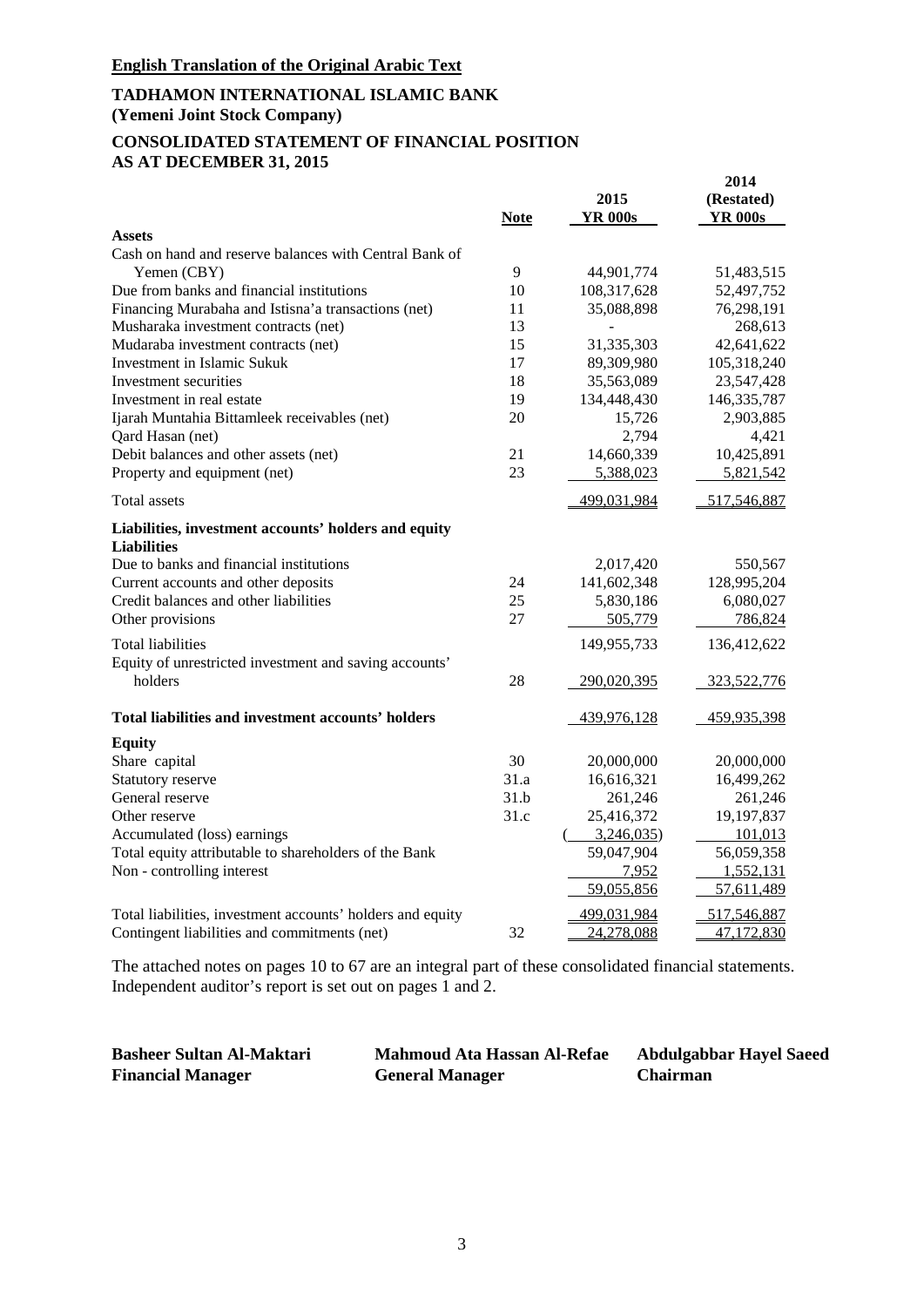# **TADHAMON INTERNATIONAL ISLAMIC BANK (Yemeni Joint Stock Company) CONSOLIDATED INCOME STATEMENT FOR THE YEAR ENDED DECEMBER 31, 2015**

|                                                                                                                                                  | <b>Note</b> | 2015<br><b>YR 000s</b>           | 2014<br>(Restated)<br><b>YR 000s</b> |
|--------------------------------------------------------------------------------------------------------------------------------------------------|-------------|----------------------------------|--------------------------------------|
| Income from financing Murabaha and Istisna'a<br>transactions                                                                                     | 33          | 4,903,238                        | 8,463,287                            |
| Income from other joint investments                                                                                                              | 34          | 14,156,249<br>19,059,487         | 13,057,148<br>21,520,435             |
| Less: Return on unrestricted investments and saving<br>accounts' holders                                                                         |             | (12,696,093)                     | (15,223,657)                         |
| Bank's share from the income on Murabaha,<br>Musharaka and joint investments<br>Fees and commission income<br>Less: Fees and commission expenses | 35          | 6,363,394<br>1,553,621<br>40,385 | 6,296,778<br>1,713,139<br>357,856)   |
| Net fees and commission income                                                                                                                   |             | 1,513,236<br>7,876,630           | 1,355,283<br>7,652,061               |
| Gains on foreign currency transactions<br>Other operating income                                                                                 | 36<br>37    | 3,990,774<br>2,423,873           | 14,912<br>3,446,072                  |
| Total operating income<br>Less:                                                                                                                  |             | 14,291,277                       | 11,113,045                           |
| Provisions                                                                                                                                       | 38          | (3,832,354)                      | 1,424,975)<br>€.                     |
| Loss on sale of investments (realized)                                                                                                           | 39          | 3,811,712)<br>$\left($           | (1,256,063)                          |
| Impairment on investment in real estate<br>Impairment on fair value of investment in real estate                                                 | 19          | 1,360,329<br>€                   | 594,981)<br>€                        |
| (unrealized)                                                                                                                                     | 19          | 1,095,242                        | 453,418)                             |
| Impairment on investment securities                                                                                                              | 40          | 615,022)<br>€                    | 966,606)<br>€                        |
| Staff costs                                                                                                                                      | 41          | 2,854,887)                       | 2,861,708)<br>€                      |
| Depreciation of property and equipment                                                                                                           | 23          | 726,840)                         | 753,974)                             |
| Other expenses                                                                                                                                   | 42          | 3,223,772                        | 3,968,863)                           |
| Net (Loss) for the year before tax                                                                                                               |             | 3,228,881)<br>€                  | 1,167,543)<br>€                      |
| Income tax for the year                                                                                                                          |             |                                  |                                      |
| Net (Loss) for the year after income tax                                                                                                         |             | <u>3,228,881</u> )               | <u>1,167,543</u> )                   |
| Attributable to:                                                                                                                                 |             |                                  |                                      |
| Shareholders of the bank                                                                                                                         |             | 3,198,694)<br>(                  | 1,019,445                            |
| Non-controlling interest                                                                                                                         |             | 30,187                           | 148,098)                             |
| Net (Loss) for the year                                                                                                                          |             | 3,228,881)                       | 1,167,543                            |
| (Loss) per share                                                                                                                                 | 43          | YR 159.93)                       | YR 50.97)                            |

| <b>Basheer Sultan Al-Maktari</b> | <b>Mahmoud Ata Hassan Al-Refae</b> | <b>Abdulgabbar Hayel Saeed</b> |
|----------------------------------|------------------------------------|--------------------------------|
| <b>Financial Manager</b>         | <b>General Manager</b>             | <b>Chairman</b>                |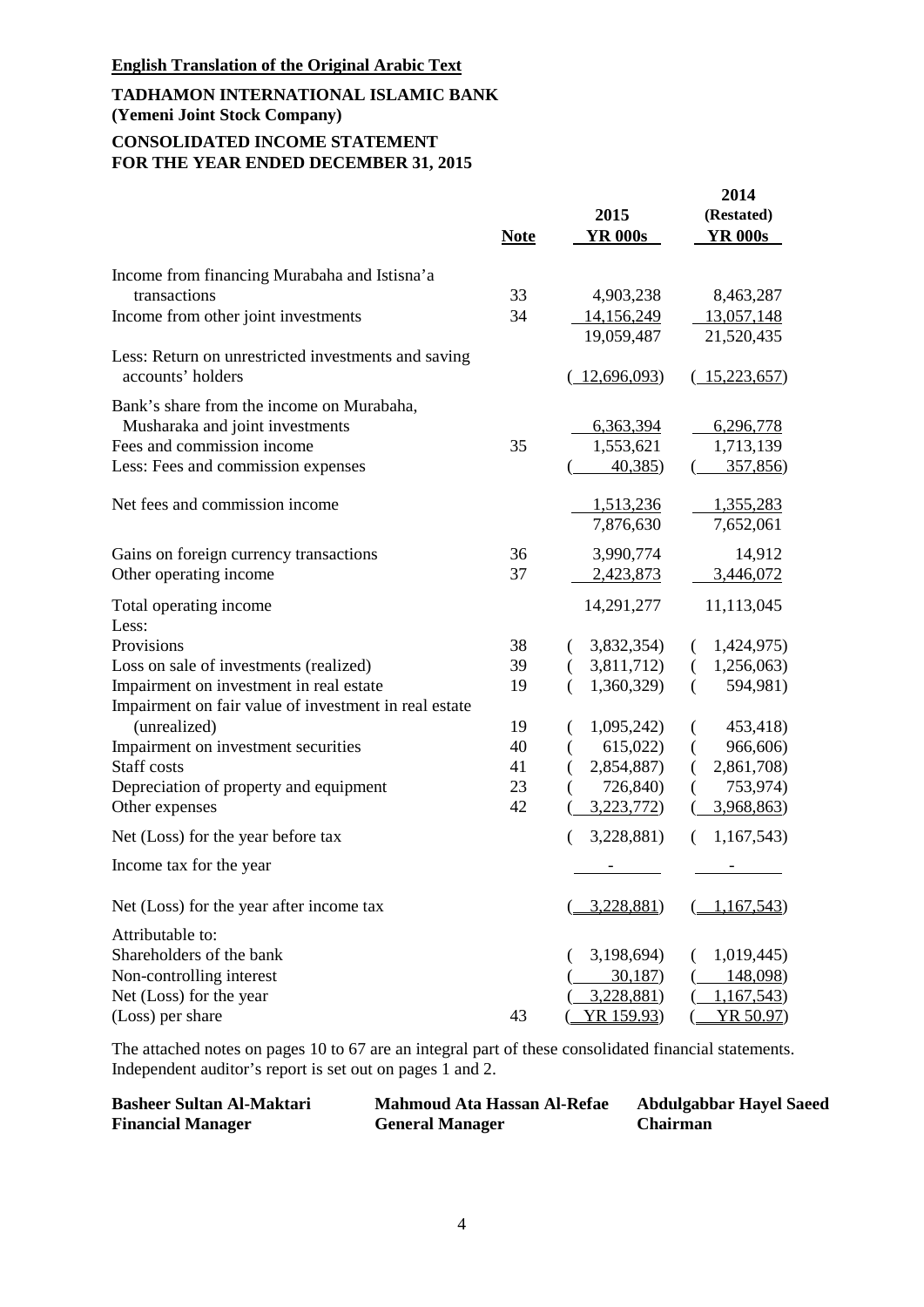# **TADHAMON INTERNATIONAL ISLAMIC BANK (Yemeni Joint Stock Company) CONSOLIDATED STATEMENT OF CHANGES IN EQUITY FOR THE YEAR ENDED DECEMBER 31, 2015**

|                                                         | <b>Share</b><br>Capital<br><b>YR 000s</b> | <b>Statutory</b><br><b>Reserve</b><br><b>YR 000s</b> | <b>General</b><br><b>Reserve</b><br><b>YR 000s</b> | Other<br><b>Reserves</b><br><b>YR 000s</b> | <b>Accumulated</b><br>$(\text{loss})$<br>earnings<br><b>YR 000s</b> | <b>Total Equity</b><br><b>Attributable</b><br>to Shareholders<br>of the Bank<br><b>YR 000s</b> | Non-<br><b>Controlling</b><br><b>Interest</b><br><b>YR 000s</b> | <b>Total</b><br><b>YR 000s</b> |
|---------------------------------------------------------|-------------------------------------------|------------------------------------------------------|----------------------------------------------------|--------------------------------------------|---------------------------------------------------------------------|------------------------------------------------------------------------------------------------|-----------------------------------------------------------------|--------------------------------|
| <b>Year 2015</b>                                        |                                           |                                                      |                                                    |                                            |                                                                     |                                                                                                |                                                                 |                                |
| Balance at January 1, 2015 (Restated)                   | 20,000,000                                | 16,499,262                                           | 261,246                                            | 19,197,837                                 | 101,013                                                             | 56,059,358                                                                                     | 1,552,131                                                       | 57,611,489                     |
| Transfer to statutory reserve (impact of consolidation) |                                           | 117,059                                              |                                                    |                                            |                                                                     | 117,059                                                                                        | 1,182                                                           | 118,241                        |
| Transfer from non-controlling interest                  |                                           |                                                      |                                                    | ۰                                          | 148,354)                                                            | 148,354)                                                                                       | 148,354                                                         |                                |
| Paid to non-controlling interest                        |                                           |                                                      |                                                    |                                            |                                                                     |                                                                                                | 1,664,928)                                                      | 1,664,928)                     |
| Changes in foreign currency                             |                                           |                                                      |                                                    | 10,900)                                    |                                                                     | 10,900)                                                                                        | 30)                                                             | 10,930)                        |
| Changes in fair value                                   |                                           |                                                      |                                                    | 6,229,435                                  |                                                                     | 6,229,435                                                                                      |                                                                 | 6,229,435                      |
| Net (loss) for the year                                 |                                           |                                                      |                                                    |                                            | (3,198,694)                                                         | 3,198,694)                                                                                     | 30,187)                                                         | 3,228,881)                     |
| Paid to share capital                                   |                                           |                                                      |                                                    |                                            |                                                                     |                                                                                                | 1,430                                                           | 1,430                          |
| Balance at December 31, 2015                            | 20,000,000                                | 16,616,321                                           | 261,246                                            | 25,416,372                                 | (3,246,035)                                                         | 59,047,904                                                                                     | 7,952                                                           | 59,055,856                     |
| <b>Year 2014</b>                                        |                                           |                                                      |                                                    |                                            |                                                                     |                                                                                                |                                                                 |                                |
| Balance at January 1, 2014                              | 20,000,000                                | 16,499,262                                           | 261,246                                            | 17,425,268                                 | 1,120,458                                                           | 55,306,234                                                                                     | 1,356,233                                                       | 56,662,467                     |
| Changes in fair value                                   |                                           |                                                      |                                                    | 1,772,569                                  |                                                                     | 1,772,569                                                                                      |                                                                 | 1,772,569                      |
| Net (loss) for the year (restated after consolidation)  |                                           |                                                      |                                                    |                                            | (1,019,445)                                                         | 1,019,445)                                                                                     | 148,098)                                                        | 1,167,543                      |
| Non-controlling interest                                |                                           |                                                      |                                                    |                                            |                                                                     |                                                                                                | 341,265                                                         | 341,265                        |
| Paid to share capital                                   |                                           |                                                      |                                                    |                                            |                                                                     |                                                                                                | 2,731                                                           | 2,731                          |
| Balance at December 31, 2014 (Restated)                 | 20,000,000                                | 16,499,262                                           | 261,246                                            | 19,197,837                                 | 101,013                                                             | 56,059,358                                                                                     | 1,552,131                                                       | 57,611,489                     |

| <b>Basheer Sultan Al-Maktari</b> | Mahmoud Ata Hassan Al-Refae | <b>Abdulgabbar Hayel Saeed</b> |
|----------------------------------|-----------------------------|--------------------------------|
| <b>Financial Manager</b>         | <b>General Manager</b>      | <b>Chairman</b>                |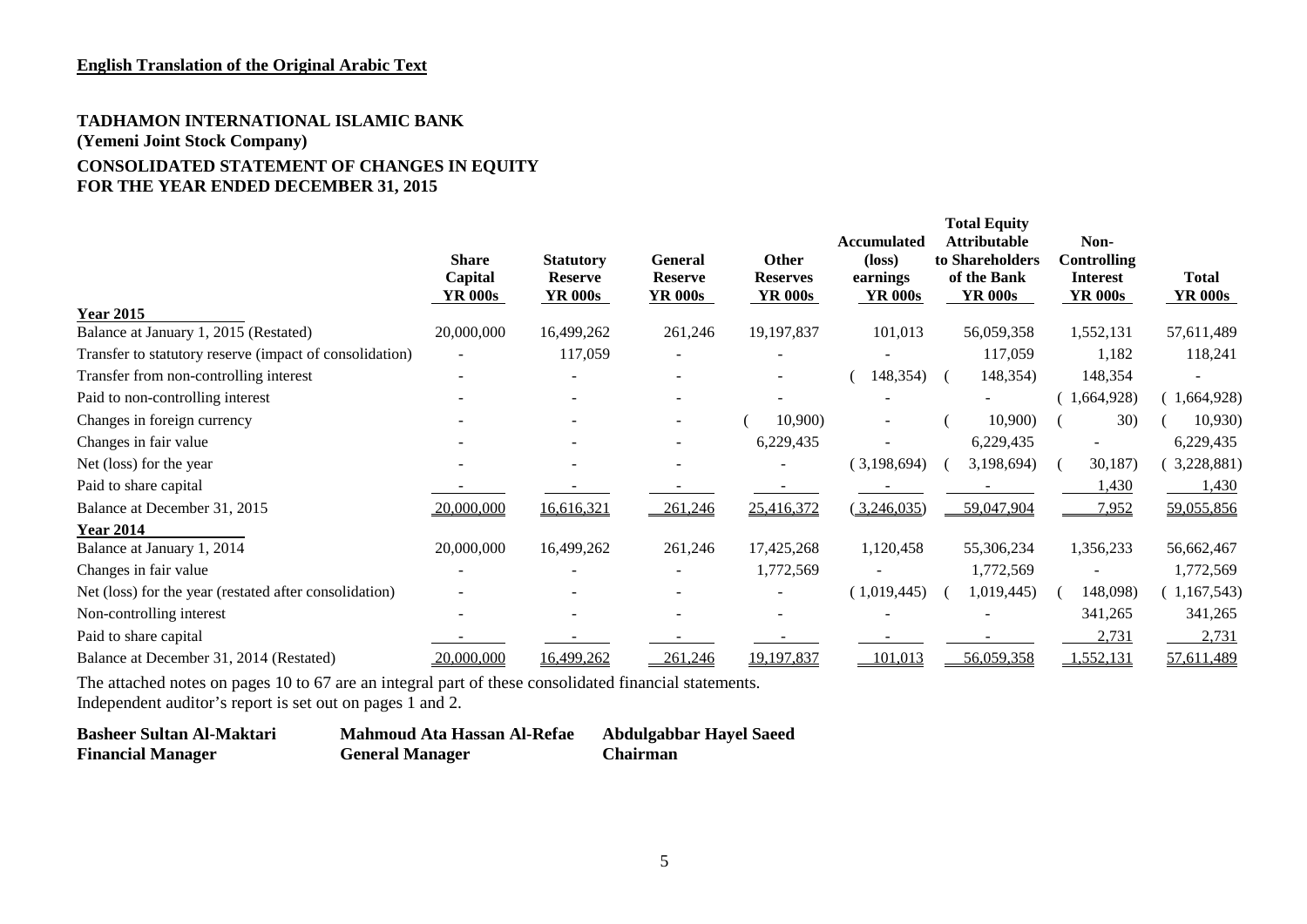# **TADHAMON INTERNATIONAL ISLAMIC BANK (Yemeni Joint Stock Company)**

#### **CONSOLIDATED STATEMENT OF CASH FLOWS FOR THE YEAR ENDED DECEMBER 31, 2015**

|                                                          | <b>Note</b> |   | 2015<br><b>YR 000s</b> |          | 2014<br>(Restated)<br><b>YR 000s</b> |
|----------------------------------------------------------|-------------|---|------------------------|----------|--------------------------------------|
| <b>Cash flows from operating activities:</b>             |             |   |                        |          |                                      |
| Net (Loss) for the year before tax                       |             |   | 3,228,881)             | €        | 1,167,543                            |
| <b>Adjustments for:</b>                                  |             |   |                        |          |                                      |
| Depreciation of property and equipment                   | 23          |   | 726,840                |          | 753,974                              |
| Provisions charged to the consolidated income statement  | 38          |   | 3,832,354              |          | 1,424,975                            |
| Provisions used during the year                          |             | € | 2,537,318)             | €        | 634,967)                             |
| Provisions reversed                                      | 37          | € | 2,336,691)             | $\left($ | 2,780,507)                           |
| Impairment on investment in real estate                  |             |   | 2,455,571              |          | 1,048,399                            |
| Net (profit) on sale of property and equipment           |             |   | 7,302)                 | €        | 661,443)                             |
| Return of unrestricted investment and saving accounts'   |             |   |                        |          |                                      |
| holders                                                  |             |   | 12,696,093             |          | 15,223,657                           |
| Impairment on investment securities                      | 40          |   | 615,022                |          | 966,606)                             |
| Foreign currencies translation differences               |             |   | 10,901)                |          | 74,815)                              |
|                                                          |             |   | 12,204,787             |          | 12,165,124                           |
| <b>Changes in:</b>                                       |             |   |                        |          |                                      |
| Reserve balances with CBY                                |             |   | 2,075,959              |          | 511,406                              |
| Financing Murabaha and Istisna'a transactions            |             |   | 38,374,070             |          | 11,877,487                           |
| Musharaka investment contracts                           |             |   | 1,489,379              |          | 158,768                              |
| Mudaraba investment contracts                            |             |   | 11,522,948             |          | 11,704,940)                          |
| Ijarah Muntahia Bittamleek receivables                   |             |   | 2,880,519              |          | 19,324                               |
| Qard Hasan                                               |             |   | 1,244                  | €        | 2,233)                               |
| Debit balance and other assets                           |             |   | 4,984,835)             | (        | 1,455,749)                           |
| Current accounts and other deposits                      |             |   | 12,607,144             |          | 42,737,403)                          |
| Credit balances and other liabilities                    |             |   | 249,841)               |          | 2,339,982                            |
| Non-controlling interest                                 |             |   | 1,662,346)             |          | 343,996                              |
| Net cash flows from (used in) operating activities $(1)$ |             |   | 74,259,028             |          | (28, 484, 238)                       |
| <b>Cash flows from investing activities:</b>             |             |   |                        |          |                                      |
| Changes in investment in Islamic Sukuk                   |             |   | 16,008,260             |          | (30,001,817)                         |
| Changes in investment securities                         |             |   | 9,713,835)             |          | 7,040,858                            |
| Changes in real estate investment                        |             |   | 15,661,222             |          | 14,021,739                           |
| Cash payments to acquisition of property and equipment   |             | € | 331,575)               | €        | 663,484)                             |
| Proceeds from sale of property and equipment             |             |   | 45,556                 |          | 737,793                              |
| Net cash flows from (used in) investing activities (2)   |             |   | 21,669,628             |          | 8,864,911)                           |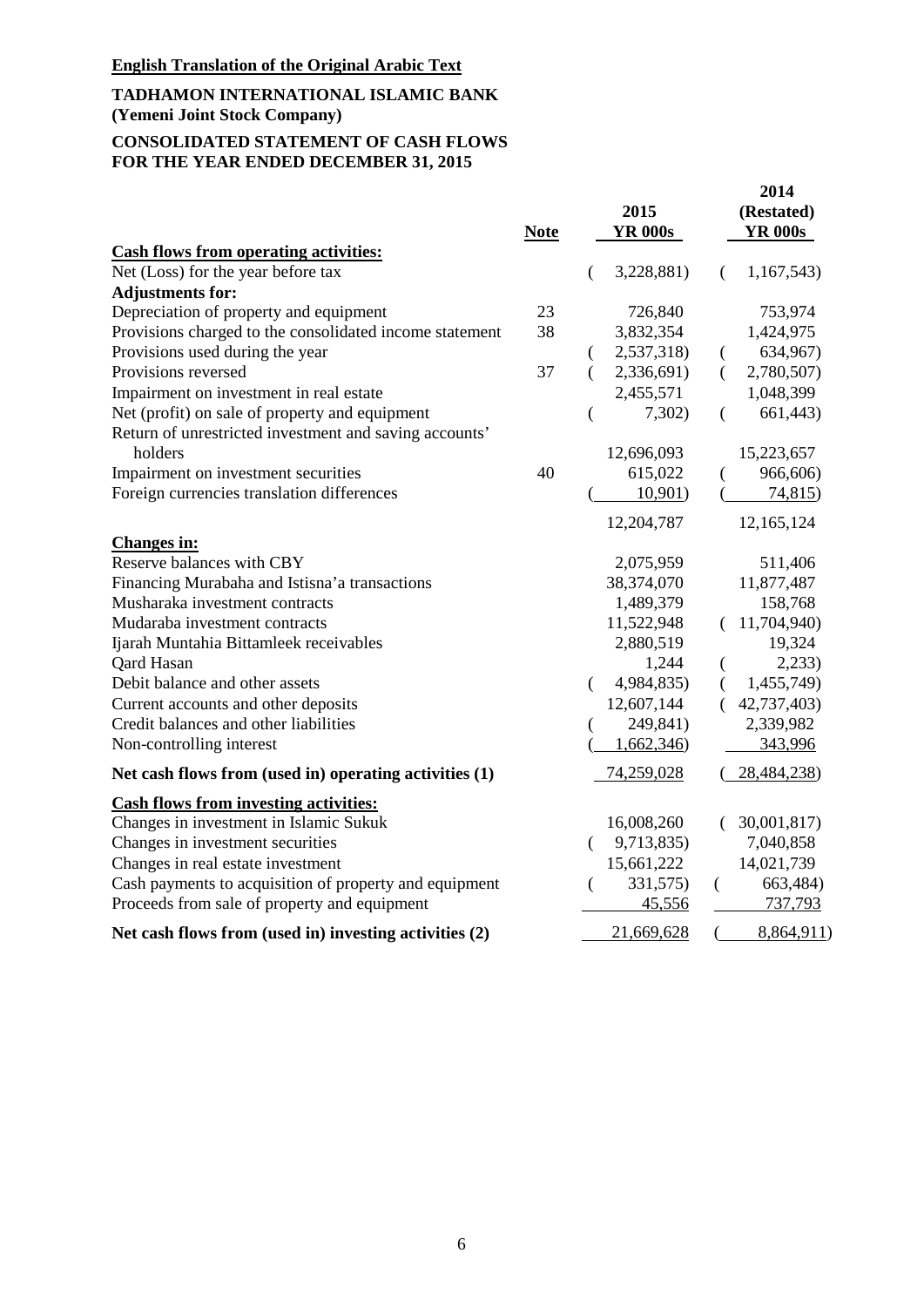# **TADHAMON INTERNATIONAL ISLAMIC BANK (Yemeni Joint Stock Company) CONSOLIDATED STATEMENT OF CASH FLOWS (continued) FOR THE YEAR ENDED DECEMBER 31, 2015**

|                                                                                                            | <b>Note</b> | 2015<br><b>YR 000s</b>     | 2014<br>(Restated)<br><b>YR 000s</b> |
|------------------------------------------------------------------------------------------------------------|-------------|----------------------------|--------------------------------------|
| <b>Cash flows from financing activities:</b>                                                               |             |                            |                                      |
| Changes in due to banks and financial institutions                                                         |             | 1,466,853                  | 8,238,055)                           |
| Changes in equity of unrestricted investment and saving<br>account's holders                               |             | 46, 198, 474)              | 28,521,027                           |
| Increase in reserves (impact of consolidation)                                                             |             | 117,059                    |                                      |
| Net cash flows (used in) from financing activities $(3)$                                                   |             | <u>44,614,562</u> )        | 20,282,972                           |
| Net change in cash and cash equivalents $(1+2+3)$                                                          |             | 51,314,094                 | 17,066,177)                          |
| Cash and cash equivalents at the beginning of the year<br>Cash and cash equivalents at the end of the year |             | 67,127,685<br>118,441,779  | 84,193,862<br>67,127,685             |
| Cash and cash equivalents at the end of the year<br>consist of:                                            |             |                            |                                      |
| Cash on hand and reserve balances with CBY                                                                 | 9           | 44,901,774                 | 51,483,515                           |
| Due from banks and financial institutions                                                                  | 10          | 108,317,628<br>153,219,402 | 52,497,752<br>103,981,267            |
| Less: Reserve balances with CBY                                                                            |             | 34,777,623)                | <u>36,853,582</u> )                  |
|                                                                                                            |             | 118,441,779                | 67,127,685                           |

| <b>Basheer Sultan Al-Maktari</b> | <b>Mahmoud Ata Hassan Al-Refae</b> | <b>Abdulgabbar Hayel Saeed</b> |
|----------------------------------|------------------------------------|--------------------------------|
| <b>Financial Manager</b>         | <b>General Manager</b>             | <b>Chairman</b>                |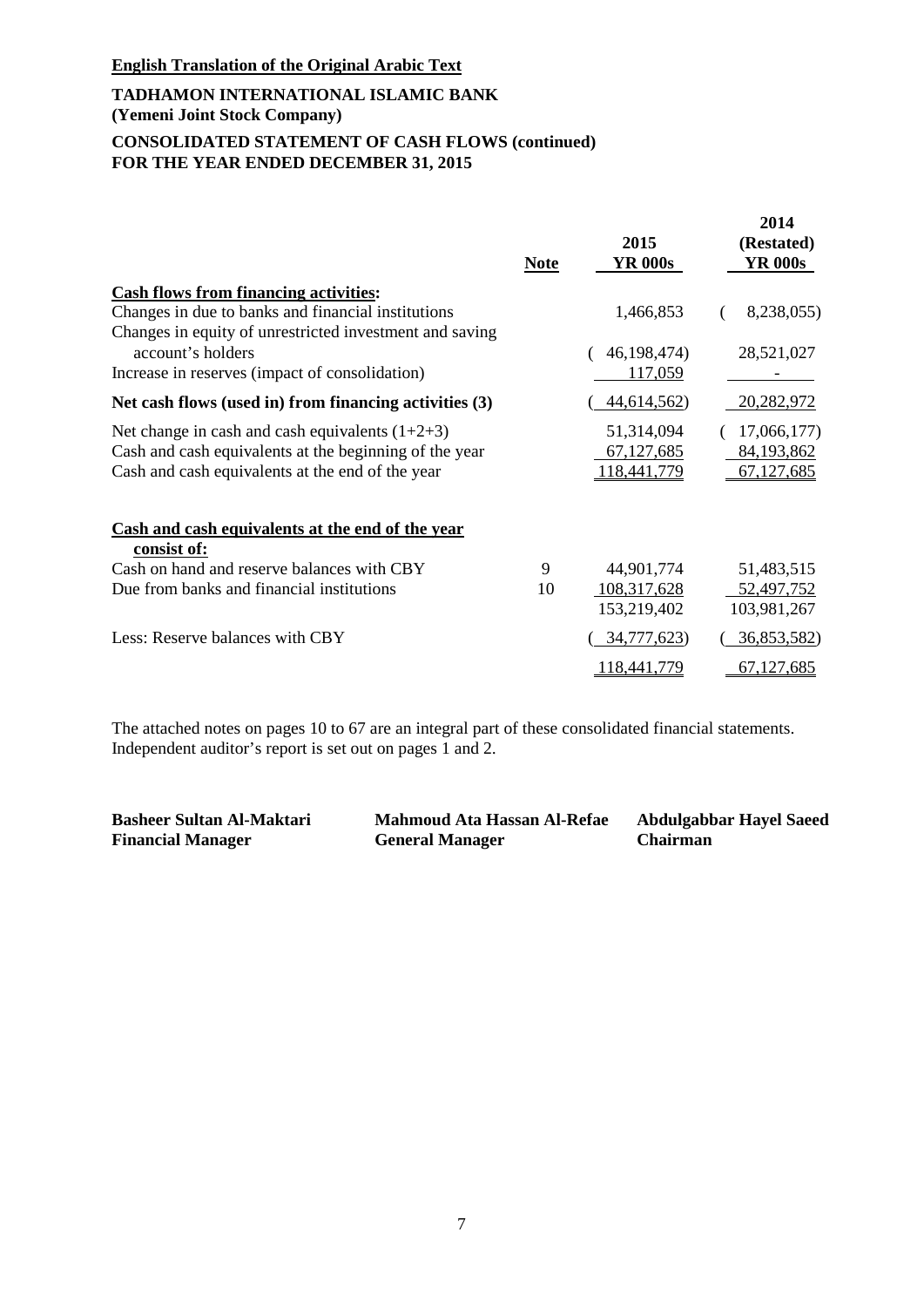# **TADHAMON INTERNATIONAL ISLAMIC BANK (Yemeni Joint Stock Company) CONSOLIDATED STATEMENT OF SOURCES AND USES OF QARD HASAN FUND FOR THE YEAR ENDED DECEMBER 31, 2015**

|                                                                                       | <b>Note</b> | 2015<br><b>YR 000s</b> | 2014<br><b>YR 000s</b> |
|---------------------------------------------------------------------------------------|-------------|------------------------|------------------------|
| Balance at the beginning of the year as represented by:<br>Outstanding utilized loans |             | 4,466                  | 2,233                  |
| <b>Add: Sources of fund</b><br>Transferred from customers' current accounts           |             |                        | 2,233                  |
| Less: Uses of fund                                                                    |             |                        |                        |
| Paid to customers' current accounts                                                   |             | 1,244)                 |                        |
| Balance at the end of the year                                                        |             | 3,222                  | 4,466                  |
| Less: Provision for Al-Qard Al-Hasan fund                                             |             | 428)                   | 45)                    |
|                                                                                       |             | 2,794                  | 4,421                  |
| The following show the movement of provision for<br>Al-Qard Al-Hasan fund:            |             |                        |                        |
| Balance at the beginning of the year<br>Add: Provided during the year                 | 38          | 45<br>383              | 45                     |
| Balance at the end of the year                                                        |             | 428                    | <u>45</u>              |

| <b>Basheer Sultan Al-Maktari</b> | <b>Mahmoud Ata Hassan Al-Refae</b> | <b>Abdulgabbar Hayel Saeed</b> |
|----------------------------------|------------------------------------|--------------------------------|
| <b>Financial Manager</b>         | <b>General Manager</b>             | <b>Chairman</b>                |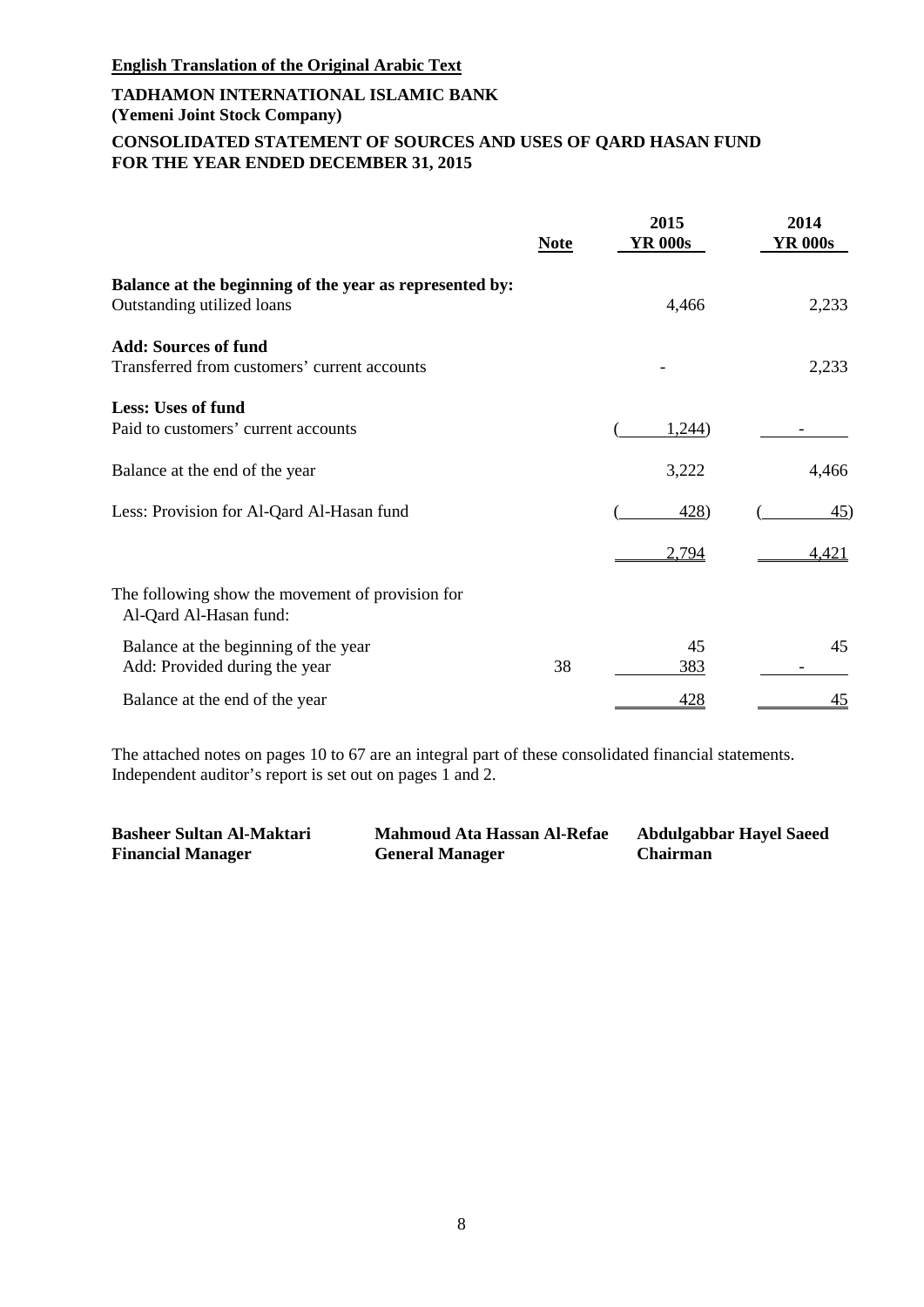# **TADHAMON INTERNATIONAL ISLAMIC BANK**

**(Yemeni Joint Stock Company)**

# **CONSOLIDATED STATEMENT OF CHANGES IN RESTRICTED INVESTMENT ACCOUNTS**

# **FOR THE YEAR ENDED DECEMBER 31, 2015**

|                                                             |                                                               | 2015                                                                           |                                                                 |
|-------------------------------------------------------------|---------------------------------------------------------------|--------------------------------------------------------------------------------|-----------------------------------------------------------------|
|                                                             | <b>Balance at</b><br><b>January 1, 2015</b><br><b>YR 000s</b> | <b>Movements</b><br>during the year<br>deposits (withdrawal)<br><b>YR 000s</b> | <b>Balance</b> at<br><b>December 31, 2015</b><br><b>YR 000s</b> |
| Investment securities<br>Investment in real estate<br>Other | 3,657,525                                                     | 1,815,595<br>13,599,482<br>1,149,959                                           | 1,815,595<br>17,257,007<br>1,149,959                            |
| Total                                                       | 3,657,525                                                     | 16,565,036                                                                     | 20,222,561                                                      |
|                                                             |                                                               | 2014                                                                           |                                                                 |
|                                                             | <b>Balance at</b><br><b>January 1, 2014</b><br><b>YR 000s</b> | <b>Movements</b><br>during the year<br>deposits (withdrawal)<br><b>YR 000s</b> | <b>Balance at</b><br><b>December 31, 2014</b><br><b>YR 000s</b> |
| Investment securities<br>Investment in real estate<br>Other |                                                               | 3,657,525                                                                      | 3,657,525                                                       |
| Total                                                       |                                                               | 3,657,525                                                                      | 3,657,525                                                       |

The attached notes on pages 10 to 67 are an integral part of these consolidated financial statements. Independent auditor's report is set out on pages 1 and 2.

**Financial Manager General Manager** 

**Basheer Sultan Al-Maktari Mahmoud Ata Hassan Al-Refae Abdulgabbar Hayel Saeed**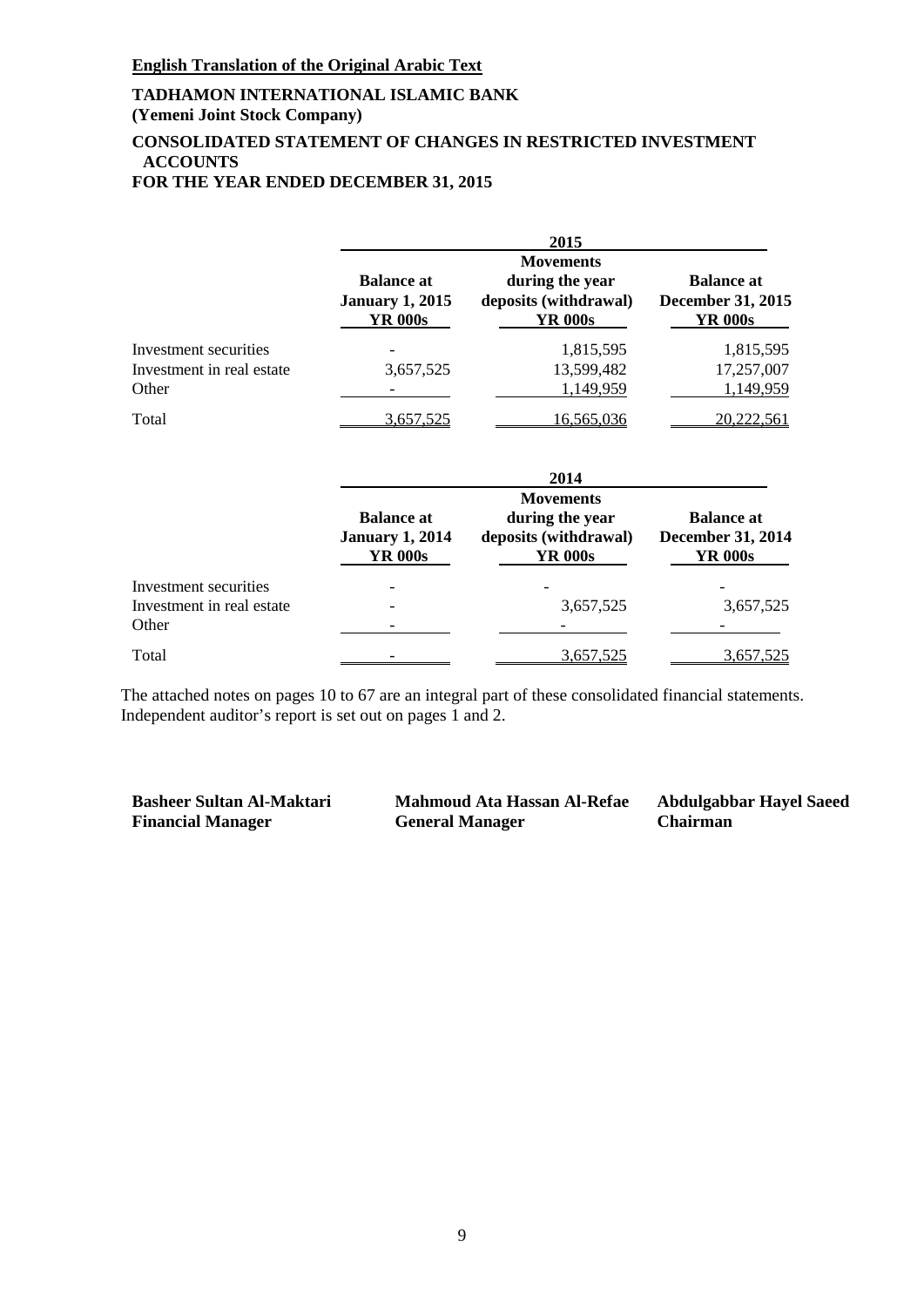# **NOTES TO THE CONSOLIDATED FINANCIAL STATEMENTS FOR THE YEAR ENDED DECEMBER 31, 2015**

# **1. BACKGROUND INFORMATION**

Tadhamon International Islamic Bank (the Bank) was established under the name of Yemen Islamic Bank for Investment and Development a (Yemeni joint-stock company) in accordance with the Ministerial Decree No. (147) for the year 1995. The name of the Bank has been changed to Tadhamon Islamic Bank according to the Ministerial Decree No. (169) for the year 1996. On March 20, 2002, the Extraordinary General Assembly decided to change the name of the Bank to Tadhamon International Islamic Bank. The objectives of the Bank are to finance, invest, and offer banking services in accordance with Article No. (4) of the Bank's Articles of Association which states that the bank performs its activities in conformity with the precepts of Islamic Shari'a. The Bank started its activities on July 20, 1996, through the main branch in Sana'a and expanded to (23) branches all over the Republic of Yemen. The consolidated financial statements include the financial statements of the Bank and its subsidiaries inside and outside Yemen (together referred to as the "Group") as follows:

| <b>Percentage of Equity</b>            |       |       |                             |  |  |
|----------------------------------------|-------|-------|-----------------------------|--|--|
| <b>Subsidiary Name</b>                 | 2015  | 2014  | <b>Principal Activities</b> |  |  |
| Tadhamon Capital $B.S.C.(c) - Bahrain$ | 99.9% | 99.9% | Financial services          |  |  |
| Tadhamon Real Estate Ltd. - Yemen      | 95.0% | 95.0% | Real estate development     |  |  |
| Yem holding company.W.L.L – Bahrain    | 99 %  |       | Holding company             |  |  |
| Green Land Realty Limited - UAE        | 100 % | 69.0% | Manage real estate assets   |  |  |
|                                        |       |       | Trading<br>General<br>and   |  |  |
| Tadhamon Investments Limited – UAE     | 100 % | 100%  | owning properties           |  |  |
| TIIB Group Real Estate Limited - UAE   | 100 % | 100%  | Manage real estate assets   |  |  |

#### **2. PREPARATION BASIS OF THE CONSOLIDATED FINANCIAL STATEMENTS**

#### *2.1 Statement of compliance*

- The consolidated financial statements are prepared in accordance with the Financial Accounting Standards issued by Accounting and Auditing Organization for Islamic Financial Institutions ("AAOIFI"), the Shari'a rules and principles as determined by the Shari'a Board of the Bank and instructions issued by the Central Bank of Yemen (CBY). Thus, the Group has adopted the International Financial Reporting Standards (IFRS) for the matters that are not covered by AAOIFI standards.
- The consolidated financial statements were approved by the Board of Directors on October 23, 2016.
- *2.2 Basis of measurement*
	- The consolidated financial statements have been prepared on the historical cost basis except for certain investments which are measured at fair value.

#### *2.3 Functional and presentation currency*

The consolidated financial statements are presented in Yemeni Rials ("YR") (the Group's functional currency), which is the currency in which the majority of transactions are denominated and are rounded off to the nearest thousand (unless stated otherwise).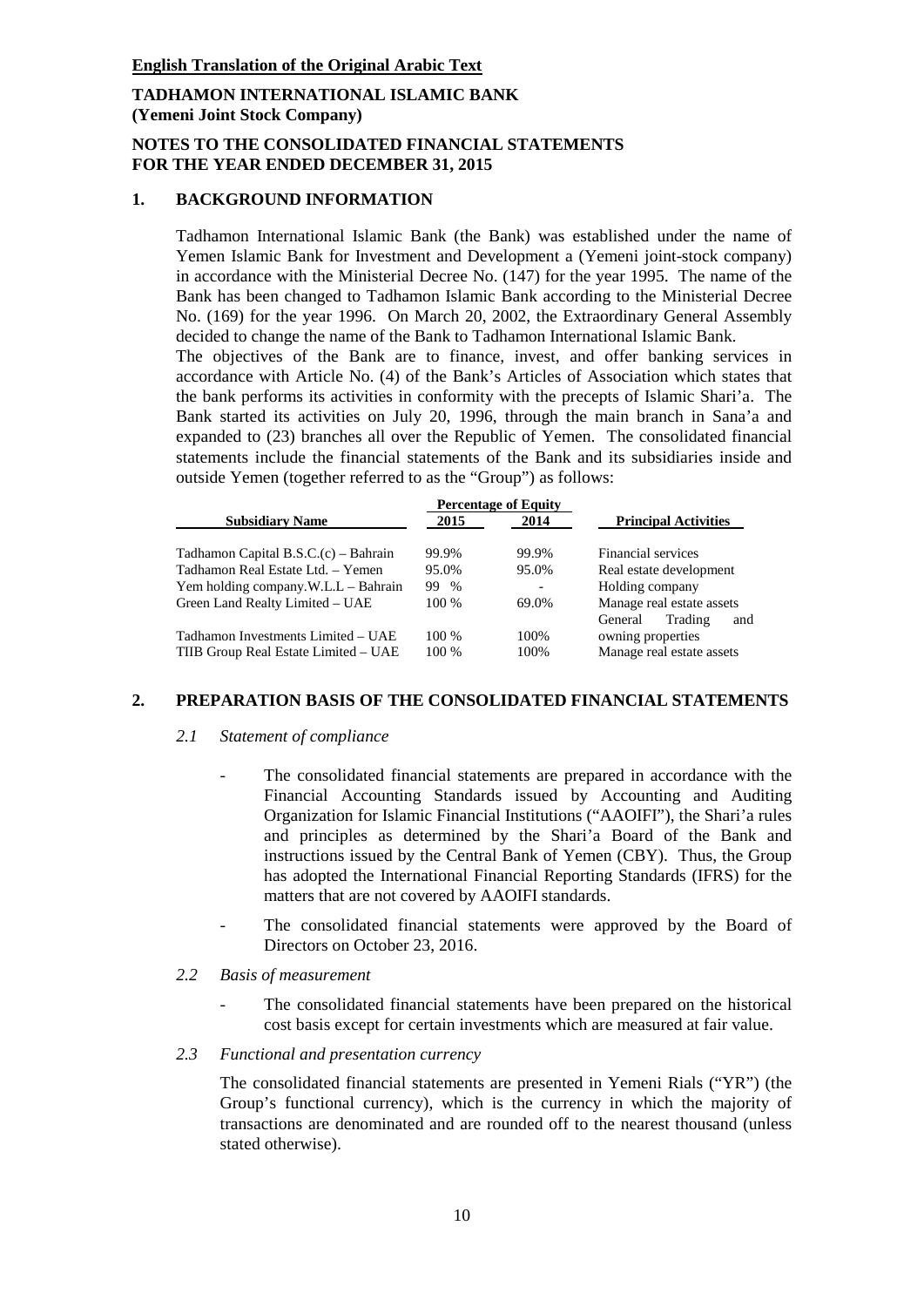# **TADHAMON INTERNATIONAL ISLAMIC BANK (Yemeni Joint Stock Company) NOTES TO THE CONSOLIDATED FINANCIAL STATEMENTS (continued)**

# **FOR THE YEAR ENDED DECEMBER 31, 2015**

*2.4 Basis of consolidation*

The consolidated financial statements comprise the financial statements of the Bank and its subsidiaries as at December 31, 2015. The financial statements of the subsidiaries are prepared for the same reporting year as the Bank, using consistent accounting policies. All intra-group balances, transactions, income and expenses and unrealised gains and losses resulting from intra-group transactions are eliminated in full.

Subsidiaries are fully consolidated from the date on which control is transferred to the Group and continue to be consolidated until the date when such control ceases. Control is achieved where the Group has the power to govern the financial and operating policies of an entity so as to obtain benefits from its activities. The results of subsidiaries acquired or disposed of during the year, if any, are included in the consolidated statement of income from the date of acquisition or up to the date of disposal, as appropriate. A change in the Group's ownership of a subsidiary, without a loss of control, is accounted for as an equity transaction.

Share of minority stakeholder' interest (non-controlling interest) represents the portion of profit or loss and net assets not held by the Group and are presented separately in the consolidated statement of income and within owners' equity in the consolidated statement of financial position, separately from the equity attributable to shareholders of the parent (the Bank).

*2.5 Significant accounting judgments and estimates*

The preparation of consolidated financial statements requires management to make judgments, estimates and assumptions that affect the application of accounting policies and the reported amounts of assets, liabilities, income and expenses. Actual result may differ from these estimates.

Estimates and underlying assumptions are reviewed on an ongoing basis. Revisions to accounting estimates are recognized in the period in which the estimates are revised and in any future period affected.

Information about significant areas of estimation uncertainty and critical judgments in applying accounting policies that have the most significant effect on the amounts recognized in the consolidated financial statements are described in notes (3.4, 3.8, 3.9, 3.12, 11, 13, 15, 18, 20, 21, 23, 25 and 27).

The following significant judgments, estimates and assumptions applied by the Group presented of these consolidated financial statements:

*a. Classification of investments*

In the process of applying the Group's accounting policies, management decides on acquisition of an investment whether it should be classified as debt type instruments carried at fair value through equity or amortised cost, or equity-type instruments carried at fair value through equity or fair value through income statement. The classification of each investment reflects the management's intention in relation to each investment and each classification is based on different accounting treatment (refer to Note 3.3).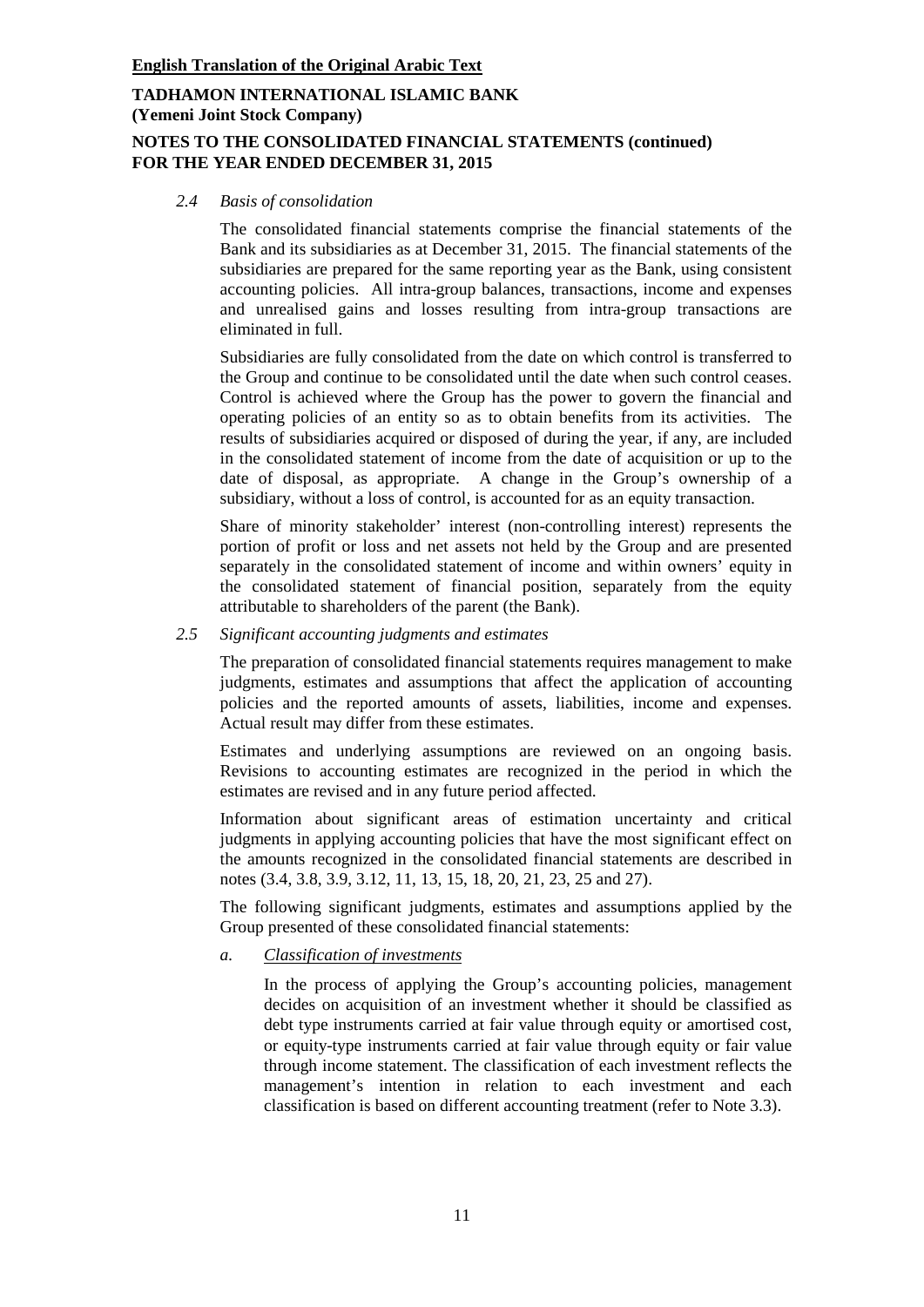# **NOTES TO THE CONSOLIDATED FINANCIAL STATEMENTS (continued) FOR THE YEAR ENDED DECEMBER 31, 2015**

*b. Provision for impairment of assets*

The Group exercises judgment in the estimation of provision for impairment of financial assets. The methodology for the estimation of the provision is provided in the impairment of financial asset and non-financial assets which is shown in the significant accounting policies below.

*c. Impairment of available-for-sale equity investments*

The Group treats available-for-sale equity investments as impaired when there has been a significant or prolonged (judgmental) decline in the fair value below its cost or where other objective evidence of impairment exists. In addition, the Group evaluates other factors, including normal volatility in share price for quoted equities and the future cash flows and the present value calculation factors for unquoted equities.

*d. Impairment of held for trading investments*

The investments which were held for trading are recorded at cost on acquisition date; on financial statements date, these are evaluated at fair value. The differences are taken to the consolidated income statement in differences of evaluation investment securities.

# *e. Valuation of unquoted private equity and real estate investments*

Valuation of above investments is normally based on one of the following:

- Valuation by independent external valuers;
- Recent arm's length market transactions;
- Current fair value of another instrument that is substantially the same;
- Present value of expected cash flows discounted at current rates applicable for items with similar terms and risk characteristics; or
- Other valuation models.

The Group determines the valuation techniques periodically and tests these for validity using either prices from observable current market transactions in the same instrument or other available observable market data.

# *f. Useful lives of property and equipment*

The Group uses estimates of useful lives of property and equipment for depreciating these assets.

*g. Depreciation rates of Ijarah Muntahia Bittamleek*

The Group's uses the lower of the contract leasing period or estimated useful lives of Ijarah Muntahia Bittamleek assets for depreciating these assets.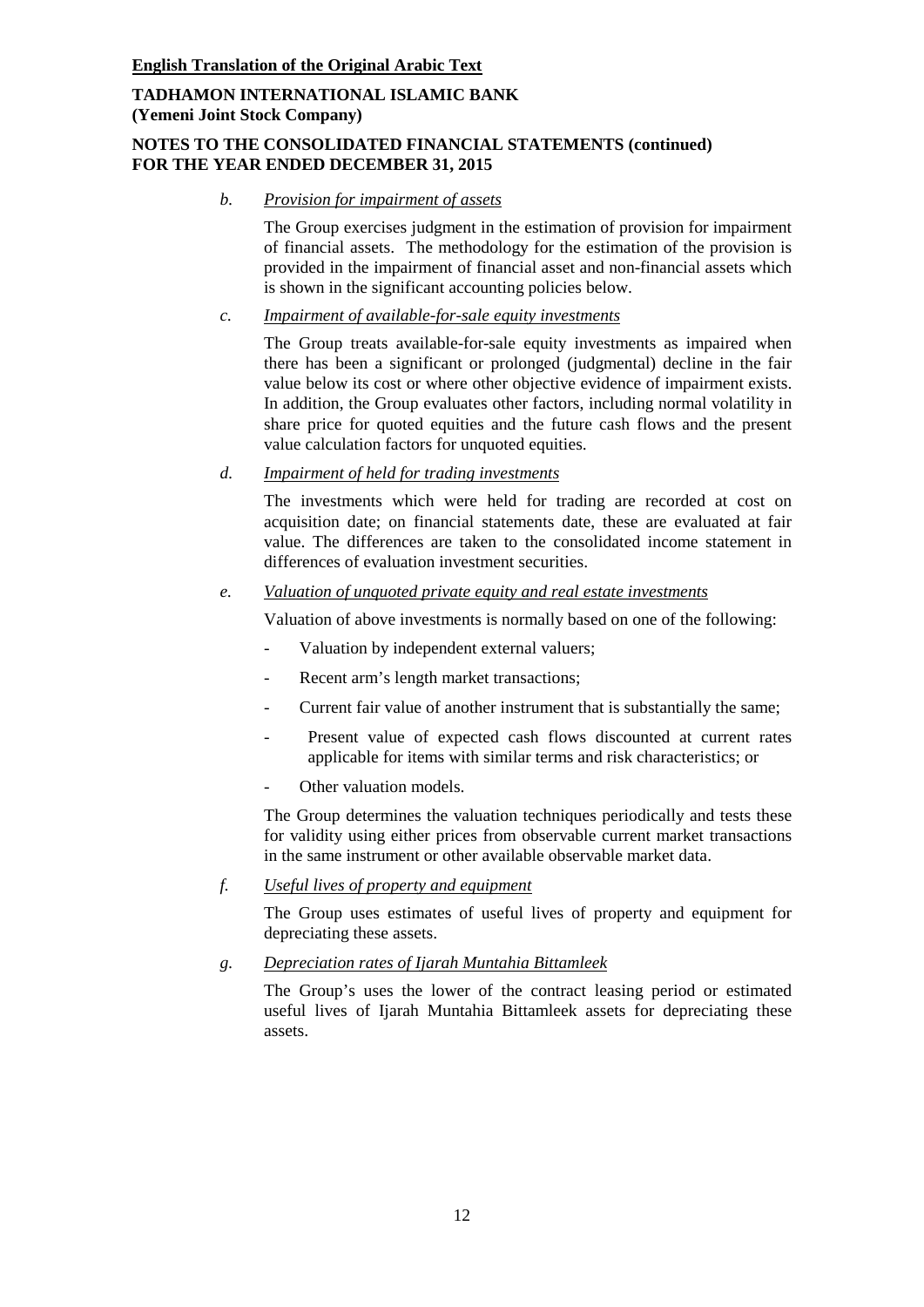### **NOTES TO THE CONSOLIDATED FINANCIAL STATEMENTS (continued) FOR THE YEAR ENDED DECEMBER 31, 2015**

#### **3. SIGNIFICANT ACCOUNTING POLICIES**

The significant accounting polices applied in the preparation of these consolidated financial statements are set out below. These accounting policies have been consistently applied by the Group and are consistent with those used in the previous year, except for those changes arising from revised/new standards issued by AAOIFI.

- *a. New standards, amendments, and interpretations effective from January 1, 2015:*
	- *1- Amendment to FAS 23 – Consolidation*

During the year, AAOIFI issued amendment to the FAS 23 which are effective on January 1, 2015.

The amendments introduced to FAS 23 give clarification on the way an Islamic Financial Institution (IFI) should determine if financial statements of an investee company, or a subsidiary, should be consolidated with its own. The amendments provide clarification that, in addition to the existing stipulations in the standard, control may also exist through rights arising from other contractual arrangement, voting rights of the Islamic financial institutions that give de facto power over an entity, potential voting rights, or a combination of these factors. In terms of voting rights, the amendments also clarify that an Islamic financial institution shall consider only substantive voting rights in its assessment of whether the institution has power over an entity. In order to be substantive, the voting rights need to be exercisable when relevant decisions are required to be made and the holder of such rights must have the practical ability to exercise those rights. Determination of voting rights shall include current substantive voting rights and currently exercisable voting rights.

The amendments and clarifications are effective for the annual financial periods ending on or after 31 December 2015. The transition provision requires retrospective application including restatement of previous period comparatives. Accordingly, the Group re-assessed its control conclusions for its investees as of January 1, 2015. As a consequence, the Group changed its control conclusion in respect of some investments. Previously, the Group would not have consolidated such investments, therefore, according to transitional provision of the amended FAS 23, the Group has applied changes in policy retrospectively, and has restated the relevant amount as if the investee had been consolidated from the date the Group obtained control. The quantitative impact of the changes is set out below.

#### *2- Impact of changes in accounting polices*

2.1 Consolidated statement of financial position as at December 31,2014:

| <b>Assets</b>                      | As previously<br>reported<br>YR 000's | <b>Impact of</b><br>consolidation<br>YR 000's | As restated<br>YR 000's |
|------------------------------------|---------------------------------------|-----------------------------------------------|-------------------------|
| <b>banks</b><br>and<br>Due<br>from |                                       |                                               |                         |
| financial institutions             | 52,355,099                            | 142,653                                       | 52,497,752              |
| Investment in Islamic Sukuk        | 108,545,890                           | 3,227,650)                                    | 105,318,240             |
| Investment in real estate          | 146,855,059                           | 519,272)                                      | 146, 335, 787           |
| Debit balances and<br>other        |                                       |                                               |                         |
| assets (net)                       | 6,980,108                             | 3,445,783                                     | 10,425,891              |
| Total assets                       | 517,705,372                           | 158,485)                                      | 517,546,887             |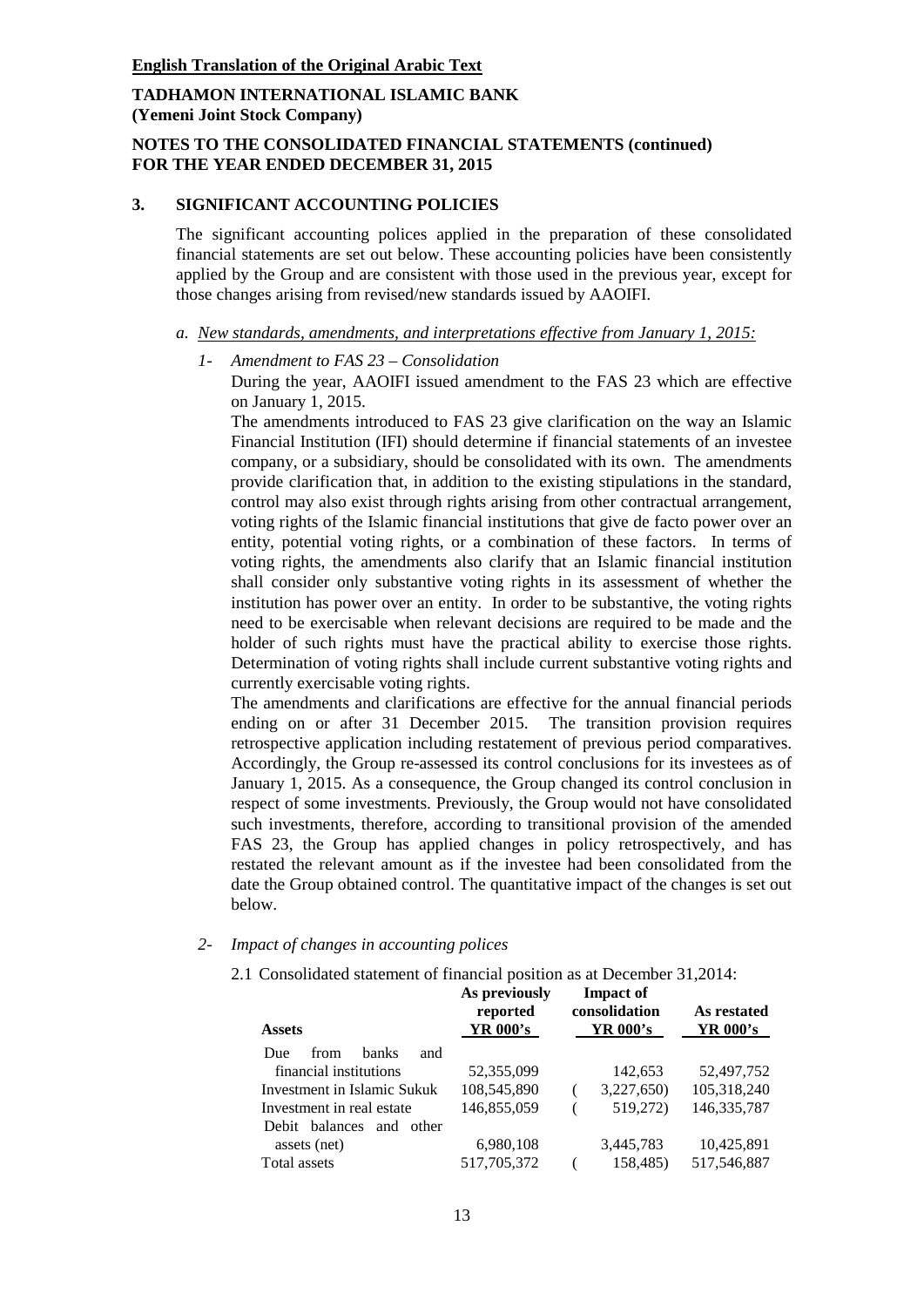# **NOTES TO THE CONSOLIDATED FINANCIAL STATEMENTS (continued) FOR THE YEAR ENDED DECEMBER 31, 2015**

| <b>Liabilities</b>         | As previously<br>reported<br>YR 000's | <b>Impact of</b><br>consolidation<br>YR 000's |          | As restated<br>YR 000's |
|----------------------------|---------------------------------------|-----------------------------------------------|----------|-------------------------|
| Current accounts and other |                                       |                                               |          |                         |
| deposits                   | 128,889,200                           |                                               | 106,004  | 128,995,204             |
| Credit balances and other  |                                       |                                               |          |                         |
| liabilities                | 5,894,949                             |                                               | 185,078  | 6,080,027               |
| <b>Total liabilities</b>   | 136, 121, 540                         |                                               | 291,082  | 136.412.622             |
| <b>Equity</b>              |                                       |                                               |          |                         |
| Retained earnings          | 404,957                               |                                               | 303,944) | 101,013                 |
| Non-controlling interests  | 1,697,753                             |                                               | 145,622) | 1,552,131               |

2.2 Consolidated income statement for the year ended December 31,2014

| <b>Assets</b>                          | As previously<br><b>Impact of</b><br>consolidation<br>reported<br>YR 000's<br>YR 000's |          | As restated<br>YR 000's |  |
|----------------------------------------|----------------------------------------------------------------------------------------|----------|-------------------------|--|
| Income from other joint<br>investments | 12,877,550                                                                             | 179,598  | 13,057,148              |  |
| Impairment on fair value for           |                                                                                        |          |                         |  |
| investment in real estate              |                                                                                        |          |                         |  |
| (unrealized)                           |                                                                                        | 453,418) | 453,418)                |  |
| Other expenses                         | 3,790,386)                                                                             | 178,477) | 3,968,863)              |  |
| (Loss) for the year                    |                                                                                        |          |                         |  |
| attributable to:                       | 715,246)                                                                               | 452,297) | 1,167,543)              |  |
| Shareholders of the Bank               | 715,499)                                                                               | 303,946) | 1,019,445)              |  |
| Non-controlling interests              | 253                                                                                    | 148,351) | 148,098)                |  |

#### *b. New standards, amendments and interpretations issued but not effective*

The following new standards, amendments to standards and interpretations are effective for annual periods beginning on or after January 1, 2016 and are expected to be relevant to the Group.

#### *FAS 27 – Investments Accounts*

FAS 27 Investments accounts was issued in December 2014 replacing FAS 5 – 'Disclosures of Bases for Profit Allocation between Owner's Equity and Investment Account Holders' and FAS 6 – 'Equity of Investment Account Holders and their Equivalent' which is effective from January 1, 2016. The adoption of this standard would lead to enhance certain disclosures with respect to investment account holders' and bases for profit allocation and the adoption of this standard is not expected to have any significant impact on the financial statements of the Group.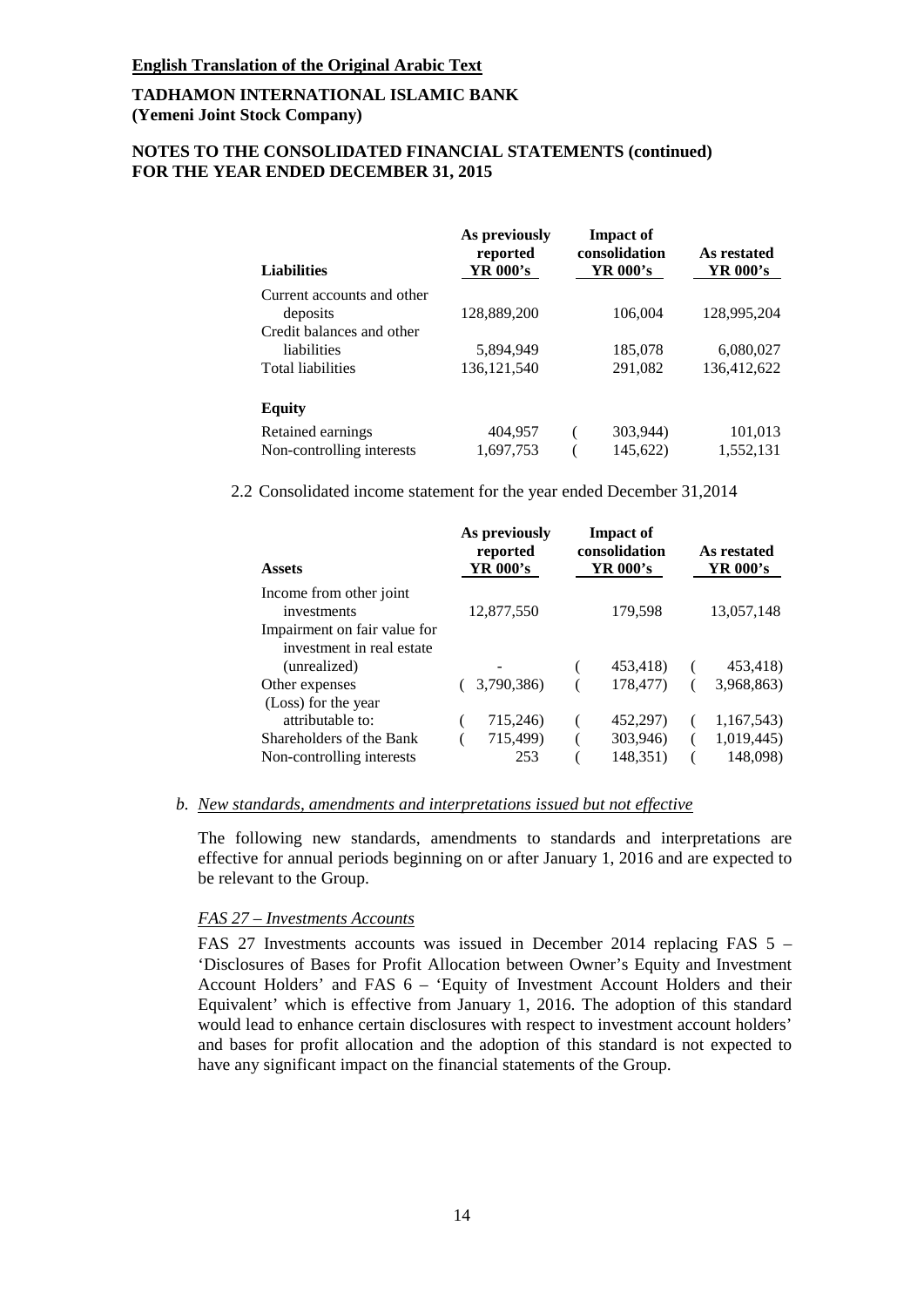### **NOTES TO THE CONSOLIDATED FINANCIAL STATEMENTS (continued) FOR THE YEAR ENDED DECEMBER 31, 2015**

- *3.1 Foreign currencies transaction* 
	- In preparing the consolidated financial statements of the Group, transactions in currencies other than the Bank's functional currency (foreign currencies) are recognized at the rates of exchange prevailing at the dates of the transactions. At the end of each reporting period, monetary items denominated in foreign currencies are retranslated at the rates prevailing at that date. Non-monetary items carried at fair value that are denominated in foreign currencies are retranslated at the rates prevailing at the date when the fair value was determined. Non-monetary items that are measured in terms of historical cost in a foreign currency are not retranslated.

Exchange differences on monetary items are recognized in income statement in the period in which they arise except for exchange differences on foreign currency borrowings relating to assets under construction for future productive use, which are included in the cost of those assets when they regarded as an adjustment to return costs on those foreign currency borrowings.

For the purposes of presenting these consolidated financial statements, the assets and liabilities of the subsidiaries operations are translated into Yemeni Rials ("YR") using exchange rates prevailing at the end of each reporting period. Income and expense items are translated at the average exchange rates for the period, unless exchange rates fluctuate significantly during that period, in which case the exchange rates at the dates of the transactions are used. Exchange differences arising, if any, are recognized in other reserves and accumulated in equity under the foreign currency translation reserve.

- The currencies used by the group companies are either Yemeni Rials or US Dollars. The translation of financial statements of the group companies that have a functional currency different from the presentation currency do not result in exchange differences.
- The Group does not engage in forward contracts to meet its obligations in foreign currencies, nor does it engage in foreign exchange contracts to cover the risk of settlement of future liabilities in foreign currencies or its customer's need to meet their obligations in foreign currencies resulting from their transaction through the Group.

#### *3.2 Financial contracts*

Financial contracts consists of due from banks and financial institutions, Central Bank of Yemen, Wakala, Sukuk, Murabaha and Istisna'a (net of deferred profit), Mudaraba, Musharaka and Ijarah Muntahia Bittamleek. Balances relating to these contracts are stated net of provisions for impairments.

#### **Placements with and from financial institutions, non-financial institutions and individuals**

These comprise of fund deposited from and to the Bank using Shari'a compliant contracts. Placements are usually for short-term and are stated at their amortized cost.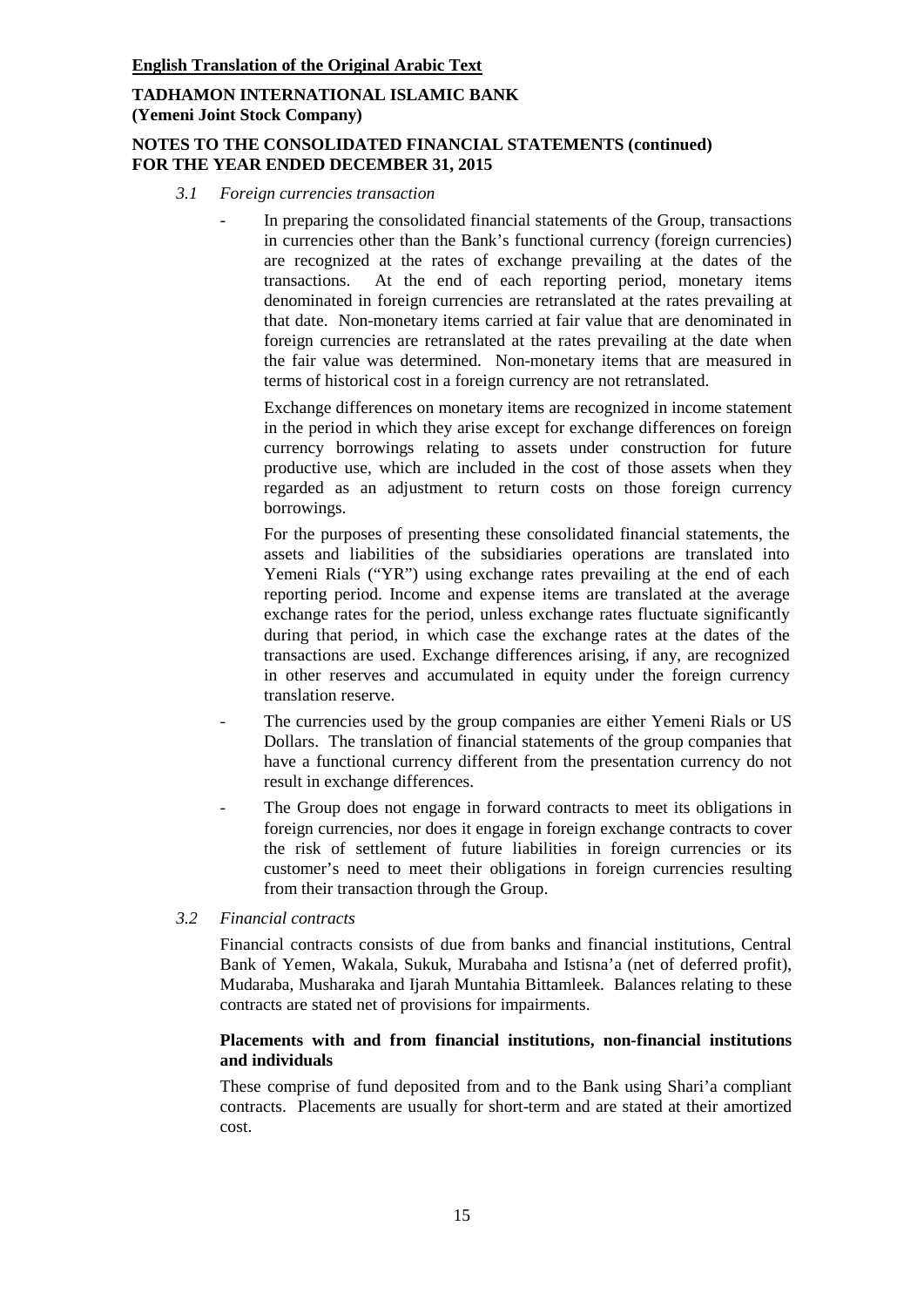### **NOTES TO THE CONSOLIDATED FINANCIAL STATEMENTS (continued) FOR THE YEAR ENDED DECEMBER 31, 2015**

#### **Wakala**

An agreement whereby the Group provides a certain sum of money to finance agent (Wakkil) who invests it in Sharia's compliant transactions according to specific conditions in return for a certain fee (a lump sum of money or a percentage of the amount invested).

#### **Sukuk**

Sukuk are a quoted and unquoted securities which classified as investment carrying at amortized cost in accordance with FAS 25 issued by AAOIFI.

### **Murabaha receivables**

Murabaha is a contract whereby one party sells ("Seller") an asset to the other party ("Purchaser") at cost plus profit and on a deferred payment basis, after the Seller have purchased the asset based on the Purchaser's promise to purchase the same on such Murabaha basis. The sale price comprises the cost of the asset and an agreed profit margin. The sale price (cost plus the profit amount) is paid by the Purchaser to the Seller on installment basis over the agreed finance tenure.

The Group considers the purchaser's promissory is obliged for the Murabaha transaction in favour of the Seller.

Murabaha receivables are stated at cost, less of deferred profits and provision for impairment.

### **Istisna'a**

Istisna'a is an agreement between the Group and a customer whereby the Group sells to the customer a developed asset according to agreed upon specifications, for an agreed price. Istisna'a transactions are stated at cost, net of deferred profits and provision for impairment.

# **Mudaraba**

Mudaraba is a contract between two parties whereby one party is a fund provider (Rab Al Mal) who would provide a certain amount of funds (Mudaraba capital), to the other party (Mudarib). Mudarib would then invest the Mudaraba capital in a specific enterprise or activity using its experience and expertise for a specific preagreed share in the resultant profit. The Rab Al Mal is not involved in the management of the Mudaraba activity. The Mudarib would bear the loss in case of its default, negligence or violation of any of the terms and conditions of the Mudaraba contract; otherwise the loss would be borne by the Rab Al Mal. Under the Mudaraba contract the Bank may act either as Mudarib or as Rab Al Mal, as the case may be.

Mudaraba financing are recognized at fair value of the Mudaraba assets net of provision for impairment, if any, and Mudaraba capital amounts settled. If the valuation of the Mudaraba assets results in difference between fair value and book value, such difference is recognized as profit or loss to the Group.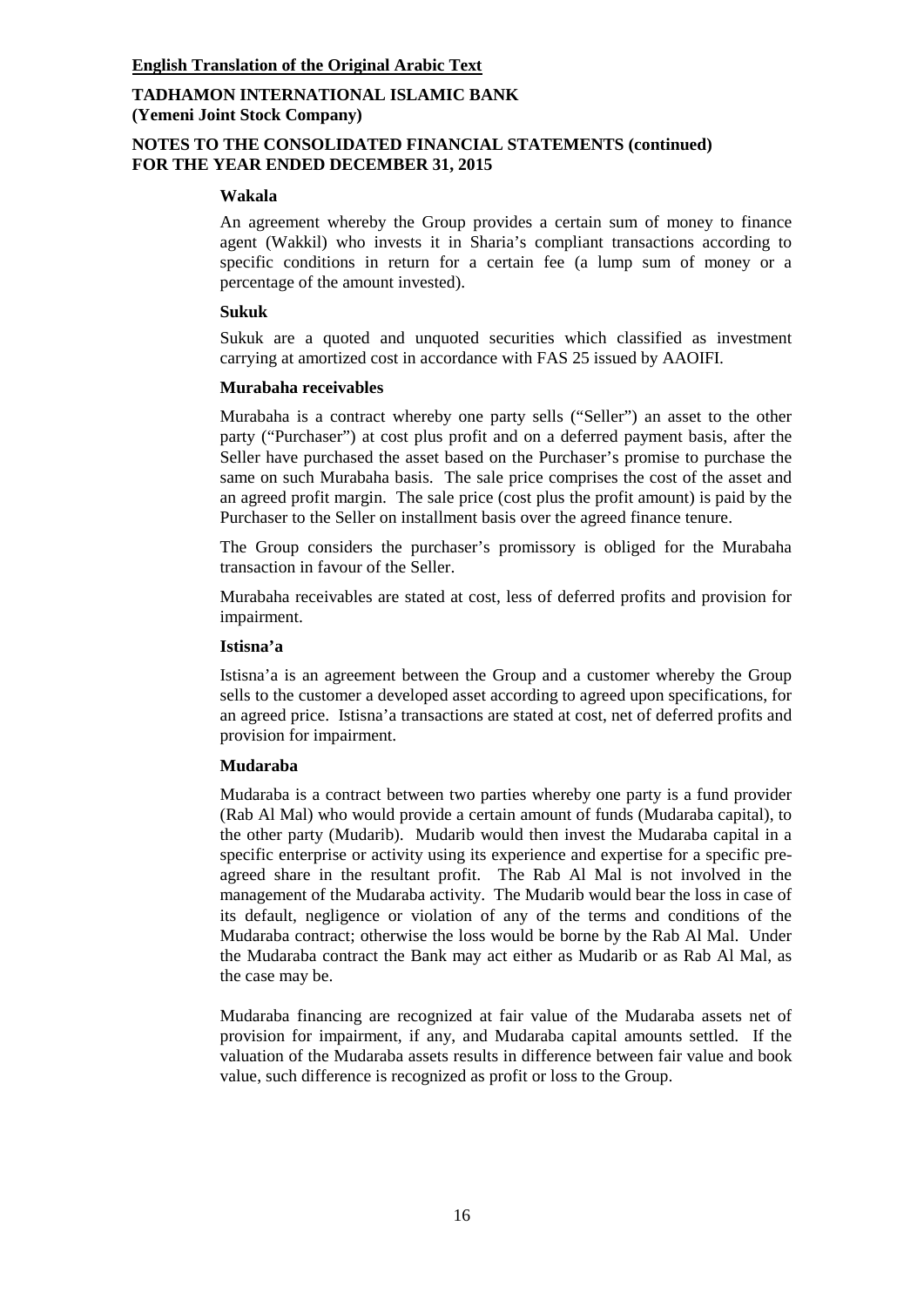# **NOTES TO THE CONSOLIDATED FINANCIAL STATEMENTS (continued) FOR THE YEAR ENDED DECEMBER 31, 2015**

### **Mushraka**

Musharaka is used to provide venture capital or project finance. The Group and customer contribute towards the capital of the Musharaka. Usually, a special purpose company or a partnership is established as a vehicle to undertake the Musharaka. Profits are shared according to a pre-agreed profit distribution ratio but losses are borne by the partners according to the capital contributions of each partner. Capital contributions may be in cash or in kind, as valued at the time of entering into the Musharaka.

Musharaka stated at cost less impairment provision.

#### **Ijarah Muntahia Bittamleek Receivables**

Ijarah (Muntahia Bittamleek) is an agreement whereby the Group (as lessor) leases an asset to the customer (as lessee) after purchasing/acquiring the specified asset, either from a third party seller or from the customer itself, according to the customer's request and promise to lease against certain rental payments for a specific lease term/periods, payable on fixed or variable rental basis.

The Ijarah agreement specifies the leased asset, duration of the lease term, as well as, the basis for rental calculation, the timing of rental payment and responsibilities of both parties during the lease term. The customer (lessee) provides the Bank (lessor) with an undertaking to renew the lease periods and pay the relevant rental payment amounts as per the agreed schedule and applicable formula throughout the lease term.

The Group (lessor) retains the ownership of the assets throughout the lease term. At the end of the lease term, upon fulfillment of all the obligations by the customer (lessee) under the Ijarah agreement, the Group (lessor) will sell the leased asset to the customer (lessee) for a nominal value based on sale undertaking given by the Bank (lessor). Leased assets are usually residential properties, commercial real estate or machinery and equipment.

Depreciation is provided on a straight line basis on all Ijarah Muntahia Bittamleek assets other than land (which is deemed to have an indefinite life), at rates calculated to write off the cost of each asset over the shorter of either the lease term or economic life of the asset.

*3.3 Investment securities*

Investment securities comprise equity investments and investments in sukuk (Islamic bonds).

a. Classification

The Group segregates its investment securities into debt-type instruments and equity-type instruments.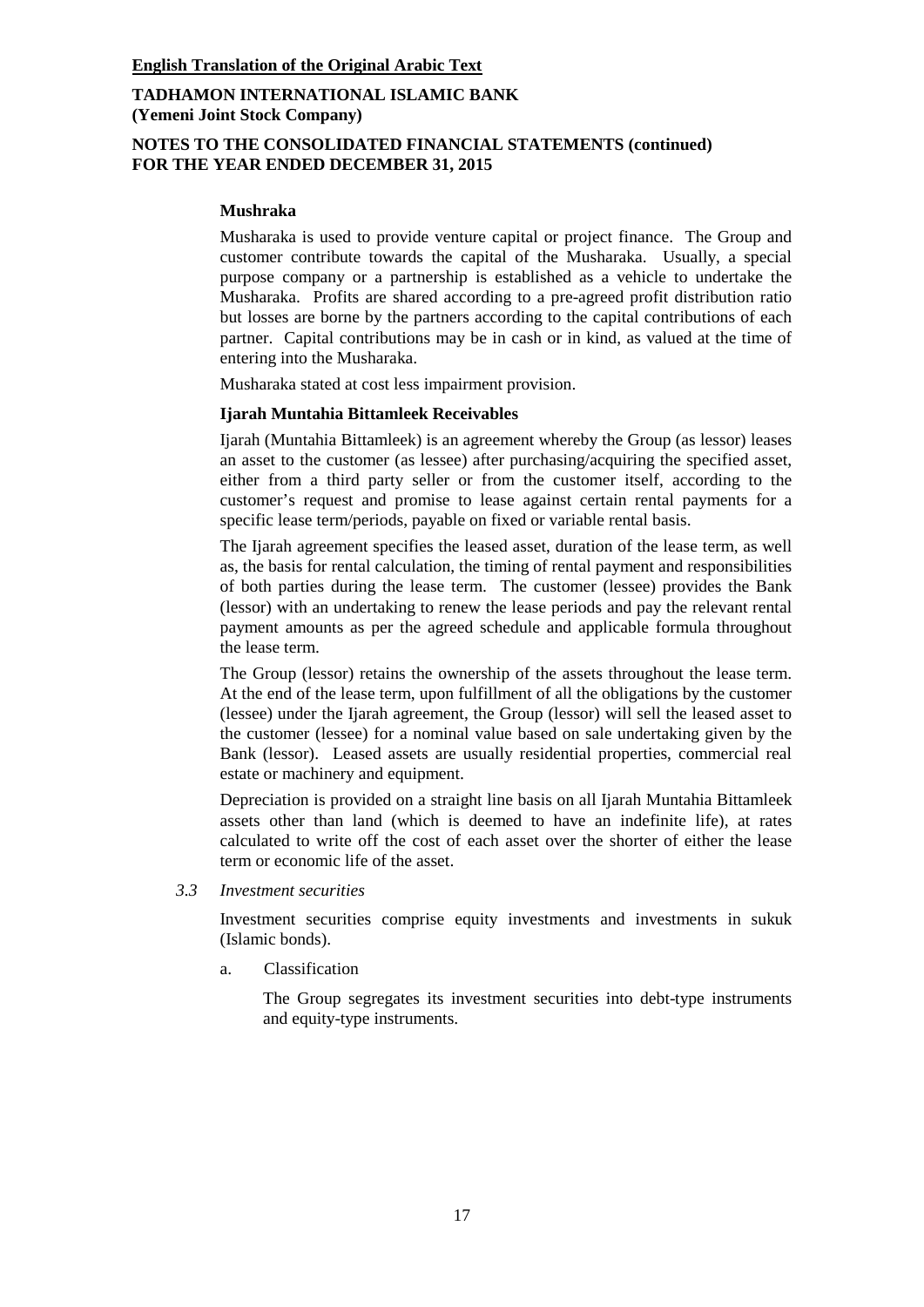### **NOTES TO THE CONSOLIDATED FINANCIAL STATEMENTS (continued) FOR THE YEAR ENDED DECEMBER 31, 2015**

Debt-type Instruments:

Debt type instruments are investments that have terms that provide fixed or determinable payments of profits and capital.

Investments in debt-type instruments are classified in the following categories: 1) at amortised cost or 2) at fair value through income statement (FVTIS).

A debt-type investment is classified and measured at amortised cost only if the instrument is managed on a contractual yield basis or the instrument is not held for trading and has not been designated at FVTIS. Debt-type investments at amortised cost include investments in medium to long-term sukuk.

Debt-type investment classified and measured at FVTIS include investments held for trading or designated at FVTIS. At inception, a debt-type investment managed on a contractual yield basis, can only be designated at FVTIS if it eliminates an accounting mismatch that would otherwise arise on measuring the assets or liabilities or recognizing the gains or losses on them on different bases.

#### *Equity-type investments*

Equity-type instruments are investments that do not exhibit features of debttype instruments and include instruments that evidence a residual interest in the assets of an entity after deducting all its liabilities.

Investments in equity type instruments are classified in the following categories: 1) at fair value through income statement (FVTIS) or 2) at fair value through equity (FVTE), consistent with its investment strategy. Equity-type investments classified and measured at FVTIS include investments held for trading or designated at FVTIS. An investment is classified as held for trading if acquired or originated principally for the purpose of generating a profit from short-term fluctuations in price or dealer's margin. Any investments that form part of a portfolio where there is an actual pattern of short-term profit taking are also classified as 'held for trading'.

Equity type investments designated at FVTIS is include investments which are managed and evaluated internally for performance on a fair value basis. This category currently includes an investment in private equity.

On initial recognition, the Group makes an irrevocable election to designate certain equity instruments that are not designated at FVTIS to be classified as investments at fair value through equity. These include investments in certain quoted and unquoted equity securities (held for non trading).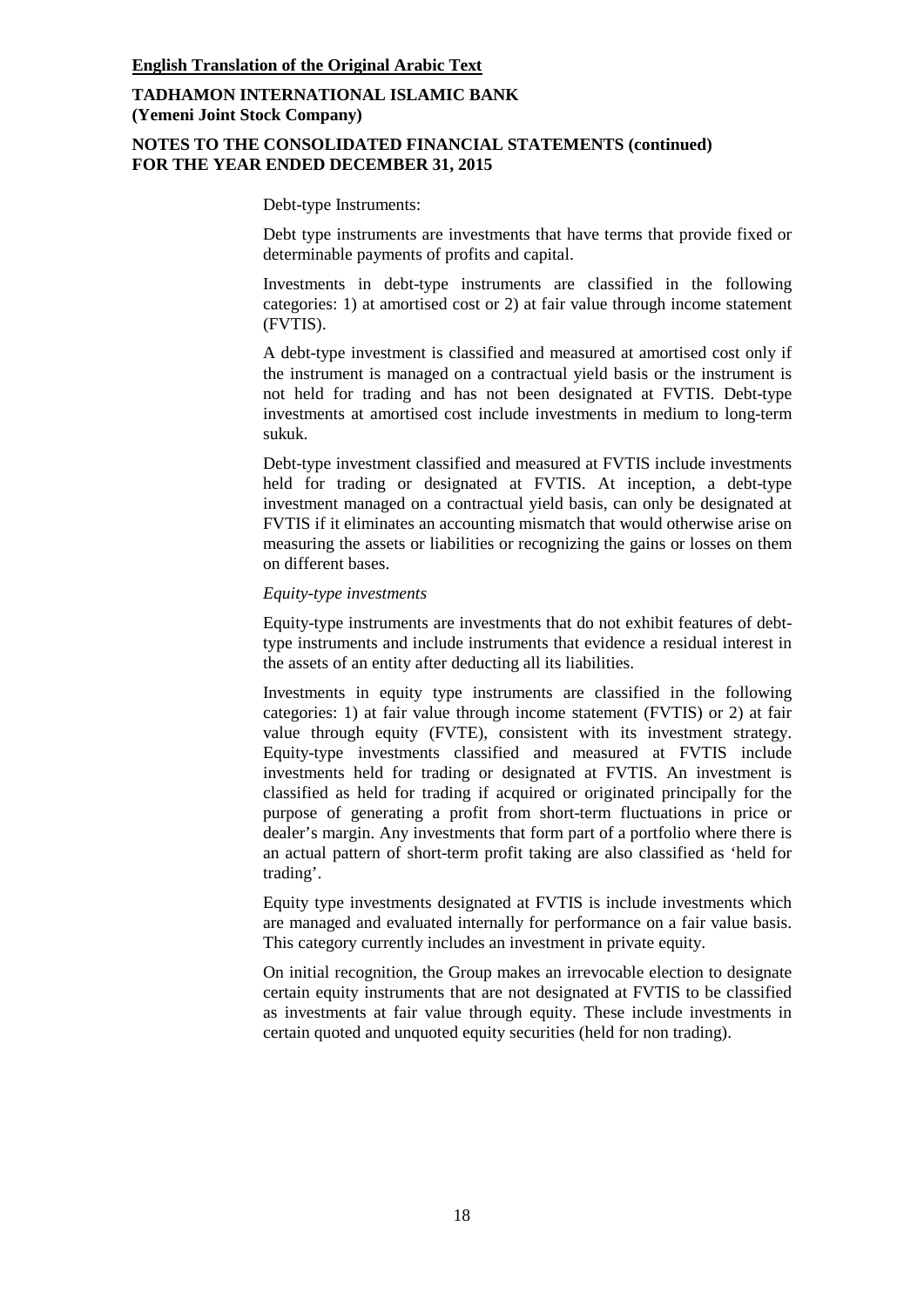# **NOTES TO THE CONSOLIDATED FINANCIAL STATEMENTS (continued) FOR THE YEAR ENDED DECEMBER 31, 2015**

b. Recognition and de-recognition

Investment securities are recognized at the trade date i.e. the date that the Group contracts to purchase or sell the asset, at which date the Group becomes the party to the contractual provisions of the instrument.

Investment securities are derecognized when the rights to receive cash flows from the financial assets have expired or where the Group has transferred substantially all risk and rewards of ownership.

c. Measurement

Investment securities are measured initially at fair value, which is the value of the consideration given. For FVTIS investments, transaction costs are expensed in the income statement. For other investment securities, transaction costs are included as a part of the initial recognition.

Subsequent to initial recognition, investments carried at FVTIS and FVTE are re-measured to fair value. Gains and losses arising from a change in the fair value of investments carried at FVTIS are recognised in the income statement in the period in which they arise. Gains and losses arising from a change in the fair value of investments carried at FVTE are recognised in the statement of changes in equity and presented in a separate fair value reserve within equity. The fair value gains / losses are recognised taking into consideration the split between portions related to owners' equity and equity of investment account holders. When the investments carried at FVTE are sold, impaired, collected or otherwise disposed of, the cumulative gain or loss previously recognised in the statement of changes in equity is transferred to the income statement.

Investments at FVTE where the entity is unable to determine a reliable measure of fair value on a continuing basis, such as investments that do not have a quoted market price or other appropriate methods from which to derive reliable fair values, are stated at cost less impairment allowances.

Subsequent to initial recognition, debt type investments, other than those carried at FVTIS, are measured at amortised cost using the effective profit method less any impairment allowances.

- d. Measurement principles
	- Amortised cost measurement

The amortised cost of a financial asset or liability is the amount at which the financial asset or liability is measured at initial recognition, minus capital repayments, plus or minus the cumulative amortization using the effective profit method of any difference between the initial amount recognized and the maturity amount, minus any reduction (directly or through use of an allowance account) for impairment or uncollectability. The calculation of the effective profit rate includes all fees and points paid or received that are an integral part of the effective profit rate.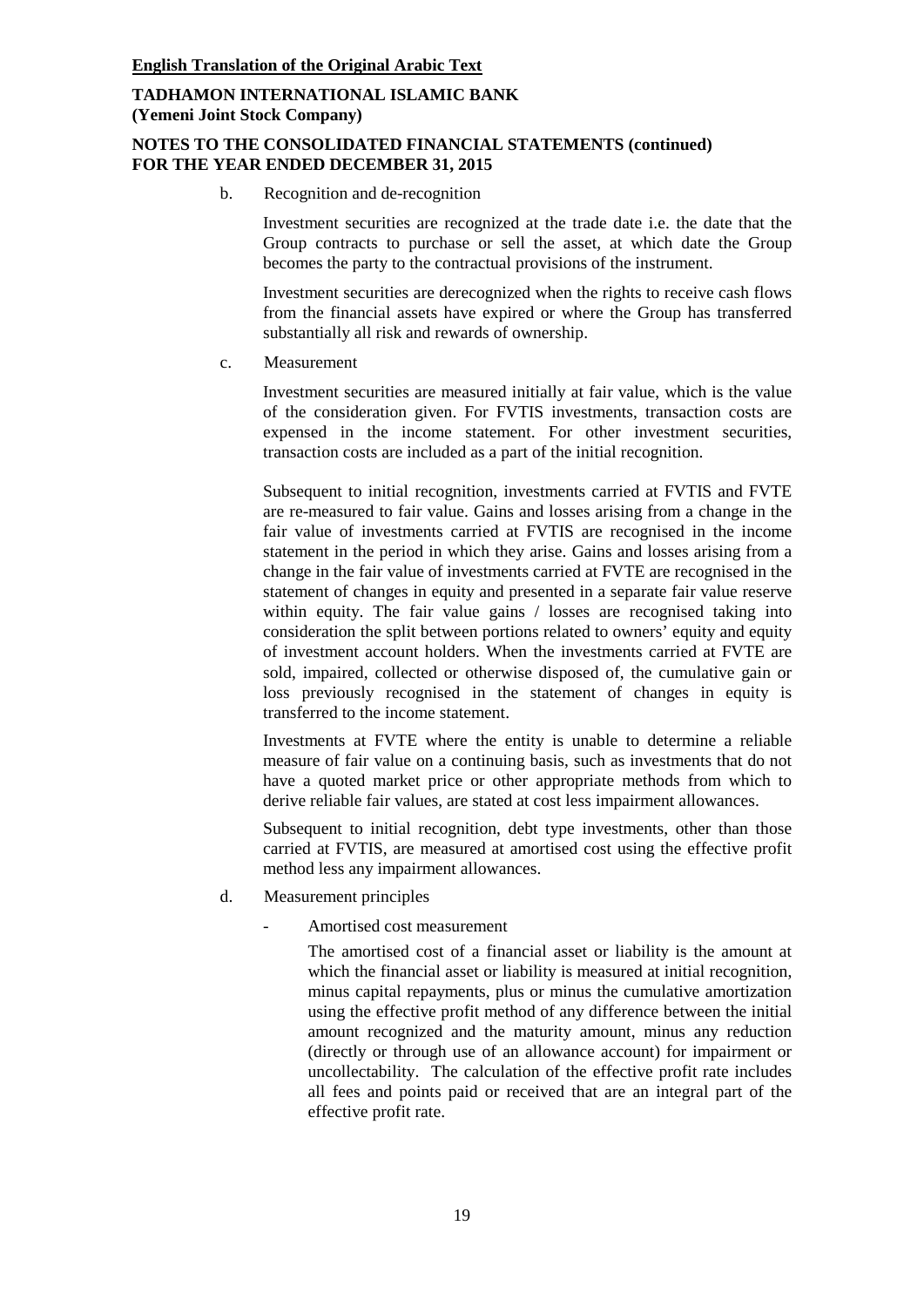# **NOTES TO THE CONSOLIDATED FINANCIAL STATEMENTS (continued) FOR THE YEAR ENDED DECEMBER 31, 2015**

Fair value measurement

Fair value is the price that would be received to sell an asset or paid to transfer a liability in an orderly transaction between market participants at the measurement date in the principal, or in its absence, the most advantageous market to which the Group has access at the date. The fair value of a liability reflects its non-performance risk.

The Group measures the fair value of listed investments at the market closing price for the investment. For unlisted investments, the Bank recognizes any increase in the fair value, when they have reliable indicators to support such an increase. These reliable indicators are limited to the most recent transactions for the specific investment or similar investments made in the market on a commercial basis between desirous and informed parties who do not have any reactions which might affect the price.

In the absence of a reliable measure of fair value, the investment is carried at cost less any impairment allowances.

*3.4 Impairment of financial assets*

An assessment is made at each reporting date to determine whether there is an evidence that a specific financial assets may be impaired.

Objective evidence that financial assets (Including equity securities) are impaired can include default or delinquency by a borrower, restructuring of financing facility or advance by the Bank on terms that the Group would not otherwise consider, indications that a borrower or issuer will enter bankruptcy, the disappearance of an active market for a security, or other observable date relating to a group of assets such as adverse changes in the payment status of borrowers. If such evidence exists, any impairment loss, is recognized in the income statement. Impairment is determined as follows:

- For assets carried at fair value, impairment is the difference between cost and fair value.
- For assets carried at amortized cost, impairment is based on estimated cash flows based on the original effective profit rate.
- For assets carried at cost, impairment is based on present value of anticipated cash flows based on the current market rate of return for a similar financial assets.
- *Valuation of Murabaha and Istisna'a financing transactions*
	- a. Debts related to Murabaha and Istisna'a financing transactions, whether short or long term, are recorded at cost plus agreed-upon profits in Murabaha or Istisna'a contracts. In order to comply with the requirements of the Central Bank of Yemen, provision is provided for specific debts of Murabaha, Istisna'a and contingent liabilities, in addition to a percentage for general risk calculated on the total of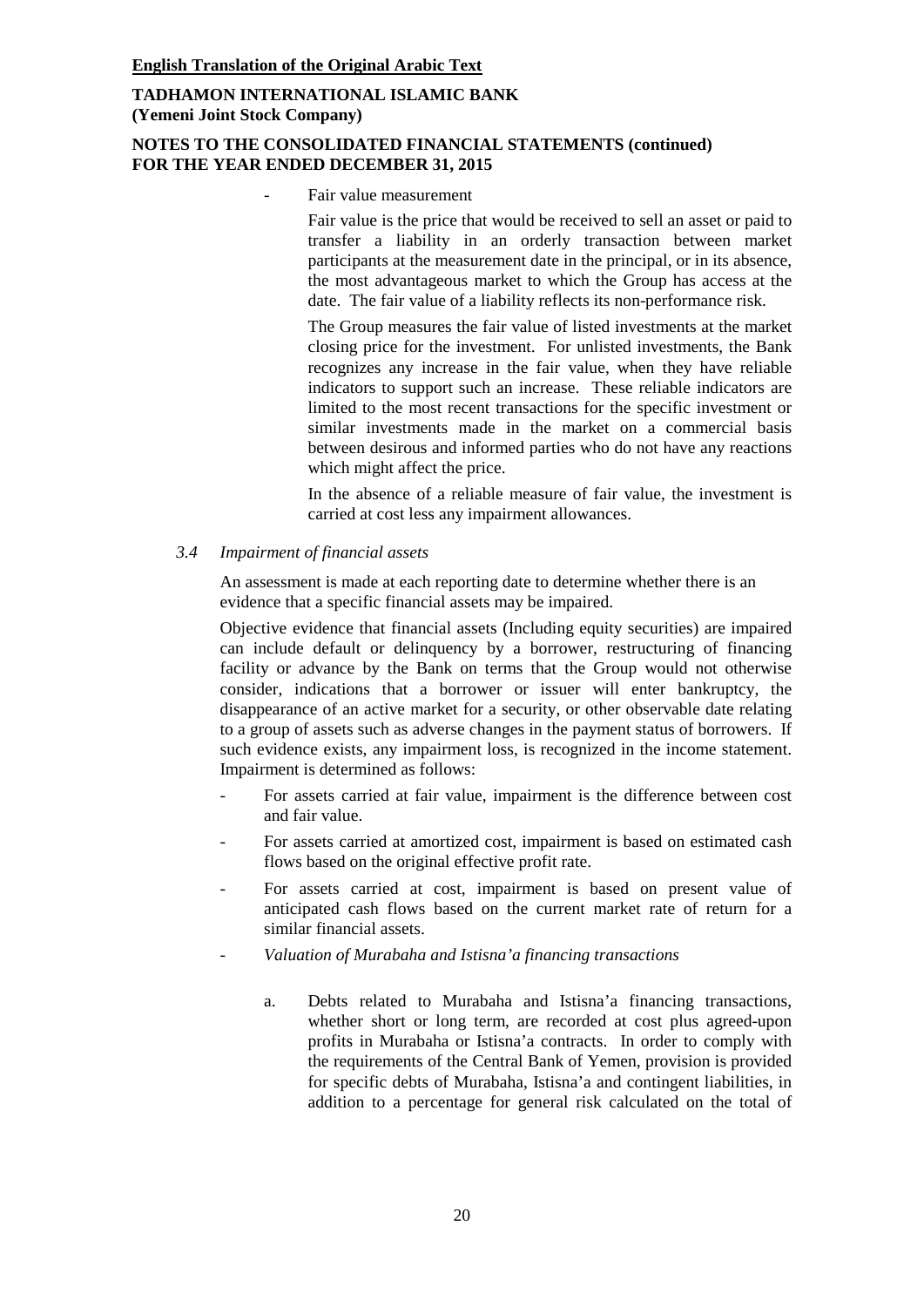# **NOTES TO THE CONSOLIDATED FINANCIAL STATEMENTS (continued) FOR THE YEAR ENDED DECEMBER 31, 2015**

other Murabaha, Istisna'a and contingent liabilities after deducting balances secured by deposits and banks' guarantees issued by foreign worthy banks. Provision is determined based on periodical comprehensive reviews of the Murabaha, Istisna'a and contingent liabilities and made in accordance with the following minimum rates:

Performing debts including watch list (due within 90 days) 2% (2014: 1%)

Non-performing debts:

Substandard debts (due from 90 days and less than 180 days) 15% Doubtful debts (due from 180 days and less than 360 days) 45% Bad debts (due for more than 360 days) 100%

- b. Debts relating to financing Murabaha and Istisna'a transactions are written off if procedures taken toward their collection prove useless, or if directed by CBY examiners upon review of the portfolio. Proceeds from debts previously written off in prior years are credited to the provision.
- c. Debts relating to financing Murabaha and Istisna'a transactions whether short or long term, are presented on the statement of financial position net of their related provisions, (non-performing provision and general risk provision for performing debts) and deferred and suspense revenues at the financial statements date.

#### - *Valuation investments in Mudaraba and Musharaka contracts*

a. Investments in Mudaraba and Musharaka contracts are recorded on the basis of the amount paid to the capital of Mudaraba or Muasharaka. In-kind investments in Mudaraba and Musharaka contracts are recorded based on the agreed-upon value between the Group and the customer or partner. Accordingly, any differences between this value and the book value are recorded as profits or losses in the income statement.

In order to comply with the requirements of CBY, a provision is made for specific Mudaraba and Musharaka contracts which realized losses, in addition to a percentage for general risk calculated on the total investments of Mudaraba and Musharaka contracts after deducting balances secured by deposits and Banks' guarantees issued by worthy Bank.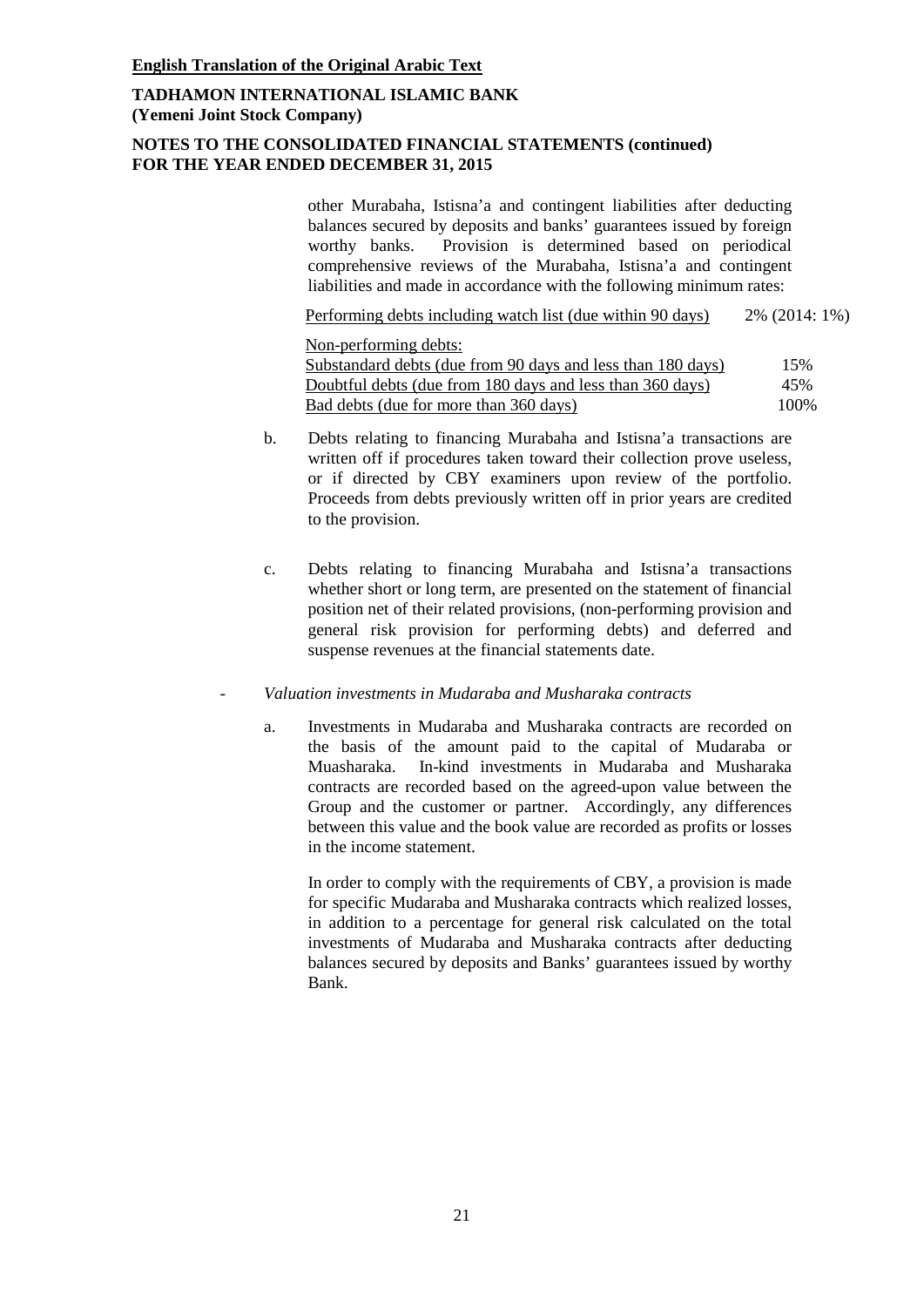# **NOTES TO THE CONSOLIDATED FINANCIAL STATEMENTS (continued) FOR THE YEAR ENDED DECEMBER 31, 2015**

Provision is determined based on periodical reviews of the portfolio and is made in accordance with the following minimum rates:

Performing debts including watch list (due within 90 days) 2% (2014: 1%) Non-performing debts:

Substandard debts (due from 90 days and less than 180  $\frac{days}{}$  15% Doubtful debts (due from 180 days and less than 360 days) 45% Bad debts (due for more than 360 days) 100%

- b. At the end of each year, the Mudaraba and Musharaka capitals are reduced by losses incurred which are charged to the income statement.
- c. Investments in Mudaraba and Musharaka contracts are presented on the statement of financial position at carrying value which represents cost less realized losses and related provisions (provision for nonperforming debts and general risk provision on performing investments).
- *Ijarah Muntahia Bittamleek*
	- a. Assets acquired for Ijarah Muntahia Bittamleek are recorded at historical cost less accumulated depreciation and impairment losses. They are depreciated, except for land, over the term of the Ijarah's contract.
	- b. At the end of the Ijarah term, title of leased assets passes to the lessee, provided that all Ijarah instalments are settled by the lessee.
- *Valuation of assets whose titles have been transferred to the Group ownership as a repayment of debts*

According to CBY instructions, assets whose titles have been transferred to the Group are presented in the statement of consolidated financial position under debit balances and other assets at the acquired values, less any impairment in their values, if any, at the consolidated financial statements date. Impairment losses are charged to the consolidated income statement. In case the assets value are increased, the difference is recognized in the consolidated income statement to the extent of impairment previously recognized.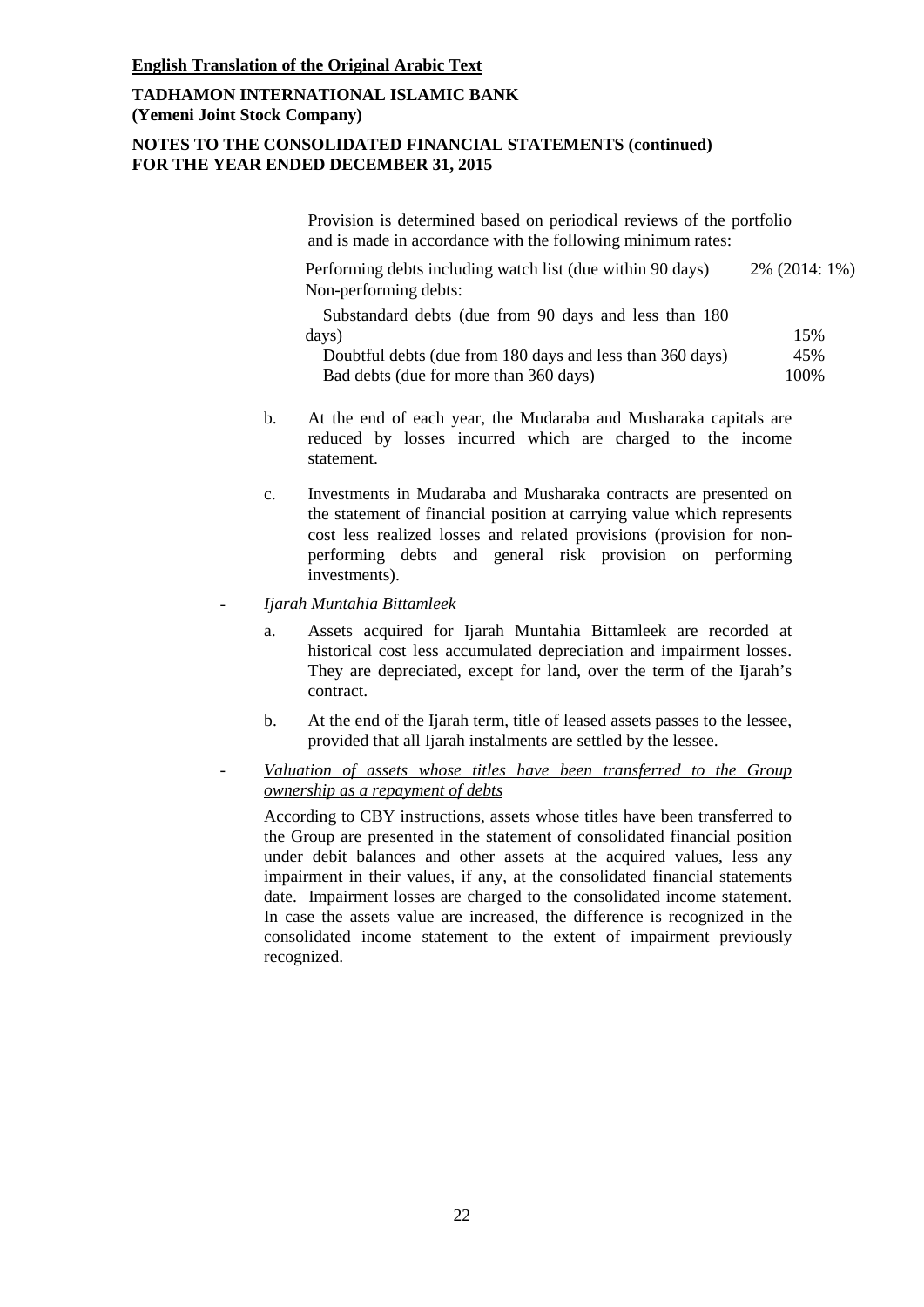# **NOTES TO THE CONSOLIDATED FINANCIAL STATEMENTS (continued) FOR THE YEAR ENDED DECEMBER 31, 2015**

- *3.5 Revenue recognition*
	- a. Financing Murabaha and Istisna'a transactions
		- Profit on financing Murabaha and Istisna'a contracts are recorded on the accrual basis as all profits at the completion of Murabaha contracts are recorded as deferred revenues, and taken into the consolidated income statement depending on the finance percentage using the straight-line method over the term of the contract.
		- In order to comply with the requirements of CBY, the Bank does not accrue the profit relating to non-performing Murabaha contracts in the income statement.
	- b. Investment in Mudaraba and Musharaka contracts
		- Profit on Mudaraba and Musharaka contracts, which are initiated and terminated during the financial year, are recorded in the consolidated income statement at the disposing date of Mudaraba and Musharaka contracts.
		- Profit on Mudaraba and Musharaka contracts which last for more than one financial year are recognized based on the cash dividends received on these transactions during the year.
	- c. Available-for-sale investments

Revenues of available-for-sale investments are recognized when its related dividends are distributed.

d. Investments in real estate

Revenues from and costs of contracts are recognized based on the completion level reached at the financial statements date. The percentage of completion is estimated based on the costs incurred for work performed up to the financial statements date to total estimated costs to complete the contract.

Any excess of total anticipated contract costs over total anticipated contract revenues is immediately recognized as an expense in the consolidated income statement.

e. Ijarah Muntahia Bittamleek

Income from Ijarah Muntahia Bittamleek is proportionately allocated to the financial periods over the lease term.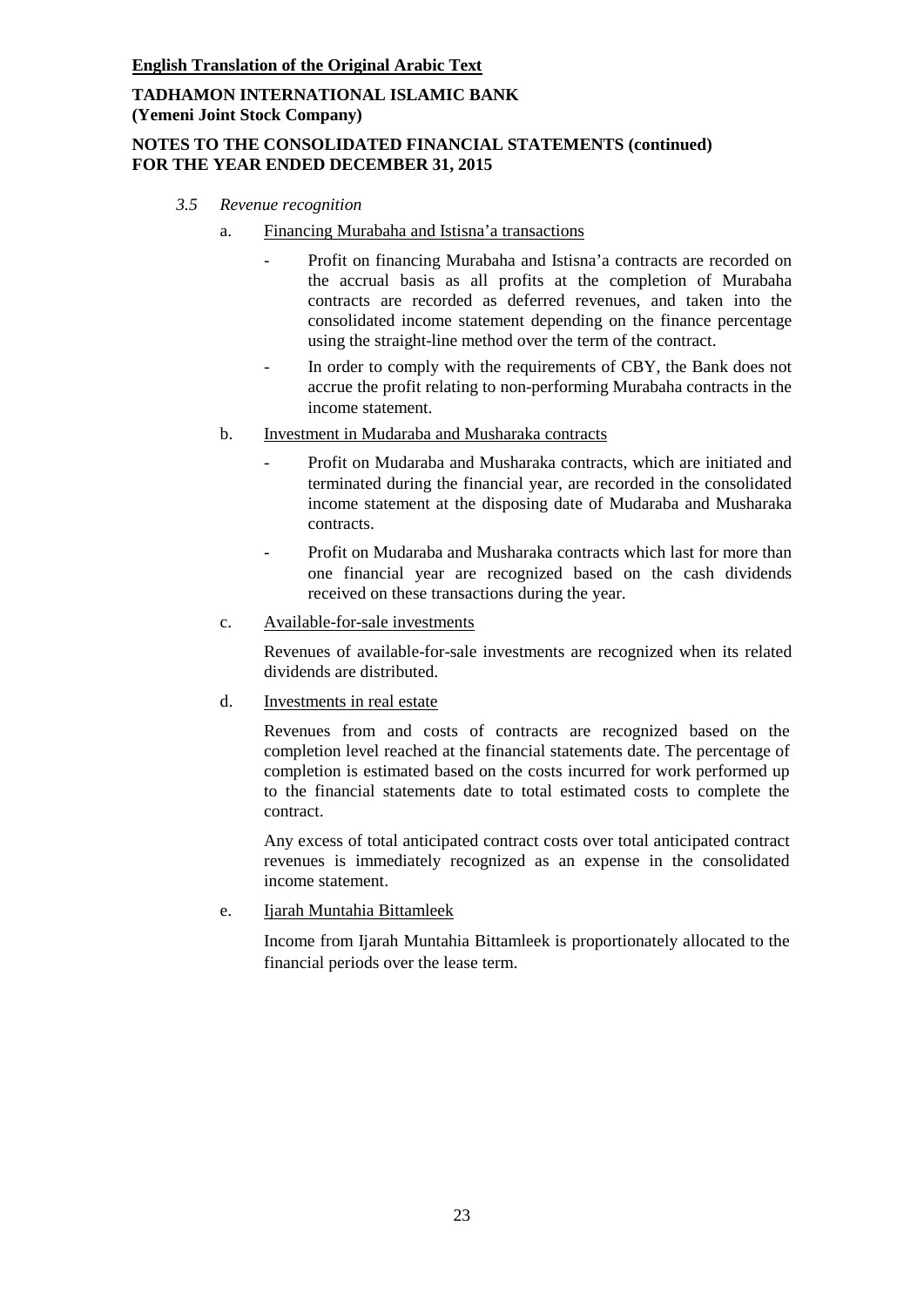# **NOTES TO THE CONSOLIDATED FINANCIAL STATEMENTS (continued) FOR THE YEAR ENDED DECEMBER 31, 2015**

f. Fees and commission income

Fees and commission income that are integral to the effective profit rate on a financial asset carried at amortized cost are included in the measurement of the effective profit rate of the financial asset.

Fees and commission income are recognized when the related services are performed.

g. Wakala Income

Estimated income from Wakala is recognized on an accrual basis over the period, adjusted by actual income when received. Losses are accounted for on the date of declaration by the agent.

- h. Income from Sukuk and income / expenses on deposits is recognized at its effective profit rate over the term of the instrument.
- i. In accordance with CBY instructions, the reversed provisions, no longer required provisions, are recorded in the income statement under "other operating income".
- *3.6 Restricted investment accounts*

Restricted investment accounts represents assets acquired by funds provided by holders of restricted investment accounts and their equivalent and managed by the Group as an investment manager based on either a Mudaraba contract or Wakala contract. The restricted investment accounts are exclusively restricted for investment in specified projects as directed by the investment accounts' holders. Assets that are held in such capacity are not included as assets of the Group's in the consolidated financial statements.

Murabaha transactions financed and other investments financed by restricted investment accounts are recorded on the same valuation bases mentioned above and its related profits (losses) and provisions taken to restricted investment accounts net of the Group's share for managing these investments.

#### *3.7 Investments in real estate*

Investments in real estate are properties held for rental or for capital appreciation (including property under construction for such purposes) or to both. accordance with FAS 26, the investment in real estate is initially recognized at cost and subsequently measured based on intention whether the investment in real estate is held-for-use or held for sale. The Group has adopted the fair value model for its investments in real estate. Under the fair value model any unrealized gains are recognized directly in owners' equity. Any unrealized losses are adjusted in equity to the extent of the available credit balance. Where unrealized losses exceed the available balance in owners' equity, these are recognized in the consolidated income statement.

In case there are unrealized losses relating to investment in real estate that have been recognized in the consolidated income statement in a previous financial period, the unrealized gains relating to the current financial period is recognized to the extent of crediting balance such previous losses in the consolidated income statement.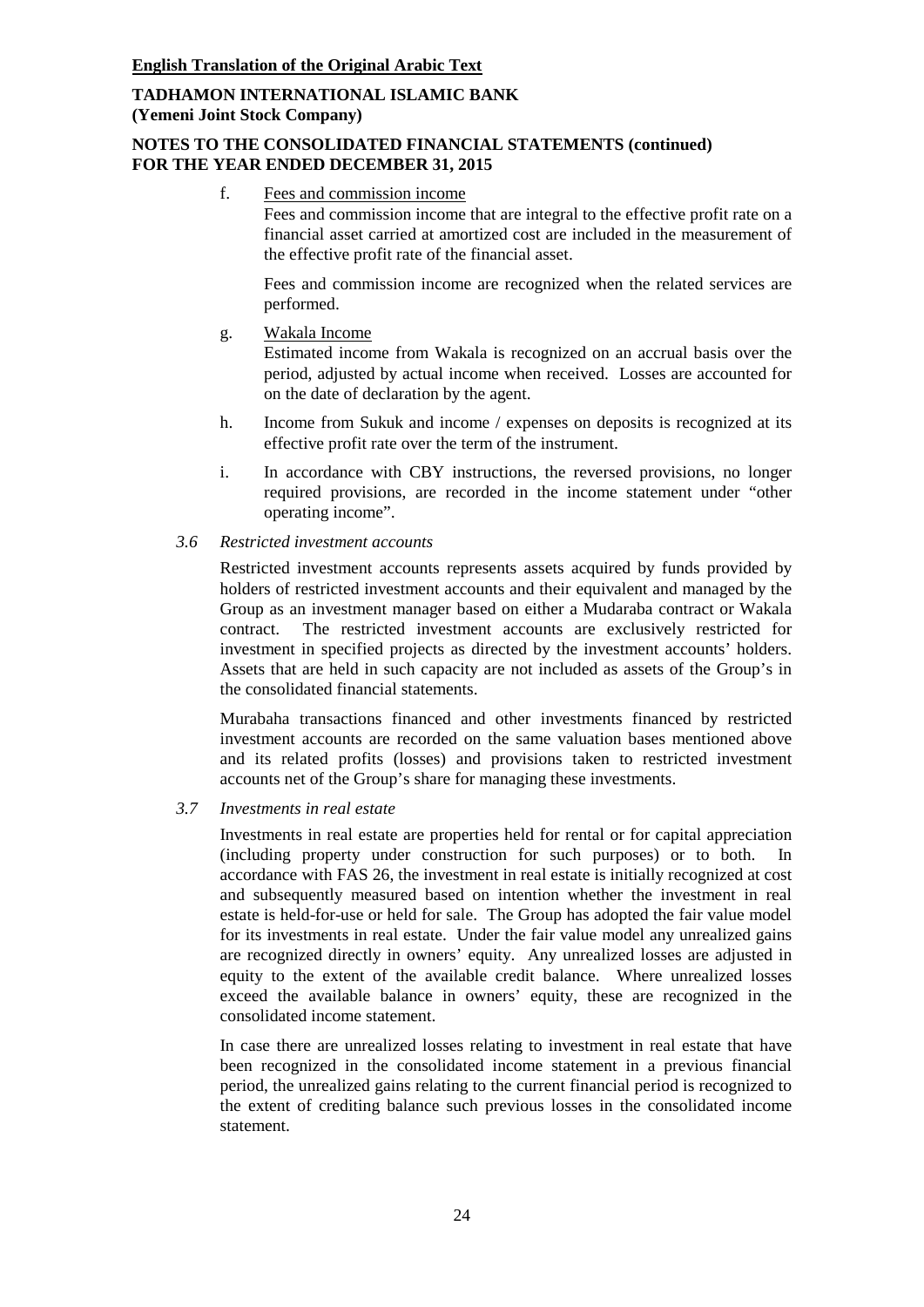# **NOTES TO THE CONSOLIDATED FINANCIAL STATEMENTS (continued) FOR THE YEAR ENDED DECEMBER 31, 2015**

### *3.8 Property, equipment and depreciation*

a. Recognition and measurement

Property and equipment are measured at cost less accumulated depreciation and impairment losses, if any. Cost includes expenditure that is directly attributable to the acquisition of the asset. The cost of self-constructed assets includes the cost of materials and direct labour, any other costs directly attributable to bringing the assets to a working condition for their intended use, and the costs of dismantling and removing the items and restoring the site on which they are located. Purchased software that is integral to the functionality of the related equipment is capitalized as part of that equipment.

When parts of an item of property and equipment have different useful lives, they are accounted for as separate items, (major components) of property and equipment.

An item of property and equipment is derecognized upon disposal or when no future economic benefits are expected to arise from the continued use of the asset. The gain or loss on disposal of an item of property and equipment is determined by comparing the proceeds from disposal with the carrying amount of property and equipment, and is recognized net within "other income/expenses" in the consolidated income statement. When revalued assets are sold, any related amount included in the revaluation surplus reserve is transferred to retained earnings.

b. Subsequent costs

The cost of replacing a component of an item of property and equipment is recognized in the carrying amount of the item if it is probable that the future economic benefits embodied within the component will flow to the Bank, and its cost can be measured reliably. The carrying amount of the replaced component is derecognized. The costs of the day-to-day servicing of property and equipment are recognized in the consolidated income statement as incurred.

c. Depreciation

Depreciation is based on the cost of an asset less its residual value, if any. Significant components of individual assets are assessed and if a component has useful life that is different from the remainder of that asset, that component is depreciated separately.

Depreciation for property and equipment except land, is charged to the income statement on a straight-line basis over the estimated useful lives of each component of an item of property and equipment.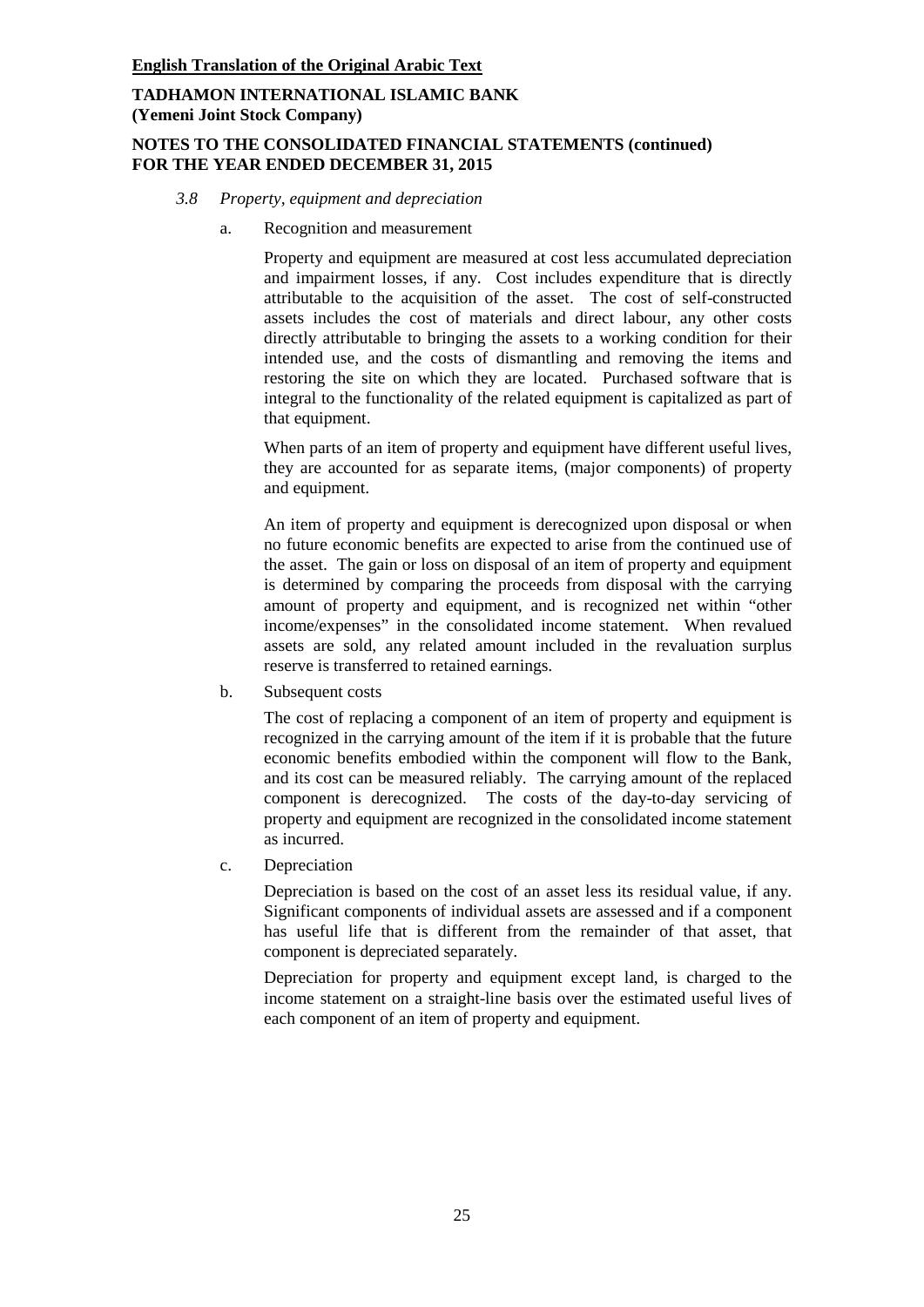# **NOTES TO THE CONSOLIDATED FINANCIAL STATEMENTS (continued) FOR THE YEAR ENDED DECEMBER 31, 2015**

The estimated useful lives are as follows which are the same rates used in prior years:

|                         | <b>Estimated Useful Lives</b> |
|-------------------------|-------------------------------|
| <b>Buildings</b>        | 50 years                      |
| Machinery and equipment | 10 years                      |
| Motor vehicles          | 5 years                       |
| Furniture and fixtures  | $4 - 5$ years                 |
| Computer equipment      | 5 years                       |

The depreciation method, useful lives and residual values are reviewed by the management at each reporting date and adjusted if any.

#### *3.9 Impairment of non-financial assets*

The carrying amounts are reviewed at each reporting date for indication of impairment. If any such indication exists, then the asset's recoverable amount is estimated. The recoverable amount of an asset or cash generating unit is the greater of its value in use and its fair value less costs to sell. In assessing value in use, the estimated future cash flows are discounted to their present value using a discount rate that reflects current market assessments of the time value of money and the risks specific to the asset. An impairment loss is recognized in the consolidated income statement to the extent that carrying values do not exceed the recoverable amounts.

#### *3.10 Contingent liabilities and commitments*

Contingent liabilities and commitments, in which the Group is a party, are presented off the consolidated statement of financial position, net of their related margins, under "contingent liabilities and commitments" as they do not represent actual assets or liabilities at the consolidated financial statements date.

#### *3.11 Cash and cash equivalents*

For the purpose of preparing the consolidated statement of cash flows, cash and cash equivalents consist of cash on hand, due from banks and financial institutions, other than reserve balances with CBY which are due within three months.

#### *3.12 Other provisions*

A provision is recognized if, as a result of a past event, the Bank has a present legal or constructive obligation that can be estimated reliably, and it is probable that an outflow of economic benefits will be required to settle the obligation. Where the effect of time value of money is material, provisions are determined by discounting the expected future cash flows, at a pre-tax rate, that reflects current market assessments of the time value of money and, where appropriate, the risks specific to the liability.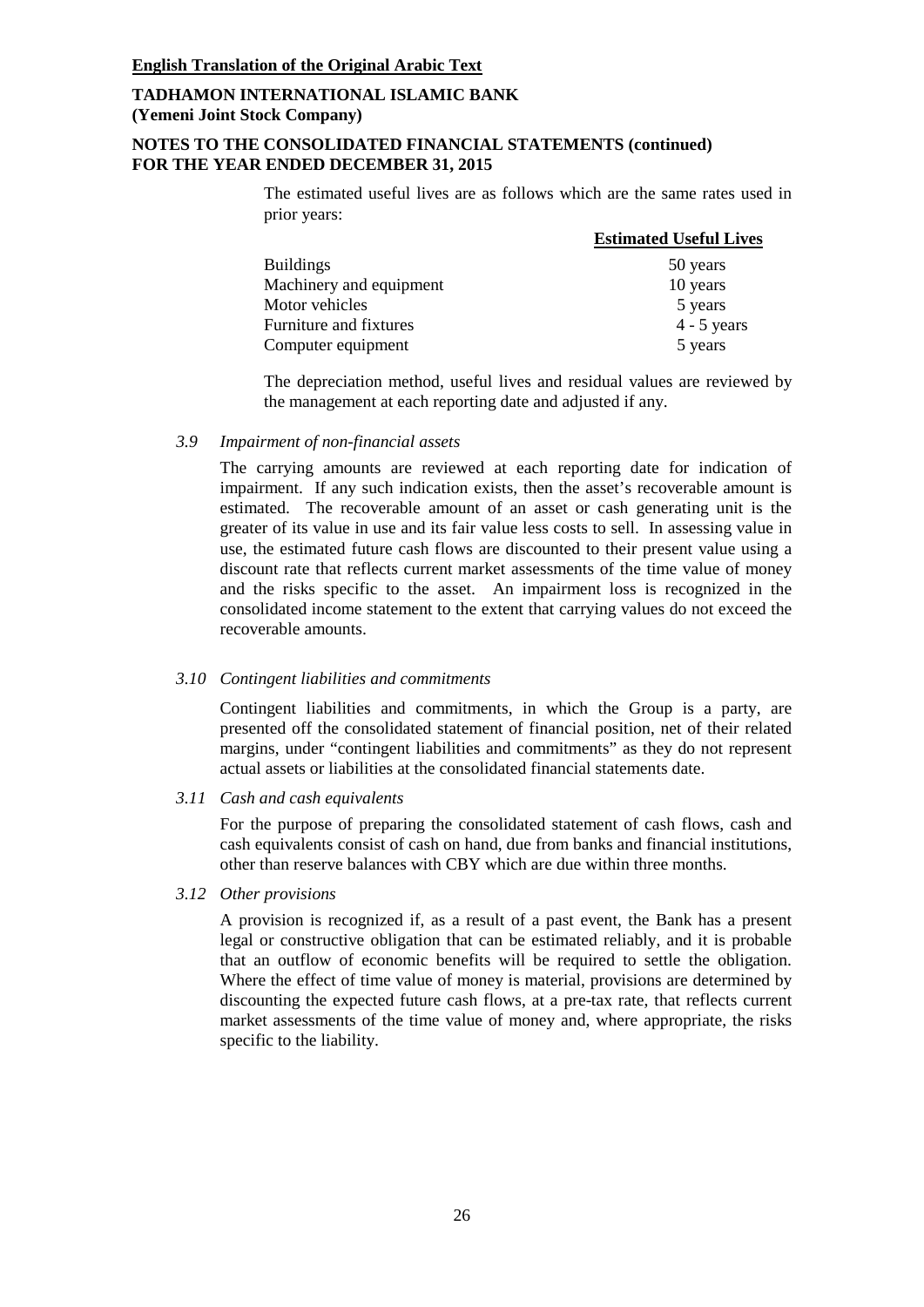# **NOTES TO THE CONSOLIDATED FINANCIAL STATEMENTS (continued) FOR THE YEAR ENDED DECEMBER 31, 2015**

- *3.13 End of service benefits*
	- with regard to the Group employees in Yemen, all the employees of the Bank are contributing to the social security scheme in accordance with the Republic of Yemen's Social Insurance Law No. (26) of 1991. Payments are made to the Social Security General Corporation before the 10th day of next month. The Bank's contribution is charged to the consolidated income statement.
	- The provisions of social security law in Republic of Yemen are applied for all Group employees in Yemen concerning to Social Security.
- *3.14 Offsetting*

Financial assets and financial liabilities can only be offset with the net amount being reported in the consolidated statement of financial position when there is a religious or legally enforceable right to set off the recognized amounts and the Bank intends to either settle on a net basis, or intends to realize the asset and settle the liability simultaneously.

*3.15 Lease contracts*

Leases are classified as finance leases whereby the terms of the lease transfer substantially all the risks and rewards of ownership to the lessee. All other leases are classified as operating leases. Rentals payable under these leases are charged to the consolidated income statement on a straight-line basis over the term of the relevant lease.

*3.16 Earnings per share*

The basic of earnings per share is calculated by dividing the profit or loss attributable to ordinary shareholders of the Group by the share number or the weighted average number of ordinary shares outstanding during the year.

*3.17 Comparatives*

Except when standard or an interpretation permits or requires otherwise, all amounts are reported or disclosed with comparative information.

- *3.18 Taxes*
	- The Group operations inside the Republic of Yemen are subject to the taxes in accordance with the prevailing laws and regulations applicable. So, income tax expense represents the tax currently payable as per the prevailing Yemeni Tax Law No. (17) for 2010 and the provision for tax liabilities is made after conducting the necessary studies and in consideration of tax assessments.

The tax currently payable is based on taxable profit for the year. Taxable profit differs from profit as reported in the consolidated income statement because it excludes items of income or expense that are taxable or deductible in other years and items that are never taxable or deductible. The Bank's liability for current tax is calculated using tax rates that have been enacted at the consolidated statements of financial position date.

The tax due for the Group outsides Yemen is calculated according to the prevailing laws and regulations in that countries where the Group has subsidiaries.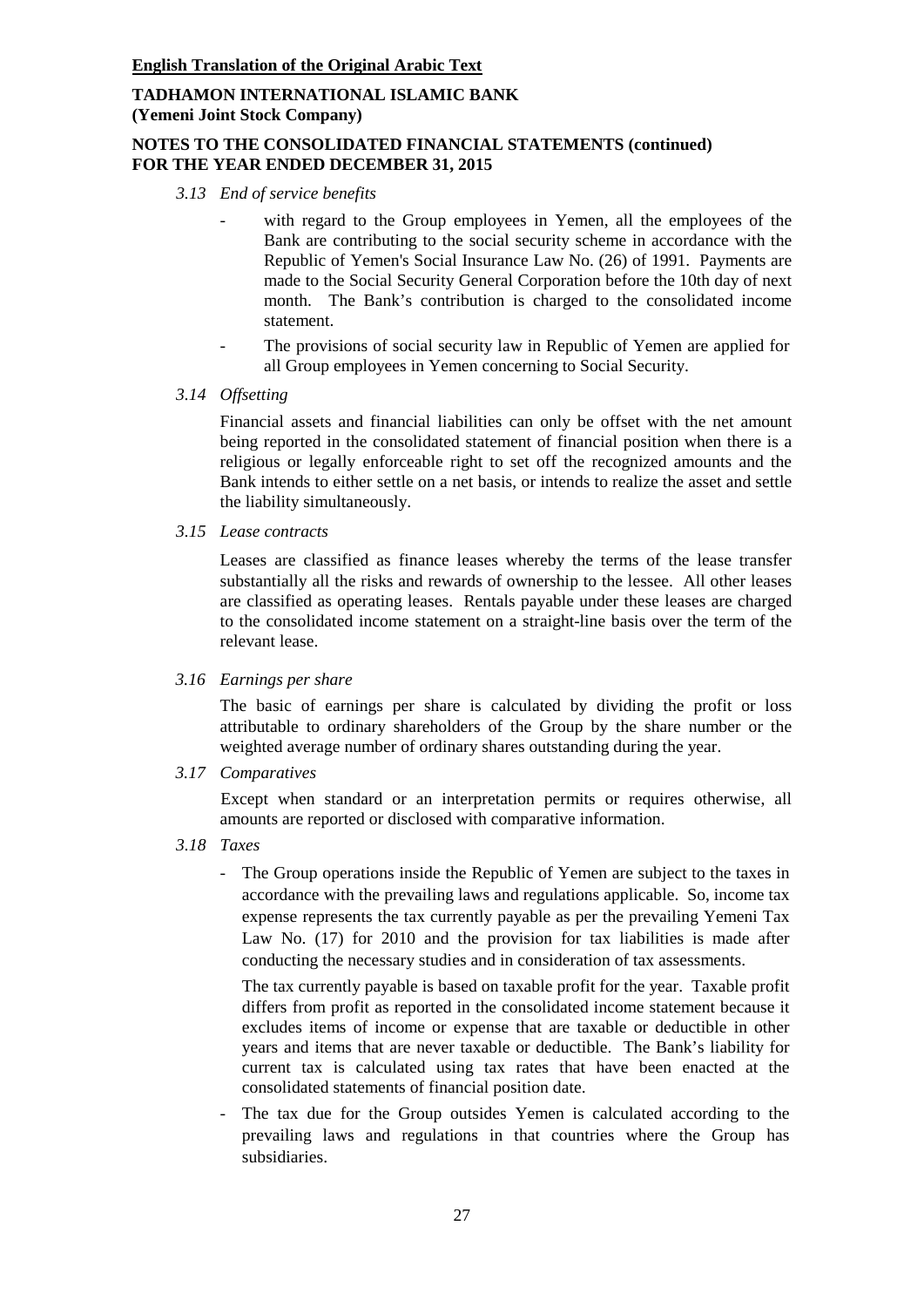# **NOTES TO THE CONSOLIDATED FINANCIAL STATEMENTS (continued) FOR THE YEAR ENDED DECEMBER 31, 2015**

#### *3.19 Revenue prohibited by Shari'a rules and principles*

The Group records revenues in violation of Shari'a rules and principles, under "credit balances and other liabilities" in the consolidated financial statements. Such revenues are disbursed in aspects and activities approved by the Fatwa and Shari'a Supervisory Board of the Bank.

*3.20 Customers' current accounts*

Balances in current (non-investment) accounts are recognized when received by the Group. The transaction are measured at the cash equivalent amount received by the Group at the time of contracting. At the end of the accounting period, the accounts are measured at their book value.

*3.21 Equity of investment account holders*

Equity of investment account holders are funds held by the Group in unrestricted investment accounts, which it can invest at its own discretion. The investment account holder authorizes the Group to invest the account holders' funds in a manner which the Bank deems appropriate without setting any conditions as to where, how and for what purpose the funds should be invested.

Return due on unrestricted investment and saving accounts is determined on the basis of Mudaraba contract, which determines profit (loss) sharing basis during the period.

# **4. SUPERVISION OF CENTRAL BANK OF YEMEN**

The Bank's activities in Yemen are subject to the supervision of the Central Bank of Yemen, according to the guidelines and the laws governing the operations of banks and Islamic Bank in Yemen.

# **5. FATWA AND SHARI'A' SUPERVISORY BOARD**

The Bank is subject to the supervision of a Shari'a supervisory board of three members appointed by the Ordinary General Assembly of the Bank and their responsibility is restricted to the oversight of the legal aspects of the Bank's activities according to the provisions of Islamic Shari'a.

#### **6. ZAKAT**

Zakat is computed according to the directions of the Shari'a Board and collected from the shareholders on behalf of the relevant government authority. The amount collected is remitted to this authority (75%), which decides on the allocation of the Zakat and the remaining amount (25%) is paid by the Bank.

Payment of Zakat on the unrestricted investment and other accounts is the responsibility of the investment account holder.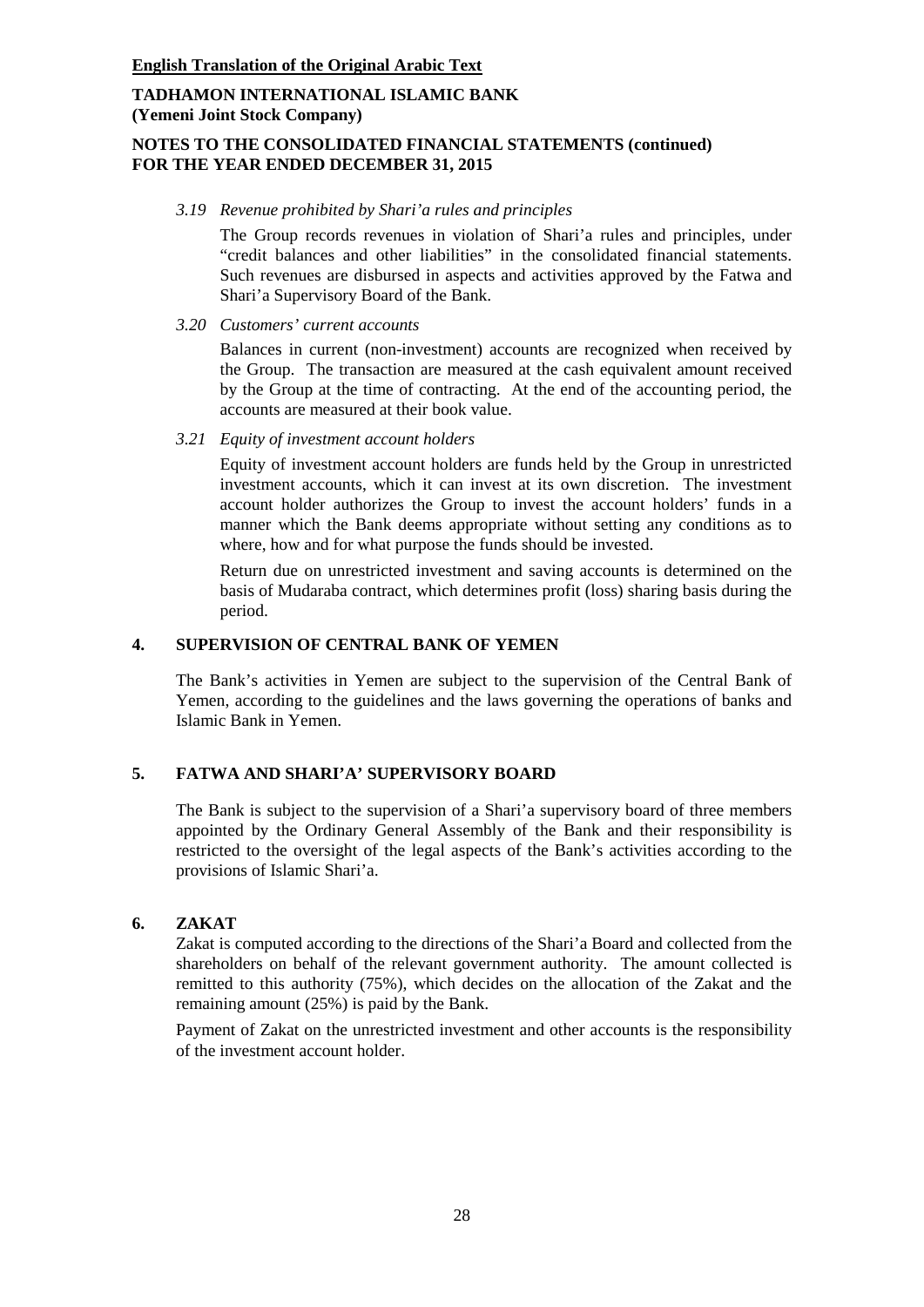# **TADHAMON INTERNATIONAL ISLAMIC BANK (Yemeni Joint Stock Company)**

# **NOTES TO THE CONSOLIDATED FINANCIAL STATEMENTS (continued) FOR THE YEAR ENDED DECEMBER 31, 2015**

# **7. FINANCIAL INSTRUMENTS AND RELATED RISK MANAGEMENT**

- 7.1 Financial instruments
	- a. The Group's financial instruments are represented in financial assets and liabilities. The financial assets include cash balances, due from banks and financial institutions, financing Murabaha and Istisna'a transactions, Musharaka, Mudaraba contracts, Ijarah Muntahia Bittamleek, investment in securities and other assets. The financial liabilities include due to Bank's and financial institutions, customers' current accounts, other deposits, equity of unrestricted investment and saving account holders and other financial liabilities. Also, financial instruments include rights and obligations stated in contingent liabilities and commitments.

Note (3) to the consolidated financial statements includes significant accounting policies applied for recording and measuring significant financial instruments and their related revenues and expenses.

b. Fair value hierarchy

The Group measures fair value using the following fair value hierarchy that reflects the significance of the inputs used in making the measurements:

- Level 1: Fair values are based on quoted prices (unadjusted) in active markets for identical assets.
- Level 2: Fair values are based on inputs other than quoted prices included within level 1 that are observable for the assets either directly (i.e. as price) or indirectly (i.e. derived from prices). This category includes instruments valued using: quoted market prices in active markets for similar instruments; or other valuation techniques where all significant inputs are directly or indirectly observable from market data.
- Level 3: Fair values are based on valuation techniques using unobservable inputs. This category includes all instruments where the valuation technique includes input not based on observable data and the unobservable input have a significant impact on the instrument's valuation.

The following table provides analyzes for investment securities that are carried at fair value in the consolidated statement of financial position: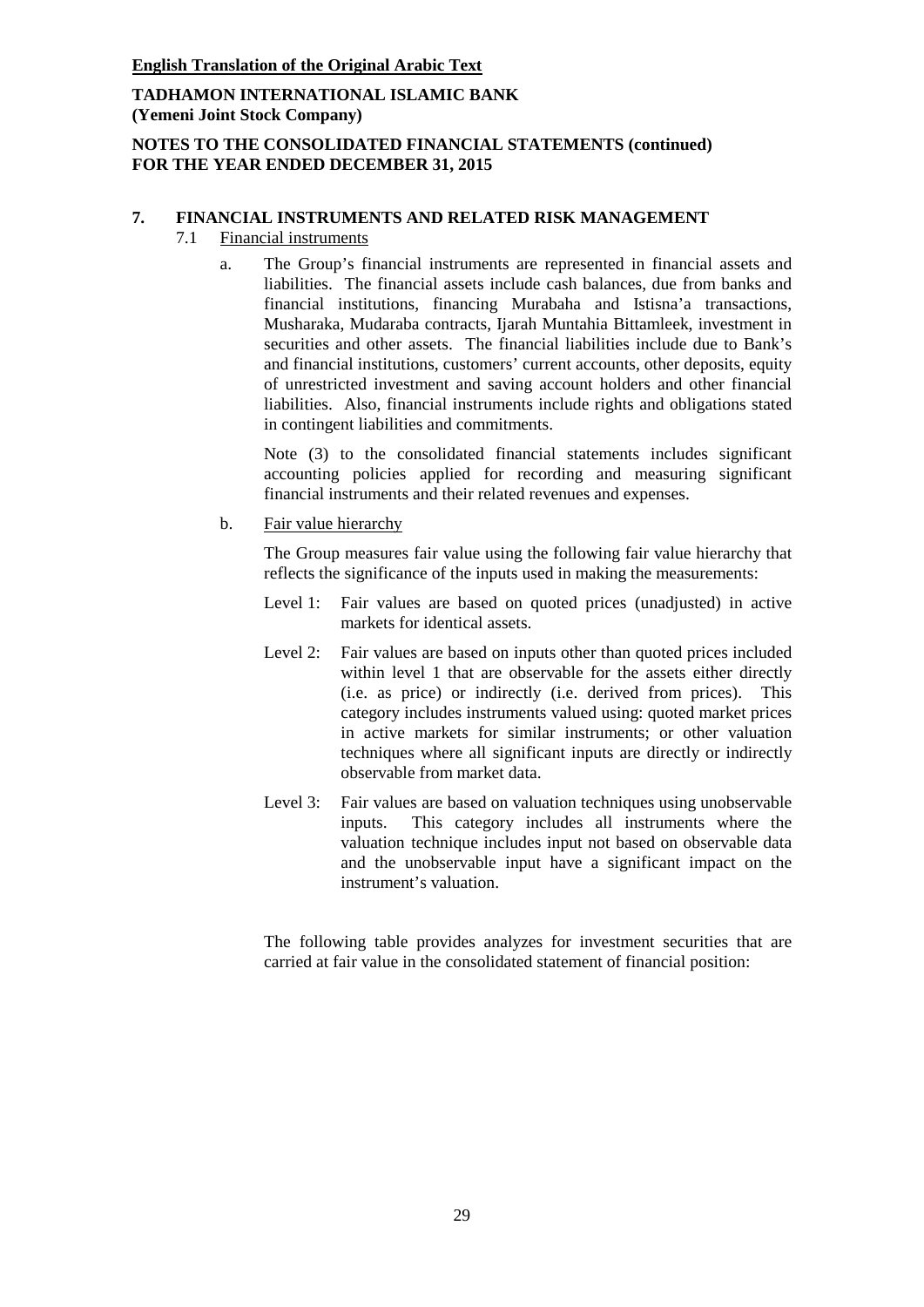### **NOTES TO THE CONSOLIDATED FINANCIAL STATEMENTS (continued) FOR THE YEAR ENDED DECEMBER 31, 2015**

|                                                                                                                                                                                                       |                     |                     | <b>December 31, 2015</b>                 |                          |
|-------------------------------------------------------------------------------------------------------------------------------------------------------------------------------------------------------|---------------------|---------------------|------------------------------------------|--------------------------|
|                                                                                                                                                                                                       | Level 1<br>YR 000's | Level 2<br>YR 000's | Level 3<br>YR 000's                      | <b>Total</b><br>YR 000's |
| Investment securities<br>Equity type instruments<br>carried at fair value<br>through income<br>statement<br>Equity type instruments<br>carried at fair value<br>through equity<br>(available for sale | 1,505,873           |                     | 27,912,301                               | 29,418,174               |
| investments)                                                                                                                                                                                          | 1,505,873           |                     | 6,144,915<br>34,057,216                  | 6,144,915<br>35,563,089  |
|                                                                                                                                                                                                       | Level 1<br>YR 000's | Level 2<br>YR 000's | December 31, 2014<br>Level 3<br>YR 000's | <b>Total</b><br>YR 000's |
| Investment securities<br>Equity type instruments<br>carried at fair value<br>through income<br>statement<br>Equity type instruments<br>carried at fair value<br>through equity<br>(available for sale |                     |                     |                                          |                          |
| investments)                                                                                                                                                                                          |                     |                     | 23,547,428                               | 23,547,428               |
|                                                                                                                                                                                                       |                     |                     | 23,547,428                               | 23,547,428               |

During the year ended December 31, 2015 as well as the year ended December 31, 2014 there were no transfers between levels of the fair value measurement.

- c. Financial instruments for which fair value approximates carrying value For financial assets and financial liabilities that are liquid or having a term maturity of less than three months, the carrying amounts approximate to their fair value.
- d. Fair value of financial instruments

The fair value of financial assets traded in financial markets is determined by reference to quoted market bid prices on a regulated exchange at the close of business on the year-end date. For financial assets where there is no quoted market price, a reasonable estimate of fair value is determined by reference to the current market value of another instrument which is substantially the same. Where it is not possible to arrive at a reliable estimate of the fair value, the financial assets are carried at cost until sometime reliable measure of the fair value is available.

Based on valuation bases of the Group's assets and liabilities stated in the notes to the financial statements, the fair value of financial instruments does not differ fundamentally from their book value at the financial statements date.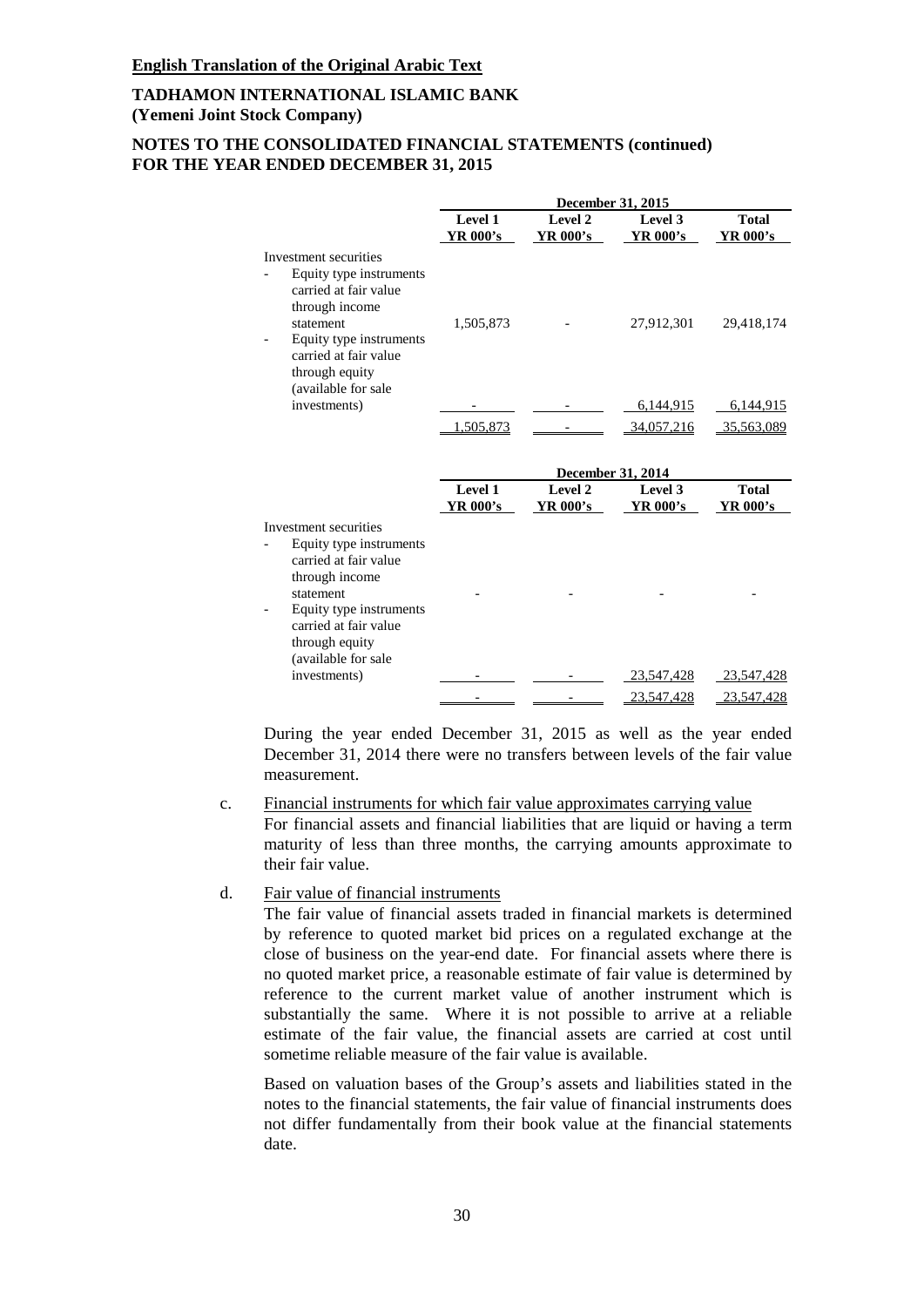# **NOTES TO THE CONSOLIDATED FINANCIAL STATEMENTS (continued) FOR THE YEAR ENDED DECEMBER 31, 2015**

The following table provides a comparison by class of the carrying amount and fair values of the Group's financial instruments that are carried in the financial statements. The table does not include the fair values of nonfinancial assets and non-financial liabilities.

|                                                                               | December 31, 2015                                                                                      |                                                                                                                    |                                                     |                                                       |                                         |
|-------------------------------------------------------------------------------|--------------------------------------------------------------------------------------------------------|--------------------------------------------------------------------------------------------------------------------|-----------------------------------------------------|-------------------------------------------------------|-----------------------------------------|
|                                                                               | <b>Carried at Fair</b><br><b>Value Through</b><br><b>Income</b><br><b>Statement</b><br><b>YR 000's</b> | <b>Available for</b><br><b>Sale Carried</b><br>at Fair Value<br><b>Through</b><br><b>Equity</b><br><b>YR 000's</b> | <b>Amortised</b><br>Cost / Other<br><b>YR 000's</b> | <b>Total</b><br>Carrying<br><b>Amount</b><br>YR 000's | Fair<br><b>Value</b><br><b>YR 000's</b> |
| <b>Financial assets</b>                                                       |                                                                                                        |                                                                                                                    |                                                     |                                                       |                                         |
| Cash on hand and reserve<br>balances with CBY<br>Due from banks and financial |                                                                                                        |                                                                                                                    | 44,901,774                                          | 44,901,774                                            | 44,901,774                              |
| institutions                                                                  |                                                                                                        |                                                                                                                    | 108,317,628                                         | 108,317,628                                           | 108,317,628                             |
| Financing Murabaha and<br>Instisna'a transactions (net)                       |                                                                                                        |                                                                                                                    | 35,088,898                                          | 35,088,898                                            | 35,088,898                              |
| Musharaka investments<br>contracts (net)<br>Mudaraba investments              |                                                                                                        |                                                                                                                    |                                                     |                                                       |                                         |
| contracts (net)<br><b>Investment in Islamic Sukuk</b>                         |                                                                                                        |                                                                                                                    | 31,335,303<br>89,309,980                            | 31, 335, 303<br>89,309,980                            | 31,335,303<br>89,309,980                |
| Investment securities<br>Ijarah Muntahia Bittamleek                           | 29,418,174                                                                                             | 6,144,915                                                                                                          |                                                     | 35,563,089                                            | 35,563,089                              |
| Receivables (net)<br>Qard hasan (net)                                         |                                                                                                        |                                                                                                                    | 15,726<br>2,794                                     | 15,726<br>2,794                                       | 15,726<br>2,794                         |
|                                                                               | 29,418,174                                                                                             | 6,144,915                                                                                                          | 308,972,103                                         | 344,535,192                                           | 344,535,192                             |
| <b>Financial liabilities</b>                                                  |                                                                                                        |                                                                                                                    |                                                     |                                                       |                                         |
| Due to banks and financial<br>institutions                                    |                                                                                                        |                                                                                                                    | 2,017,420                                           | 2,017,420                                             | 2,017,420                               |
| Current accounts and other<br>deposits                                        |                                                                                                        |                                                                                                                    | 141,602,348                                         | 141,602,348                                           | 141,602,348                             |
| Equity of unrestricted<br>investment and saving<br>accounts' holders          |                                                                                                        |                                                                                                                    | 290,020,395                                         | 290,020,395                                           | 290,020,395                             |
|                                                                               |                                                                                                        |                                                                                                                    | 433,640,163                                         | 433,640,163                                           | 433,640,163                             |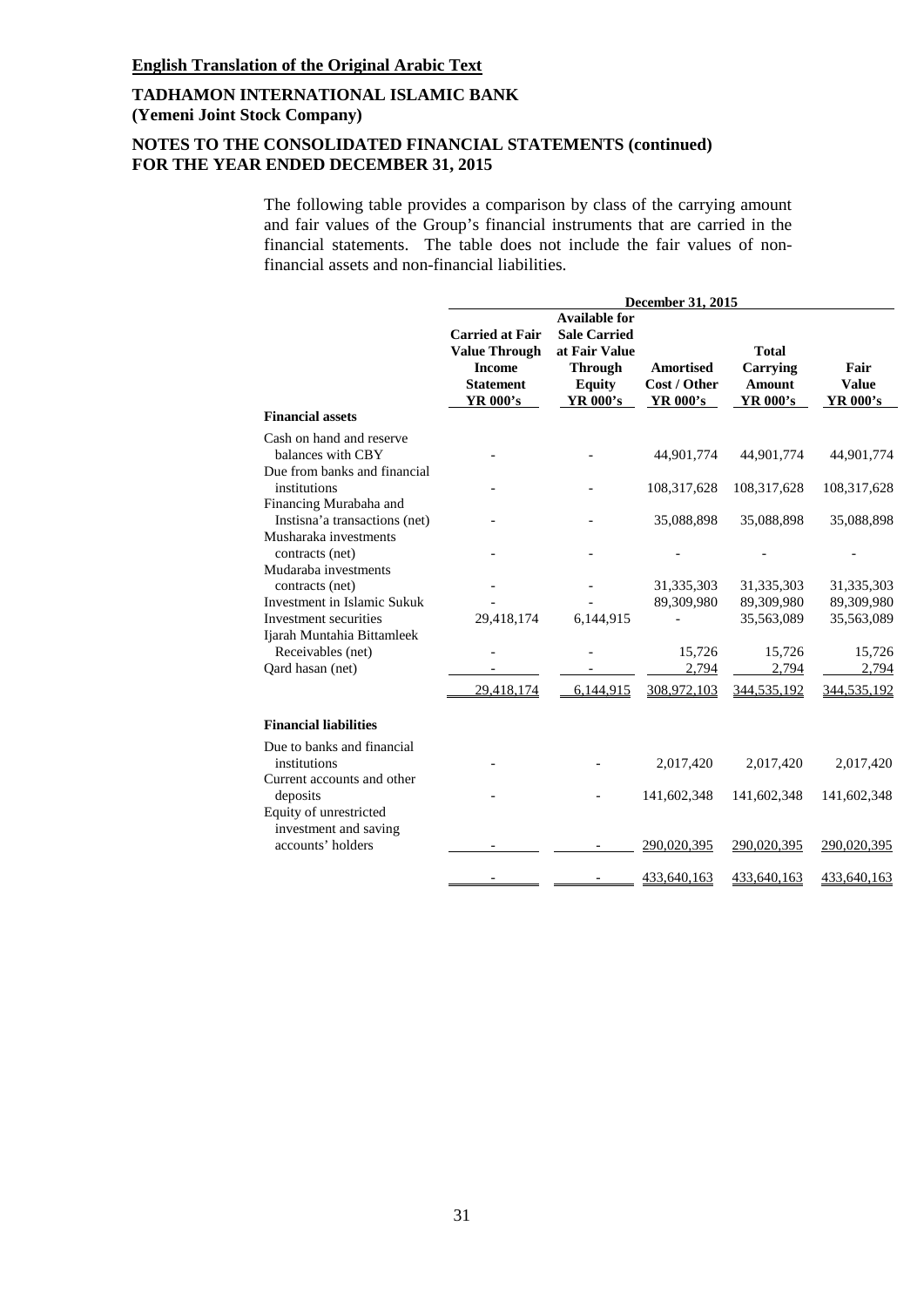# **NOTES TO THE CONSOLIDATED FINANCIAL STATEMENTS (continued) FOR THE YEAR ENDED DECEMBER 31, 2015**

|                                                                                 | December 31, 2014                                                                               |                                                                                                                    |                                              |                                                       |                                  |
|---------------------------------------------------------------------------------|-------------------------------------------------------------------------------------------------|--------------------------------------------------------------------------------------------------------------------|----------------------------------------------|-------------------------------------------------------|----------------------------------|
|                                                                                 | <b>Carried at Fair</b><br><b>Value Through</b><br><b>Income</b><br><b>Statement</b><br>YR 000's | <b>Available for</b><br><b>Sale Carried</b><br>at Fair Value<br><b>Through</b><br><b>Equity</b><br><b>YR 000's</b> | <b>Amortised</b><br>Cost / Other<br>YR 000's | <b>Total</b><br>Carrying<br><b>Amount</b><br>YR 000's | Fair<br><b>Value</b><br>YR 000's |
| <b>Financial assets</b>                                                         |                                                                                                 |                                                                                                                    |                                              |                                                       |                                  |
| Cash on hand and reserve<br>balances with CBY<br>Due from banks and financial   |                                                                                                 |                                                                                                                    | 51,483,515                                   | 51,483,515                                            | 51,483,515                       |
| institutions                                                                    |                                                                                                 |                                                                                                                    | 52,497,752                                   | 52,497,752                                            | 52,497,752                       |
| Financing Murabaha and<br>Istisna'a transactions (net)<br>Musharaka investments |                                                                                                 |                                                                                                                    | 76,298,191                                   | 76,298,191                                            | 76,298,191                       |
| contracts (net)<br>Mudaraba investments                                         |                                                                                                 |                                                                                                                    | 268,613                                      | 268,613                                               | 268,613                          |
| contracts (net)<br>Investment in Islamic Sukuk                                  |                                                                                                 |                                                                                                                    | 42,641,622<br>105,318,240                    | 42,641,622<br>105,318,240                             | 42,641,622<br>105,318,240        |
| Investment securities<br>Ijarah Muntahia Bittamleek                             |                                                                                                 | 23,547,428                                                                                                         |                                              | 23,547,428                                            | 23,547,428                       |
| Receivables (net)<br>Qard hasan (net)                                           |                                                                                                 |                                                                                                                    | 2,903,885<br>4,421                           | 2,903,885<br>4,421                                    | 2,903,885<br>4,421               |
|                                                                                 |                                                                                                 | 23,547,428                                                                                                         | 331,416,239                                  | 354,963,667                                           | 354,963,667                      |
| <b>Financial liabilities</b>                                                    |                                                                                                 |                                                                                                                    |                                              |                                                       |                                  |
| Due to banks and financial<br>institutions                                      |                                                                                                 |                                                                                                                    | 550,567                                      | 550,567                                               | 550,567                          |
| Current accounts and other<br>deposits<br>Equity of unrestricted                |                                                                                                 |                                                                                                                    | 128,995,204                                  | 128,995,204                                           | 128,995,204                      |
| investments and saving<br>accounts' holders                                     |                                                                                                 |                                                                                                                    | 323,522,776                                  | 323,522,776                                           | 323,522,776                      |
|                                                                                 |                                                                                                 |                                                                                                                    | 453,068,547                                  | 453,068,547                                           | 453,068,547                      |

# 7.2 *Risk management of financial instruments*

# Risk management framework

Risk is inherent in the Group's activities but it is managed through a process of ongoing identification, measurement and monitoring, subject to risk limits and other controls. This process of risk management is critical to the Group's continuing profitability and each individual within the Group is accountable for the risk exposures relating to his or her responsibilities.

#### Risk management structure

The Board of Directors is ultimately responsible for identifying and controlling risks, however, there are separate independent bodies responsible for managing and monitoring risks including the following:

#### **Executive Committee**

The Executive Committee has the responsibility to monitor the overall risk process within the Group.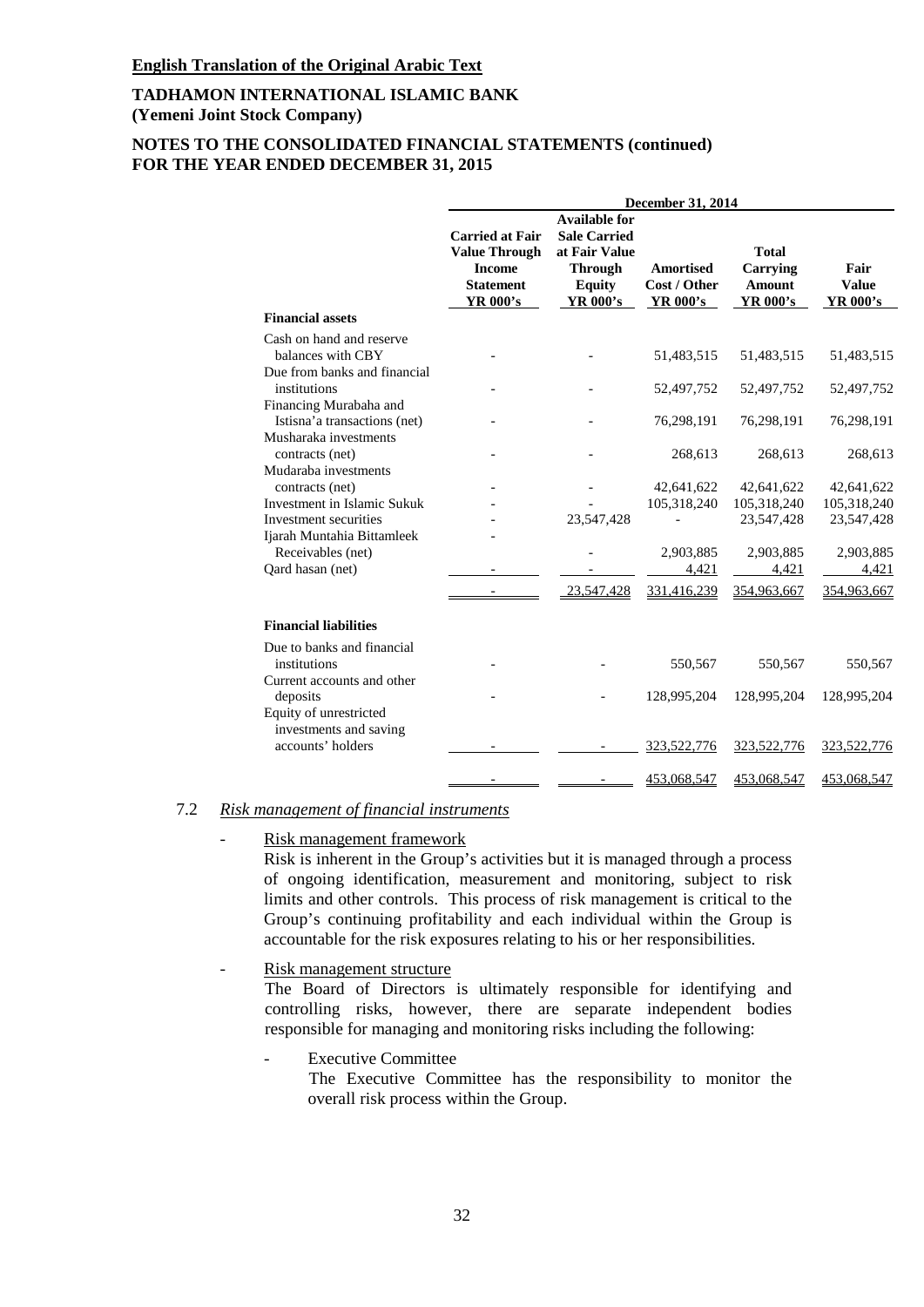# **NOTES TO THE CONSOLIDATED FINANCIAL STATEMENTS (continued) FOR THE YEAR ENDED DECEMBER 31, 2015**

#### - Credit/Risk Committee

Credit/Risk Committee's primary role is selection and implementation of risk management systems, portfolio monitoring, risk reporting to the Board, Board Committee, Regulators and Executive management. In addition, credit transaction approval.

- Asset and Liability Committee The Asset and Liability Committee establishes policy and objectives for the asset and liability management of the Group's financial position in terms of structure, distribution, risk and return and its impact on profitability.

### - Audit Committee

The Audit Committee is appointed by the Board of Directors who are non-executive directors. The Audit Committee assists the Board in carrying out its responsibilities with respect to assessing the quality and integrity of financial reporting, the audit thereof, the soundness of the internal controls of the Group, the measurement system of risk assessment and relating these to the Group's capital, and the methods for monitoring compliance with laws, regulations and supervisory and internal policies.

- Sharia supervisory board

The Shari'a Supervisory Board is entrusted with the responsibility to ensure adherence to Sahri'a rules and principle in its transactions and activities.

Risk measurement

Monitoring and controlling risks is primarily performed based on limits established by the Group. These limits reflect the business strategy and market environment of the Group as well as the level of risk that the Bank is willing to accept, with additional emphasis on selected industries.

Information compiled from all businesses is examined and processed in order to analyze, control and identify early risks.

The Group is exposed to credit risk, liquidity risk, market risk (which include return rate risk and currency risk), operating risk and other risk.

a. Credit risk

Financing of Murabaha, Istisna'a transactions, Mudaraba and Musharaka contracts, Ijarah Muntahia Bittamleek and their related debts, due from banks and financial investments and rights and obligations from other parties are considered as financial assets exposed to credit risk. Credit risk represents the inability of these parties to meet their obligations when they fall due.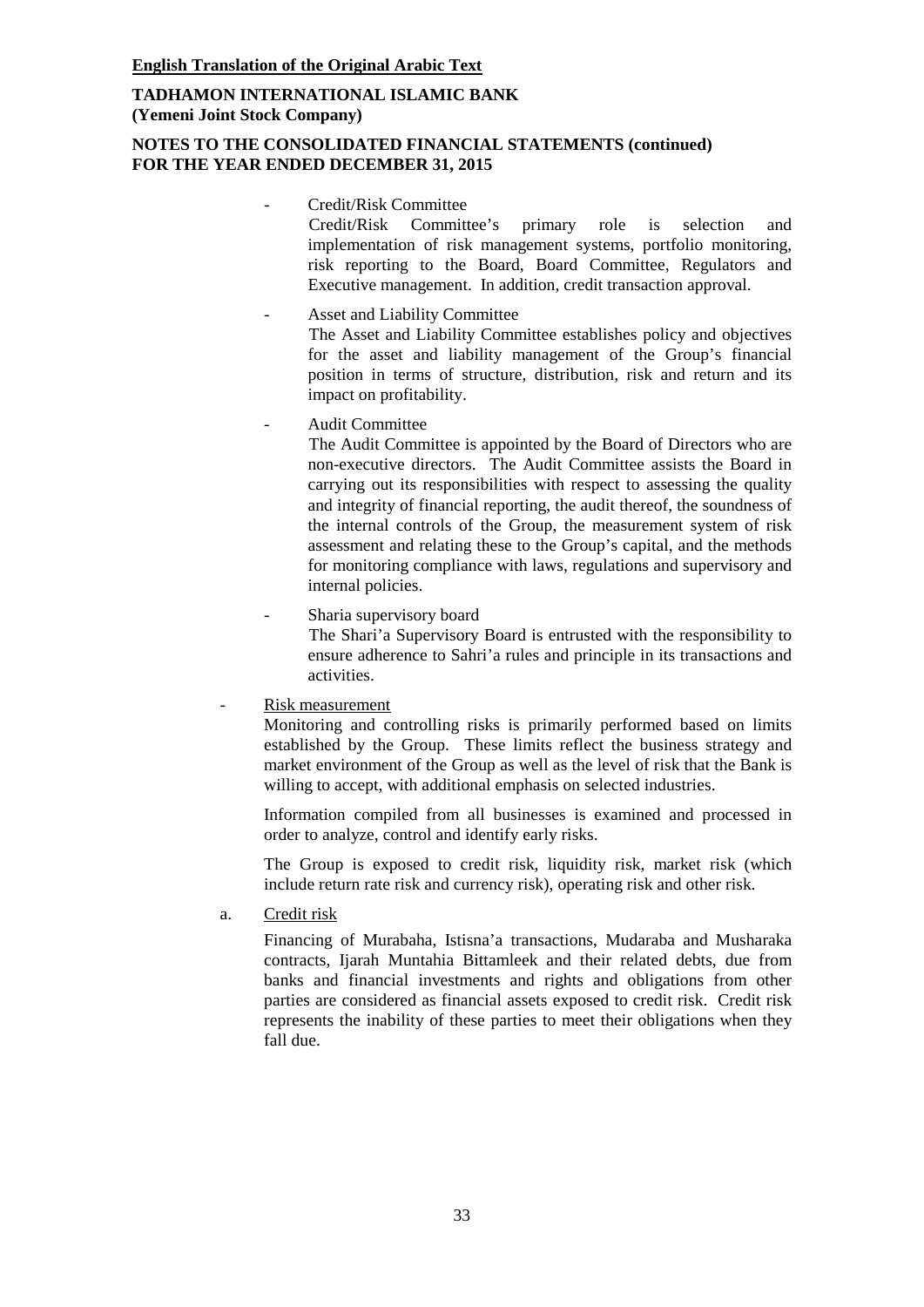# **NOTES TO THE CONSOLIDATED FINANCIAL STATEMENTS (continued) FOR THE YEAR ENDED DECEMBER 31, 2015**

### Management of credit risk

The Group uses an internal risk rating system to assess the credit quality of borrowers and counterparties. The risk rating system has 5 grades. Grades 1 and 2 are performing debts and Grades 3-5 are non-performing. Nonperforming grades are classified based on the below criteria which agree with CBY instructions.

| Grade | <b>Classification</b> | <b>Criteria</b>                                                                                                                                      |
|-------|-----------------------|------------------------------------------------------------------------------------------------------------------------------------------------------|
| 3     | Sub-standard debts    | Overdue greater than 90 days, and shows some loss<br>due to adverse factors that hinder repayment.                                                   |
|       | Doubtful debts        | Overdue greater than 180 days, and based on<br>available information, full recovery<br>seems<br>doubtful, leading to loss on portion of these debts. |
|       | Bad debts             | Overdue greater than 360 days, and probability of<br>no recovery.                                                                                    |

The performing debts portfolio based on the internal credit ratings is as follows (excluding cash secured loans and advances):

|         |                             | 2015              | 2014        |
|---------|-----------------------------|-------------------|-------------|
|         | <b>Grade Classification</b> | YR 000s           | YR 000s     |
| $1 - 2$ | Performing and watchlist    | <u>78,429,502</u> | 144,390,379 |

In addition, in order to comply with CBY requirements in circular No. 10 of 1997 regarding to the credit risk exposure, the Bank adheres to certain minimum standards in order to properly manage its credit risk. The following are the procedures applied by the Bank:

- Preparing credit studies on customers and banks before dealing with them and determining their related credit risk rates.
- Obtaining sufficient collaterals to minimize the credit risk exposure which may result from financial problems facing customers or banks.
- Following up and periodical reviews of customers and banks in order to evaluate their financial positions, credit rating and the required provision for non-performing debts.
- Distributing credit portfolio and investments over diversified sectors to minimize concentration of credit risk

The table below shows the maximum exposure to credit risk for the components of financial position and shows the maximum risk by total without taking into account the factors mitigating the impact of the risks (before deducting any guarantees).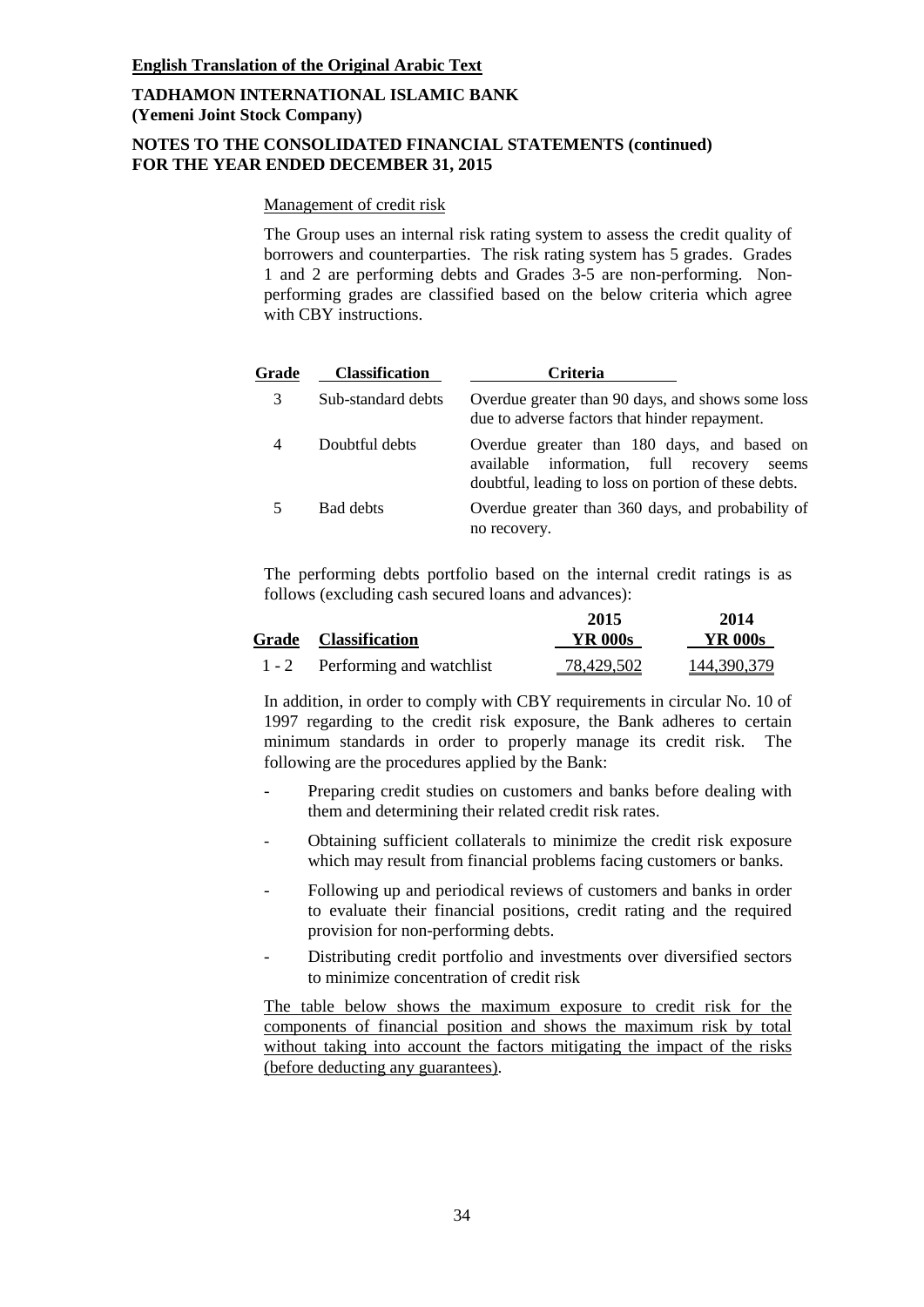### **NOTES TO THE CONSOLIDATED FINANCIAL STATEMENTS (continued) FOR THE YEAR ENDED DECEMBER 31, 2015**

|                                              | 2015          | 2014          |
|----------------------------------------------|---------------|---------------|
|                                              | YR 000's      | YR 000's      |
| Cash on hand and reserve balances with CBY   |               |               |
| (exclude cash on hand and ATMs)              | 34,777,635    | 36,854,508    |
| Due from banks and financial institutions    | 108, 317, 628 | 52,497,752    |
| Financing Murabaha and Istisna'a             |               |               |
| transactions (net)                           | 35,088,898    | 76,298,191    |
| Musharaka investment contracts (net)         |               | 268,613       |
| Mudaraba investment contracts (net)          | 31,335,303    | 42,641,622    |
| Investment in Islamic Sukuk                  | 89,309,980    | 105,318,240   |
| Investment securities                        | 35,563,089    | 23,547,428    |
| Investment in real estate                    | 134,448,430   | 146, 335, 787 |
| Ijarah Muntahia Bittamleek receivables (net) | 15,726        | 2,903,885     |
| Oard Hasan (net)                             | 2,794         | 4,421         |
| Debit balances and other assets (net) after  |               |               |
| deducting the advance payments               | 13,117,389    | 8,951,164     |
|                                              | 481,976,872   | 495,621,611   |
| Contingent liabilities and commitments       | 27,440,590    | 53,373,597    |
| Total credit exposure                        | 509,417,462   | 548,995,208   |

The following is an analysis of the financial assets and contingent liabilities and commitments by sector, before and after the deduction of guarantees (concentration of maximum credit risk by sector):

|                            |                                                       | 2015                                                        | 2014                                                          |                                                             |  |
|----------------------------|-------------------------------------------------------|-------------------------------------------------------------|---------------------------------------------------------------|-------------------------------------------------------------|--|
|                            | Gross<br><b>Maximum</b><br><b>Exposure</b><br>YR000's | <b>Net</b><br><b>Maximum</b><br><b>Exposure</b><br>YR 000's | <b>Gross</b><br><b>Maximum</b><br><b>Exposure</b><br>YR 000's | <b>Net</b><br><b>Maximum</b><br><b>Exposure</b><br>YR 000's |  |
| Governmental               | 206,513,589                                           |                                                             | 162,482,181                                                   |                                                             |  |
| Financial                  | 64,607,817                                            | 40,697,837                                                  | 58.984.427                                                    | 29,947,227                                                  |  |
| Industrial                 | 19,670,450                                            | 19.521.372                                                  | 26,060,036                                                    | 26,060,036                                                  |  |
| Commercial                 | 172,572,591                                           | 105,497,669                                                 | 228,643,230                                                   | 155,475,230                                                 |  |
| Agricultural and fishing   | 9,408                                                 | 9,408                                                       |                                                               |                                                             |  |
| <b>Others</b>              | 18,603,017                                            | 18,603,017                                                  | 19,451,737                                                    | 19,451,737                                                  |  |
|                            | 481,976,872                                           | 184,329,303                                                 | 495,621,611                                                   | 230,934,230                                                 |  |
| Contingent liabilities and |                                                       |                                                             |                                                               |                                                             |  |
| commitments                | 27,440,590                                            | 15,079,327                                                  | 53,373,597                                                    | 24,719,013                                                  |  |
|                            | 509,417,462                                           | 199,408,630                                                 | 548,995,208                                                   | 255,653,243                                                 |  |

The Group manages concentration of risk by distributing the portfolio over diversified economic sectors and geographical locations. Note (45) shows the distribution of assets, liabilities, contingent liabilities and commitment based on economic sectors and Note (46) shows the distribution of financial instruments based on geographical locations at the consolidated financial statements date.

#### b. Liquidity risk

Liquidity risk arises from cash flows generated by assets and liabilities, which is not consistent in currency, size and term, thereby creating financing needs which potentially cannot be met without incurring substantially higher costs or at any cost at all.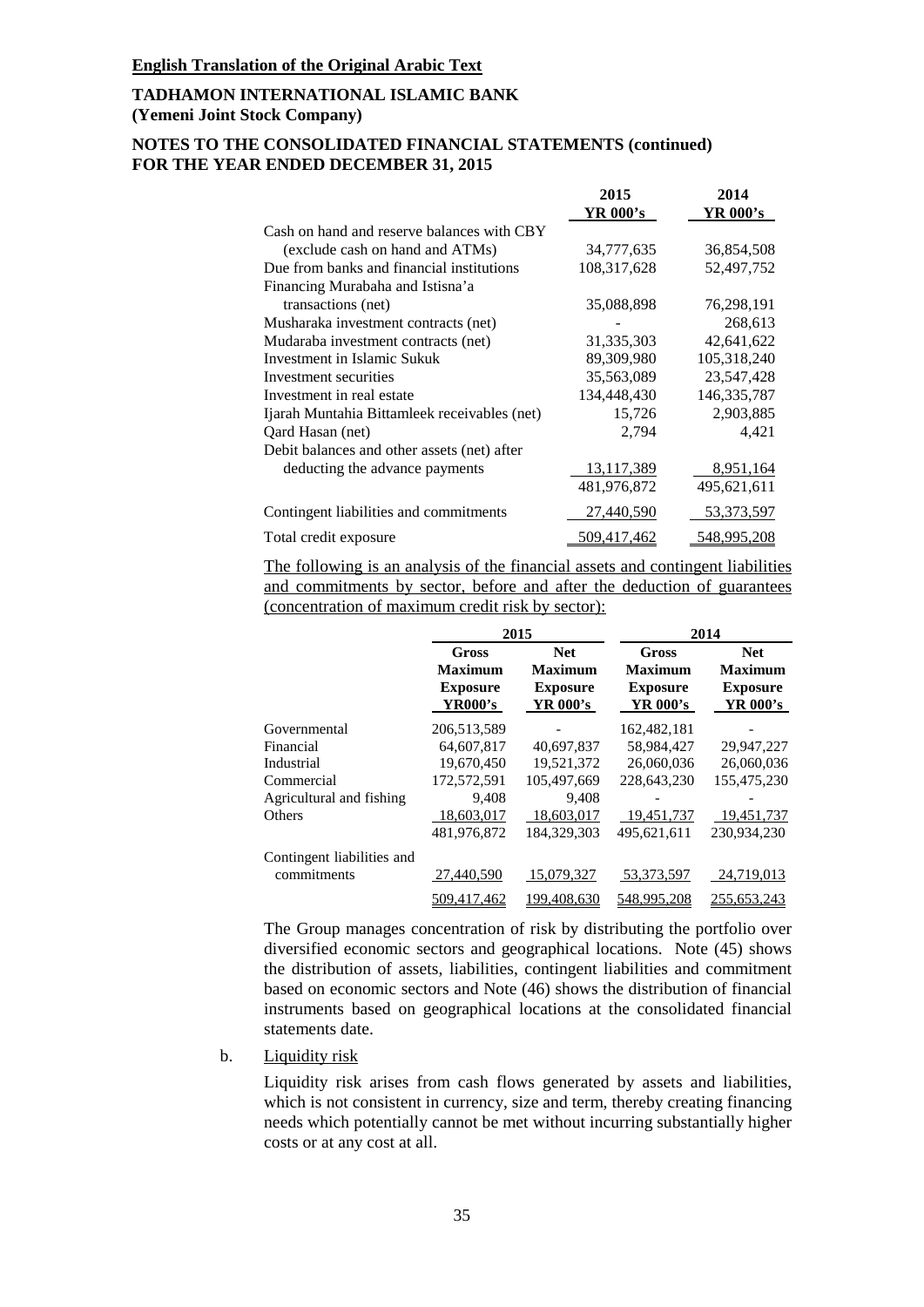# **NOTES TO THE CONSOLIDATED FINANCIAL STATEMENTS (continued) FOR THE YEAR ENDED DECEMBER 31, 2015**

Liquidity risk is the risk that the Bank will be unable to meet its obligations when they fall due and other risks related to sufficient liquidity without incurring losses on timely basis.

#### Management liquidity risk

The management in addition to its core deposit base, manages assets with liquidity in mind and monitors future cash flows and liquidity on a daily basis and has arranged diversified funding sources.

The Central Bank of Yemen Circular No. 3 of 1997 requires that the liquidity ratio be 25% as a minimum. The liquidity rate as at December 31, 2015 was 45% (as at December 31, 2014 was 34%).

The table below shows the maturity analysis for financial liabilities that shows the remaining contractual maturities:

|                                                                      |                                           |                                       | 2015                                          |                                |                          |
|----------------------------------------------------------------------|-------------------------------------------|---------------------------------------|-----------------------------------------------|--------------------------------|--------------------------|
|                                                                      | Due within 3<br>months<br><b>YR 000's</b> | Due from 3 to<br>6 months<br>YR 000's | Due from 6<br>months to 1<br>year<br>YR 000's | Due more<br>1 year<br>YR 000's | <b>Total</b><br>YR 000's |
| Liabilities                                                          |                                           |                                       |                                               |                                |                          |
| Due to banks and<br>financial institutions                           | 2,017,420                                 |                                       |                                               |                                | 2,017,420                |
| Current accounts and                                                 |                                           |                                       |                                               |                                |                          |
| other deposits<br>Equity of unrestricted                             | 141,602,348                               |                                       |                                               |                                | 141,602,348              |
| investment and saving<br>accounts' holders                           | 36,816,200                                | 28,910,111                            | 54,136,512                                    | 170,157,572                    | 290,020,395              |
| Credit balances and other                                            |                                           |                                       |                                               |                                |                          |
| liabilities                                                          | 5,830,186                                 |                                       |                                               |                                | 5,830,186                |
| <b>Total liabilities</b>                                             | 186,266,154                               | 28,910,111                            | 54,136,512                                    | 170, 157, 572                  | 439,470,349              |
|                                                                      |                                           |                                       | 2014                                          |                                |                          |
|                                                                      | Due within 3<br>months<br>YR 000's        | Due from 3 to<br>6 months<br>YR 000's | Due from 6<br>months to<br>1 year<br>YR 000's | Due more<br>1 year<br>YR 000's | <b>Total</b><br>YR 000's |
| Liabilities                                                          |                                           |                                       |                                               |                                |                          |
| Due to banks and                                                     |                                           |                                       |                                               |                                |                          |
| financial institutions                                               | 550,567                                   |                                       |                                               |                                | 550,567                  |
| Current accounts and<br>other deposits                               | 128,995,204                               |                                       |                                               |                                | 128,995,204              |
| Equity of unrestricted<br>investment and saving<br>accounts' holders | 35,458,426                                | 30,386,532                            | 59,435,256                                    | 198,242,562                    | 323,522,776              |
| Credit balances and other<br>liabilities                             | 6,080,027                                 |                                       |                                               |                                | 6,080,027                |
| <b>Total liabilities</b>                                             | 171,084,224                               | 30,386,532                            | 59,435,256                                    | 198,242,562                    | 459,148,574              |
|                                                                      |                                           |                                       |                                               |                                |                          |

Note no. (44) of the notes of the consolidated financial statements shows the maturity analysis of financial assets and liabilities and the net gap between them at the consolidated financial statements date compared with last year.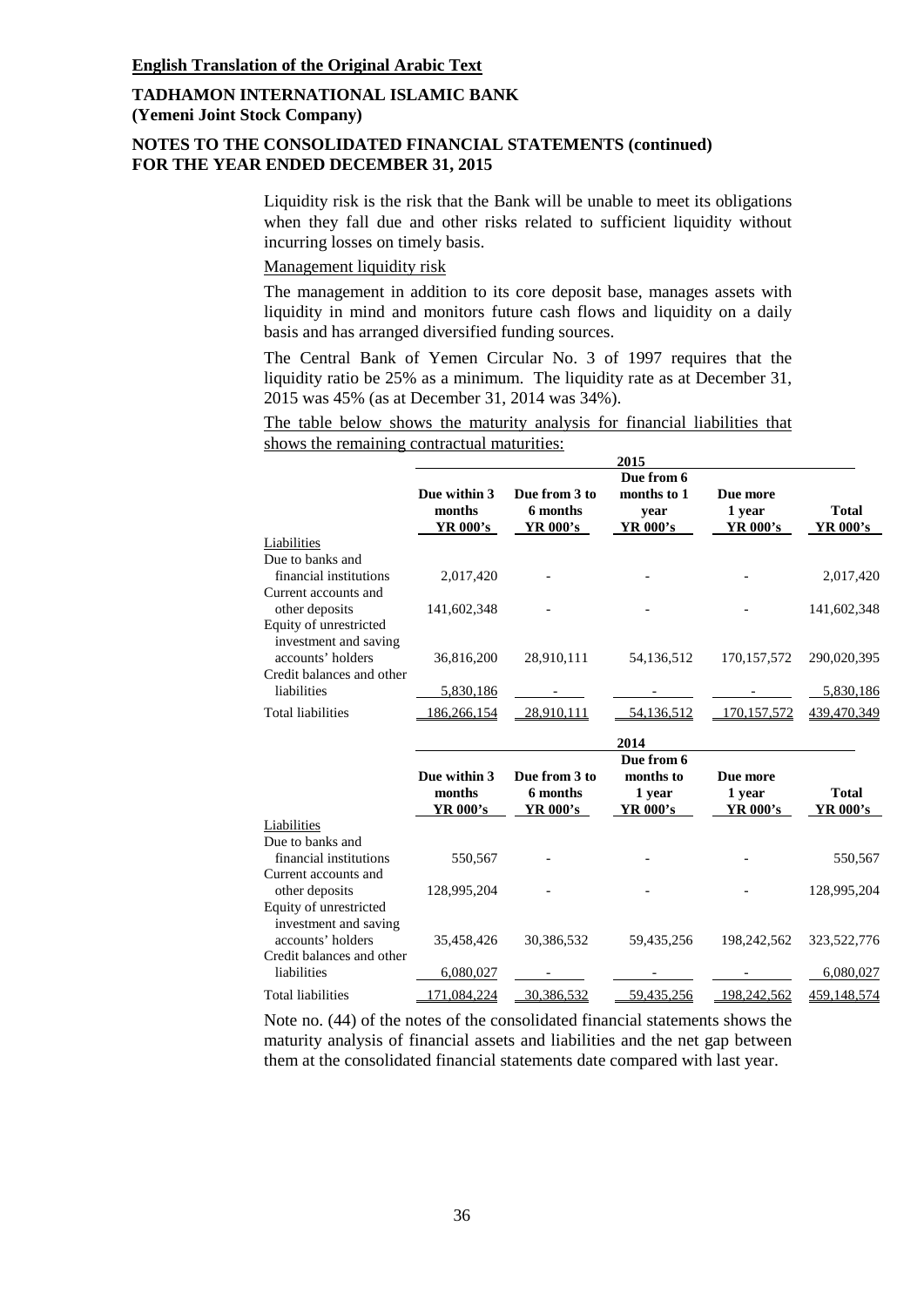### **NOTES TO THE CONSOLIDATED FINANCIAL STATEMENTS (continued) FOR THE YEAR ENDED DECEMBER 31, 2015**

c. Market risk

Market risk is the risk that changes in market prices, such as profit rate, equity prices, foreign exchange rates and credit spreads will affect the Group's income, future cash flows or the value of its holdings of financial instruments. Market risk consists of exchange rate risk and return (profit) rate risk. The objective of market risk management is to manage and control market risk exposures within acceptable parameters, while optimizing the return on risk.

Management of market risk

The Group separates exposure market risk between two portfolios, one for trading portfolios and non-trading portfolios.

The Group has no trading positions in equity or commodities and the main source of market risk for the Group is its foreign exchange exposure and return rate (profit).

The Group does not engage in forward contracts to meet its obligations in foreign currencies, nor does it engage in foreign exchange contracts to cover the risk of settlement of future liabilities in foreign currencies or its customer's need to meet their obligations in foreign currencies resulted from their transaction through the Group.

Treasury department book all foreign exchange income/losses arising out of customer transactions and revaluation of statement of financial position assets and liabilities. The responsibility for monitoring and managing the related risks also rests with the Treasury department.

Overall authority for market risk management is vested with Management Committee of the Assets and Liabilities. The Risk Management Department is responsible for the development of detailed risk management policies (subject to review and approval by appropriate approving authorities) and the Financial Control Department is responsible for the day-to-day review of their implementation.

Return rate risk

Return due on unrestricted investments and saving accounts is determined on the basis of Mudaraba contract, which determines profit (loss) sharing basis during the period. Accordingly, any change in the profitability level will determine the return ratio that the Group could pay to unrestricted investments and saving accounts holders. Therefore, the Group is not exposed, directly, to the risk of change in return rate.

Note (29) to the consolidated financial statements shows the average return (rate) allocated to equity of unrestricted investment & saving accounts holders during the year compared with the last year.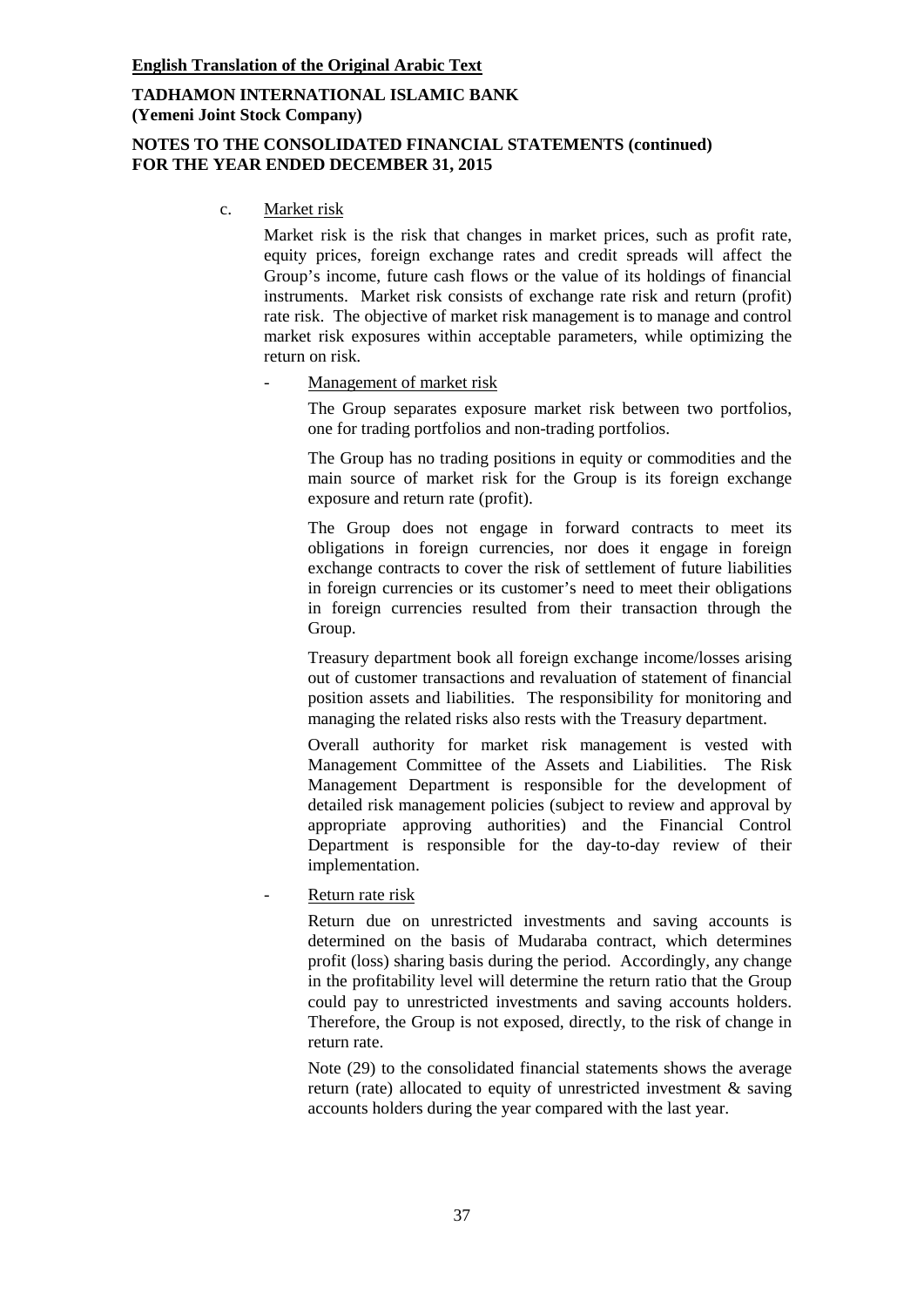### **NOTES TO THE CONSOLIDATED FINANCIAL STATEMENTS (continued) FOR THE YEAR ENDED DECEMBER 31, 2015**

Exchange rate risk for foreign currencies

Foreign exchange risk is the risk that the value of a financial instrument will fluctuate due to changes in foreign exchange rate and arises from financial instruments denominated in a foreign currency. The Group's functional currency is the Yemeni Rial.

Due to the nature of the Group's activity, the Group deals in different foreign currencies, hence it is exposed to exchange rate risk. In order to minimize the exposure to exchange rate risk, the Group is trying to maintain a balanced foreign currencies position in compliance with CBY instructions and the requirements of CBY circular No. 6 of 1998 which specifies that individual foreign currency positions should not exceed 15% of the Bank's capital and reserves, and that the aggregate open position for all foreign currencies should not exceed 25% of the Bank's capital and reserves.

In order to comply with CBY circular No. 6 of 1998 the Bank regularly monitors its foreign currency positions and sells the excess funds in foreign currencies at the prevailing exchange rates at the date of transaction.

The table below shows the Bank's significant net exposures to foreign currencies compared with last year:

|                          |                                        |                         |                           | 2015                                |                              |                          |                               |
|--------------------------|----------------------------------------|-------------------------|---------------------------|-------------------------------------|------------------------------|--------------------------|-------------------------------|
|                          | <b>US</b><br><b>Dollars</b><br>YR 000s | <b>EURO</b><br>YR 000s  | Saudi<br>Rival<br>YR 000s | <b>Sterling</b><br>Pound<br>YR 000s | <b>AED</b><br><b>YR 000s</b> | <b>Others</b><br>YR 000s | <b>Total</b><br>YR 000s       |
| Assets<br>Liabilities    | 131,952,283<br>116, 159, 306)          | 2,471,391<br>3,136,390) | 83,158,046<br>81,855,612) | 462,877<br>708,565)                 | 19,348,801<br>1,611,520)     | 161,621<br>4,874)        | 237,555,019<br>203,476,267)   |
| Net currency<br>position | 15.792.977                             | 664.999)                | 302.434                   | 245.688)                            | $\mathbf{17}$<br>.737.281    | 156.747                  | 34,078,752                    |
|                          |                                        |                         |                           |                                     |                              |                          |                               |
|                          |                                        |                         |                           | 2014                                |                              |                          |                               |
|                          | <b>US</b><br><b>Dollars</b><br>YR 000s | <b>EURO</b><br>YR 000s  | Saudi<br>Rival<br>YR 000s | <b>Sterling</b><br>Pound<br>YR 000s | <b>AED</b><br>YR 000s        | <b>Others</b><br>YR 000s | <b>Total</b><br>YR 000s       |
| Assets<br>Liabilities    | 143,379,121<br>132,562,865)            | 2,457,321<br>2,862,020) | 86.190.837<br>74,056,544) | 5.911.097<br>372,546)               | 36,311,128<br>290,895)       | 8,376,447<br>1,989)      | 282,625,951<br>210, 146, 859) |

#### Effect of change in fair value of currency

The table below indicates the effect of a reasonably possible movement of the currency rate against the Yemeni Riyal on the consolidated income statement, with all other variables held constant: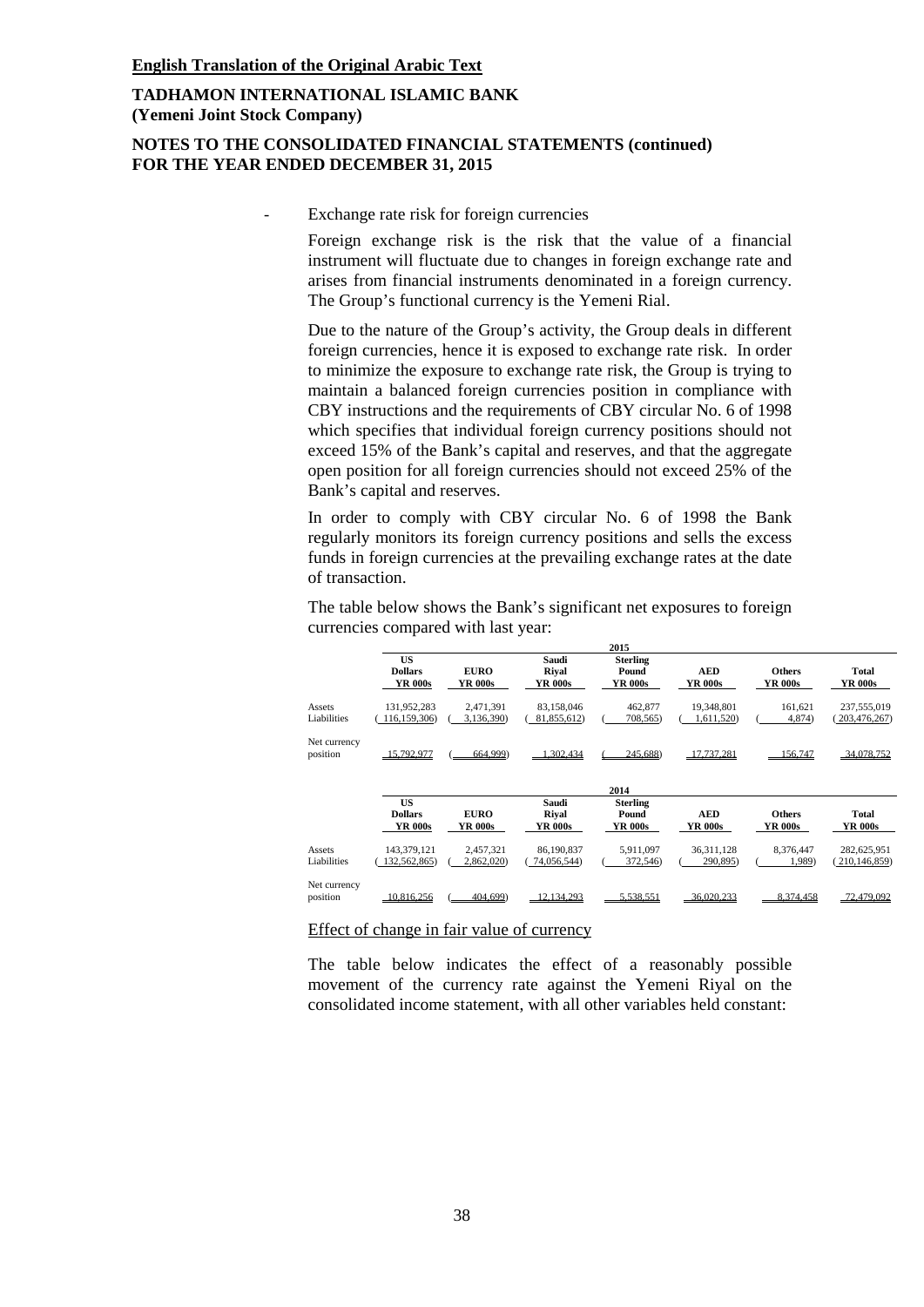#### **NOTES TO THE CONSOLIDATED FINANCIAL STATEMENTS (continued) FOR THE YEAR ENDED DECEMBER 31, 2015**

|                              | .<br><b>Consolidated Income Statement</b><br><b>Increase (Decrease)</b> |         |                |         |  |  |
|------------------------------|-------------------------------------------------------------------------|---------|----------------|---------|--|--|
| Change in Currency rate (1%) | 2015                                                                    |         | 2014           |         |  |  |
| Currency                     |                                                                         | YR 000s | <b>YR 000s</b> |         |  |  |
| US\$                         |                                                                         | 157,930 |                | 108,163 |  |  |
| Euro                         |                                                                         | 6,650   |                | 4,047)  |  |  |
| Saudi Rials                  |                                                                         | 13,024  |                | 121,343 |  |  |
| <b>Sterling Pound</b>        |                                                                         | 2,457)  |                | 55,386  |  |  |
| <b>AED</b>                   |                                                                         | 177,373 |                | 360,202 |  |  |
| <b>Other Currencies</b>      |                                                                         | 1.567   |                | 83,745  |  |  |

**Effect on** 

Note (47) to the consolidated financial statements indicates the significant foreign currencies' positions at the consolidated financial statements date compared with last year.

#### d. Operational risk

Operational risk is the risk of direct or indirect loss due to an event or action causing failure of technology, process, infrastructure, personnel and other risks having an operational risk impact. The Group seeks to minimize actual or potential losses from operational risks failure through a framework of policies and procedures that identify, assess, control, manage and report those risks. Controls include ineffective segregation of duties, access, authorization and reconciliation procedures, staff education and assessment processes.

#### e. Other risks

Other risks to which the Group is exposed are regulatory risk, legal risk, and reputational risk. Regulatory risk is controlled through a framework of compliance policies and procedures. Legal risk is managed through the effective use of internal and external legal advisers. Reputational risk is controlled through the regular examination of issues that are considered to have reputational repercussions for the Group, with guidelines and policies being issued as appropriate.

### **8. CAPITAL MANAGEMENT**

The primary objectives of the Group's capital management are to ensure that the Group complies with capital requirements which issued by the Central Bank of Yemen (CBY), and that the Group maintains strong credit ratings and excellent capital ratios. The capital adequacy is monitored on a quarterly basis by the management of the Group employing techniques based on the guidelines as implemented by the CBY for supervisory purposes. The required information is filed with the CBY on a quarterly basis, in order to comply with the requirements of CBY circular no. (2) of 1997.

The CBY requires each bank in Yemen to maintain a minimum ratio of total capital to the risk-weighted assets at or above the internationally agreed minimum of 8%. In addition, the Bank is required to maintain a minimum ratio of total capital to the customer deposits at or above 5%.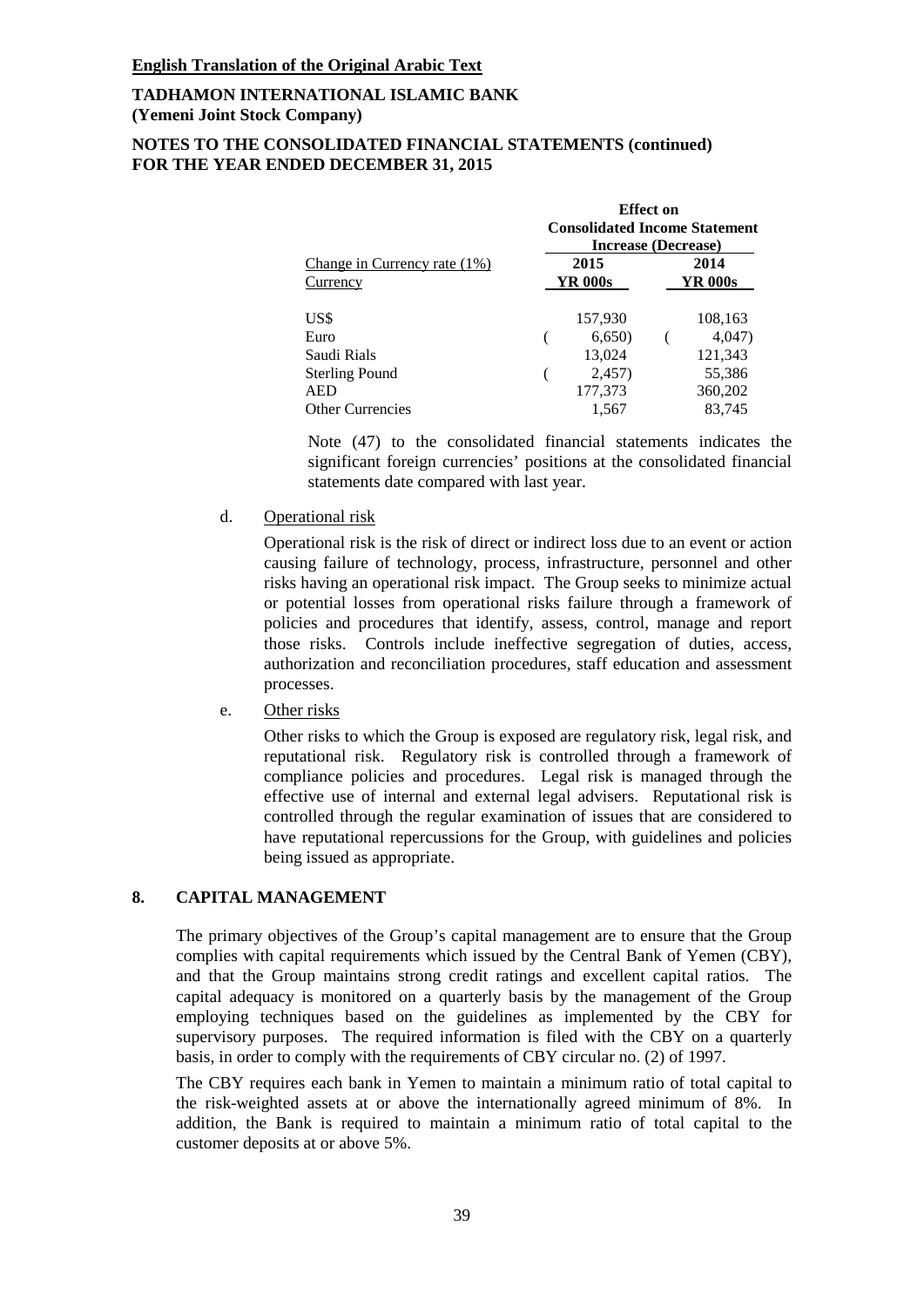# **NOTES TO THE CONSOLIDATED FINANCIAL STATEMENTS (continued) FOR THE YEAR ENDED DECEMBER 31, 2015**

The capital adequacy ratio calculated in accordance with the guidelines of the Central Bank of Yemen compares between the Bank core and supplementary capital with risk weighted total assets and liabilities at the financial statements date, is as follows:

|                                            | 2015<br><b>YR Millions</b> | 2014<br><b>YR Millions</b> |
|--------------------------------------------|----------------------------|----------------------------|
| Core capital                               | 33,606                     | 36,836                     |
| Supplementary capital                      | 26,836                     | 20,661                     |
| Total capital                              | 60,442                     | 57,497                     |
| Risk-weighted assets and liabilities:      |                            |                            |
| Total assets                               | 208,686                    | 257,021                    |
| Contingent liabilities and commitments     | 15,079                     | 24,719                     |
| Total risk-weighted assets and liabilities |                            |                            |
|                                            | 223,765                    | 281,740                    |
| Capital adequacy ratio                     | %27,01                     | %20,41                     |

The core capital consists of share capital, statutory and general reserves and retained earnings (loss) after deducting investment in any local bank or financial company while supplementary capital consists of general provisions on performing debts which should not exceed more than 2% of risk weighted assets.

### **9. CASH ON HAND AND RESERVE BALANCES WITH CENTRAL BANK OF YEMEN**

|                                               | 2015<br>YR 000s | 2014<br><b>YR 000s</b> |
|-----------------------------------------------|-----------------|------------------------|
| Cash on hand and ATM - local currency         | 2,238,451       | 6,994,148              |
| Cash on hand and ATM - foreign currencies     | 7,885,688       | 7,634,859              |
|                                               | 10,124,139      | 14,629,007             |
| Mandatory reserve with CBY - local currency   | 16,643,271      | 16,429,577             |
| Mandatory reserve with CBY - foreign currency | 18,134,352      | 20,424,005             |
|                                               | 34,777,623      | 36,853,582             |
| Valuable metals (gold and silver)             | 12              | 926                    |
|                                               |                 | 51,483,515             |

The mandatory reserve balances with the CBY represent the minimum reserve requirements against customers' accounts in Yemeni Rials and foreign currencies (without return), and these funds are not available for the Group's daily business.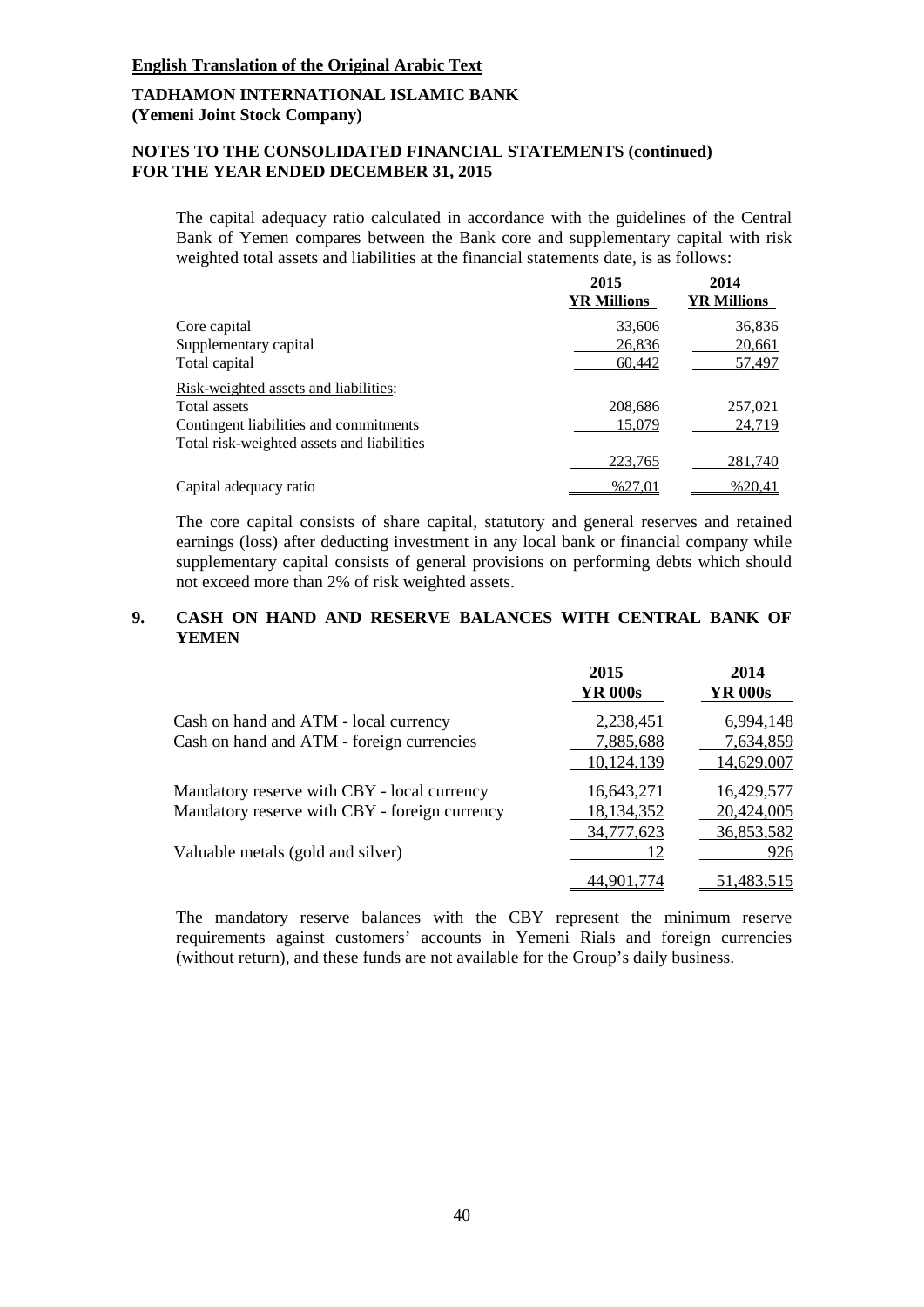### **TADHAMON INTERNATIONAL ISLAMIC BANK (Yemeni Joint Stock Company)**

### **NOTES TO THE CONSOLIDATED FINANCIAL STATEMENTS (continued) FOR THE YEAR ENDED DECEMBER 31, 2015**

|                                                 | 2015           | 2014       |
|-------------------------------------------------|----------------|------------|
|                                                 | <b>YR 000s</b> | YR 000s    |
| <b>Central Bank of Yemen</b>                    |                |            |
| Current accounts - local currency *             | 78,884,692     | 19,590,988 |
| Current accounts - foreign currency             | 3,832,953      | 907,760    |
|                                                 | 82,717,645     | 20,498,748 |
| <b>Local Banks</b>                              |                |            |
| Current accounts – local currency               | 103,702        |            |
| <b>Foreign Banks and financial institutions</b> |                |            |
| Current accounts – foreign currency             | 8,494,285      | 13,431,288 |
| Investment deposits – foreign currency          | 1,751,694      | 1,172,931  |
| Wakala placements – foreign currency            | 13,242,694     | 13,466,541 |
| Margins – foreign currency                      | 2,007,608      | 3,928,244  |
|                                                 | 25,496,281     | 31,999,004 |
|                                                 | 108,317,628    | 52,497,752 |

#### **10. DUE FROM BANKS AND FINANCIAL INSTITUTIONS**

**\*** As at December 31, 2015 the Central Bank of Yemen current account – local currency include amount of YR 16,000,000 thousand represented of Islamic Sukuk matured during the year and have not been collected at the time. The bank management following up the Unit of the Islamic Sukuk at CBY for collecting the amount of those sukuk.

#### **11. FINANCING MURABAHA AND ISTISNA'A TRANSACTIONS (NET)**

|                                            | <b>Note</b> | 2015<br>YR 000s | 2014<br><b>YR 000s</b> |
|--------------------------------------------|-------------|-----------------|------------------------|
| Financing Murabaha transactions            |             | 39,028,269      | 69,584,677             |
| Financing Istisna'a transactions           |             | 4,636,833       | 13,554,152             |
|                                            |             | 43,665,102      | 83,138,829             |
| Less: Provision for financing Murabaha and |             |                 |                        |
| Istisna'a transactions                     | 12          | 5,592,969)      | 2,757,746)             |
| Less: Deferred revenues                    |             | 2,983,235)      | 4,082,892)             |
|                                            |             | 35,088,898      | 76,298,191             |

- According to the Banks Law No. (38) of 1998, Article No. 85, and Income Tax Law No. 17 of 2010, Article No. 14, all provisions made in compliance with the Central Bank of Yemen instructions are exempt from income tax.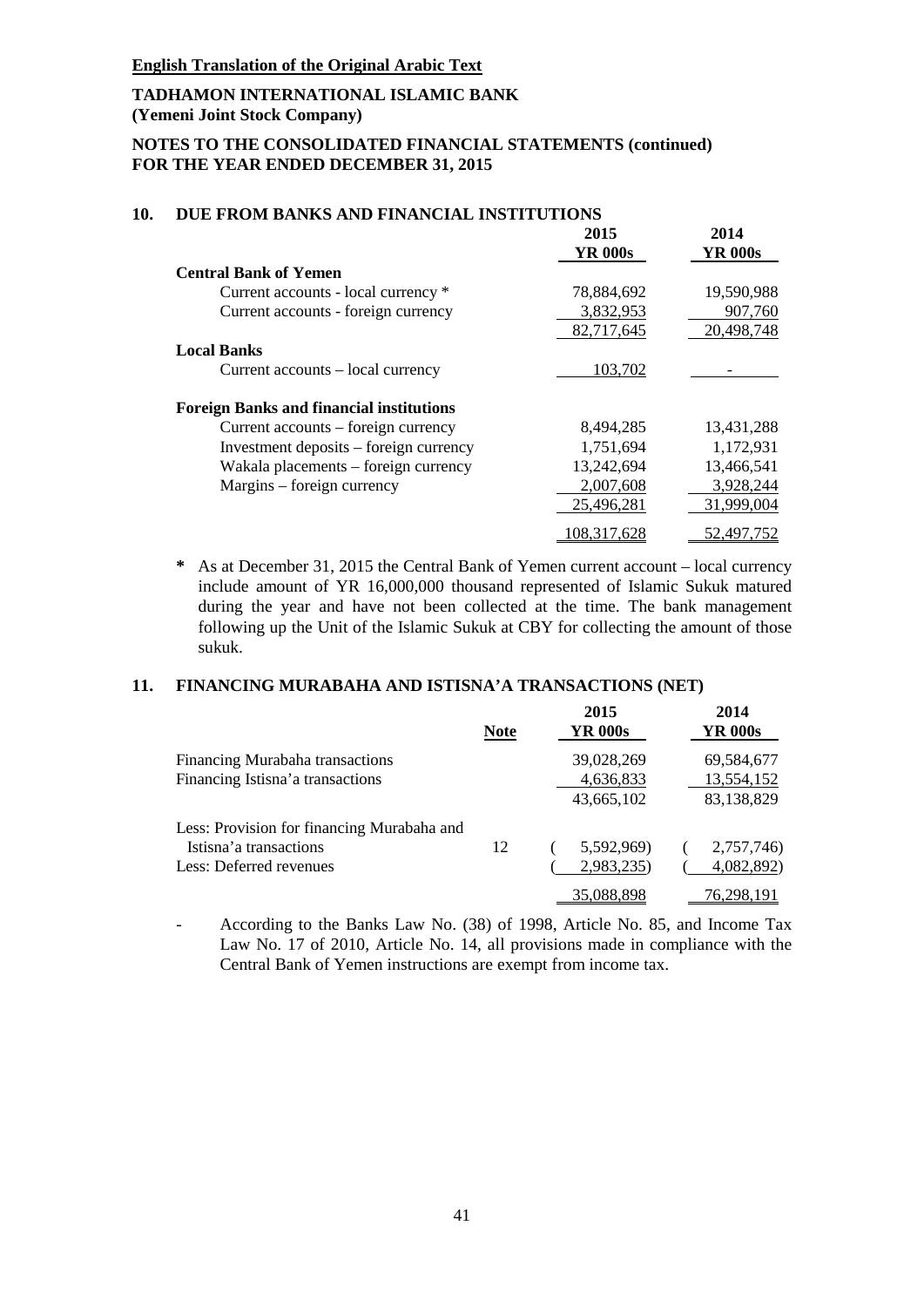### **NOTES TO THE CONSOLIDATED FINANCIAL STATEMENTS (continued) FOR THE YEAR ENDED DECEMBER 31, 2015**

- Non-performing financing Murabaha and Istisna'a transactions amounted to YR 8,517,216 thousand as at December 31, 2015 after deducting balances secured by cash deposits amount to 316,851 thousand (YR 6,960,767 thousand as at December 31, 2014). The break-up of the above amount is as follows:

|                   | 2015<br><b>YR 000s</b> | 2014<br>YR 000s |
|-------------------|------------------------|-----------------|
| Substandard debts | 1,210,464              | 4,544,979       |
| Doubtful debts    | 4,679,628              | 1,728,740       |
| <b>Bad debts</b>  | 2,627,124              | 687,048         |
|                   | 8,517,216              | 6,960,767       |

### **12. PROVISION FOR FINANCING MURABAHA AND ISTISNA'A TRANSACTIONS**  (PERFORMING AND NON-PERFORMING)

|                                             |                                           | 2015                      |                         |                            | 2014                      |                         |
|---------------------------------------------|-------------------------------------------|---------------------------|-------------------------|----------------------------|---------------------------|-------------------------|
|                                             | <b>Specific</b><br>YR 000s<br><b>Note</b> | <b>General</b><br>YR 000s | <b>Total</b><br>YR 000s | <b>Specific</b><br>YR 000s | <b>General</b><br>YR 000s | <b>Total</b><br>YR 000s |
| Balance at beginning<br>of the year         | 1,987,799                                 | 769,947                   | 2,757,746               | 2,765,662                  | 897,360                   | 3,663,022               |
| Add: provided during                        |                                           |                           |                         |                            |                           |                         |
| the year<br><b>Transferred from General</b> | 3,073,944<br>38                           |                           | 3,073,944               | 39,775                     | 41,000                    | 80,775                  |
| provision to specific                       |                                           |                           |                         |                            |                           |                         |
| provision                                   | 29.483                                    | 29,483)                   |                         |                            |                           |                         |
| Provision reversed                          | 37<br>176,699)                            | 62,022                    | 238.721)                | 817,638)                   | 168,413)                  | 986,051)                |
| Balance at end of the year                  | 4,914,527                                 | 678,442                   | 5,592,969               | .987,799                   | 769,947                   | 2,757,746               |

# **13. MUSHARAKA INVESTMENT CONTRACTS (NET)**

|                                                                                    | <b>Note</b> | 2015<br>YR 000s | 2014<br>YR 000s |
|------------------------------------------------------------------------------------|-------------|-----------------|-----------------|
| Musharaka investment contracts – Local<br>Less: provision for Musharaka investment |             | 268,613         | 1.757.992       |
| contracts                                                                          | 14          | 268.613)        | 1.489.379)      |
|                                                                                    |             |                 | 268.613         |

Non-performing Musharaka investment contracts which were classified as bad debts amounted to YR 268,613 thousand as at December 31, 2015 (YR 1,489,379 thousand as at December 31, 2014).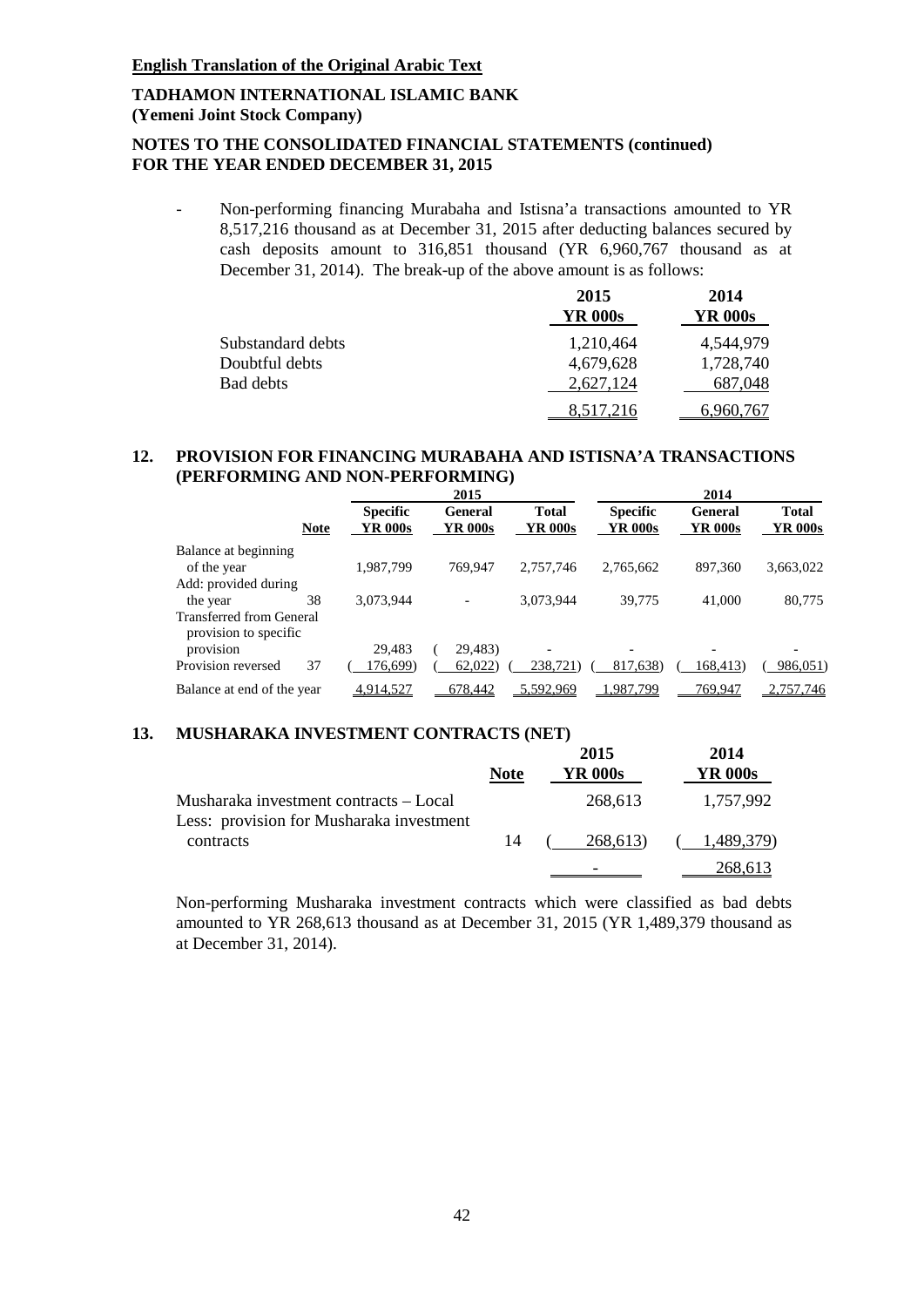# **NOTES TO THE CONSOLIDATED FINANCIAL STATEMENTS (continued) FOR THE YEAR ENDED DECEMBER 31, 2015**

#### **14. PROVISION FOR MUSHRAKA INVESTMENT CONTRACTS (PERFORMING AND NON-PREFORMING)**

|                            |                            | 2015               |                         |                            | 2014                             |                         |  |  |
|----------------------------|----------------------------|--------------------|-------------------------|----------------------------|----------------------------------|-------------------------|--|--|
| <b>Note</b>                | <b>Specific</b><br>YR 000s | General<br>YR 000s | <b>Total</b><br>YR 000s | <b>Specific</b><br>YR 000s | <b>General</b><br><b>YR 000s</b> | <b>Total</b><br>YR 000s |  |  |
| Balance at beginning       |                            |                    |                         |                            |                                  |                         |  |  |
| of the year                | 1,489,379                  |                    | 1,489,379               | 714.807                    |                                  | 714,807                 |  |  |
| Add: provided during       |                            |                    |                         |                            |                                  |                         |  |  |
| 38<br>the year             |                            |                    |                         | 774,572                    |                                  | 774,572                 |  |  |
| Less: used during the year | 168,002)                   |                    | 168,002)                |                            |                                  |                         |  |  |
| Provision reversed<br>37   | 1.052.764)                 |                    | ,052,764)               |                            |                                  |                         |  |  |
| Balance at end of the year | 268,613                    |                    | 268,613                 | ,489,379                   |                                  | ,489,379                |  |  |

#### **15. MUDARABA INVESTMENT CONTRACTS (NET)**

|                                         | <b>Note</b> | 2015<br><b>YR 000s</b> | 2014<br><b>YR 000s</b> |
|-----------------------------------------|-------------|------------------------|------------------------|
| Mudaraba investment contracts - local   |             | 19,532,968             | 30,659,994             |
| Mudaraba investment contracts - foreign |             | 14,049,072             | 14,444,994             |
| Less: provision for Mudaraba investment |             |                        |                        |
| contracts                               | 16          | 2,246,737)             | 2,463,366)             |
|                                         |             | <u>31,335,303</u>      | 42.641.622             |

Non-performing Mudaraba investment contracts amounted to YR 1,936,995 thousand as at December 31, 2015 (YR 2,440,478 as at December 31, 2014).

The break-up of the above amount is as follows:

|                | 2015<br><b>YR 000s</b> | 2014<br>YR 000s |
|----------------|------------------------|-----------------|
| Doubtful debts | 97.160                 | -               |
| Bad debts      | 1,839,835              | 2,440,478       |
|                | 1.936.995              | 2.440.478       |

### **16. PROVISION FOR MUDARABA INVESTMENT CONTRACTS (PERFORMING AND NON-PERFORMING)**

|                                                                     |             |                            | 2015                             |                         |                            | 2014                             |                         |
|---------------------------------------------------------------------|-------------|----------------------------|----------------------------------|-------------------------|----------------------------|----------------------------------|-------------------------|
|                                                                     | <b>Note</b> | <b>Specific</b><br>YR 000s | <b>General</b><br><b>YR 000s</b> | <b>Total</b><br>YR 000s | <b>Specific</b><br>YR 000s | <b>General</b><br><b>YR 000s</b> | <b>Total</b><br>YR 000s |
| Balance at beginning<br>of the year                                 |             | 2,440,478                  | 22,888                           | 2,463,366               | 4,012,521                  | 17,888                           | 4,030,409               |
| Add: provided during<br>the year<br><b>Transferred from General</b> | 38          |                            |                                  |                         |                            | 5,000                            | 5,000                   |
| Provision to specific<br>provision<br>Provision reversed            | 37          | 340,292)<br>216,629)       | 340,292                          | 216,629)                | 1,572,043)                 |                                  | 1,572,043)              |
| Balance at end of the year                                          |             | 1,883,557                  | 363,180                          | 2,246,737               | 2,440,478                  | 22,888                           | 2,463,366               |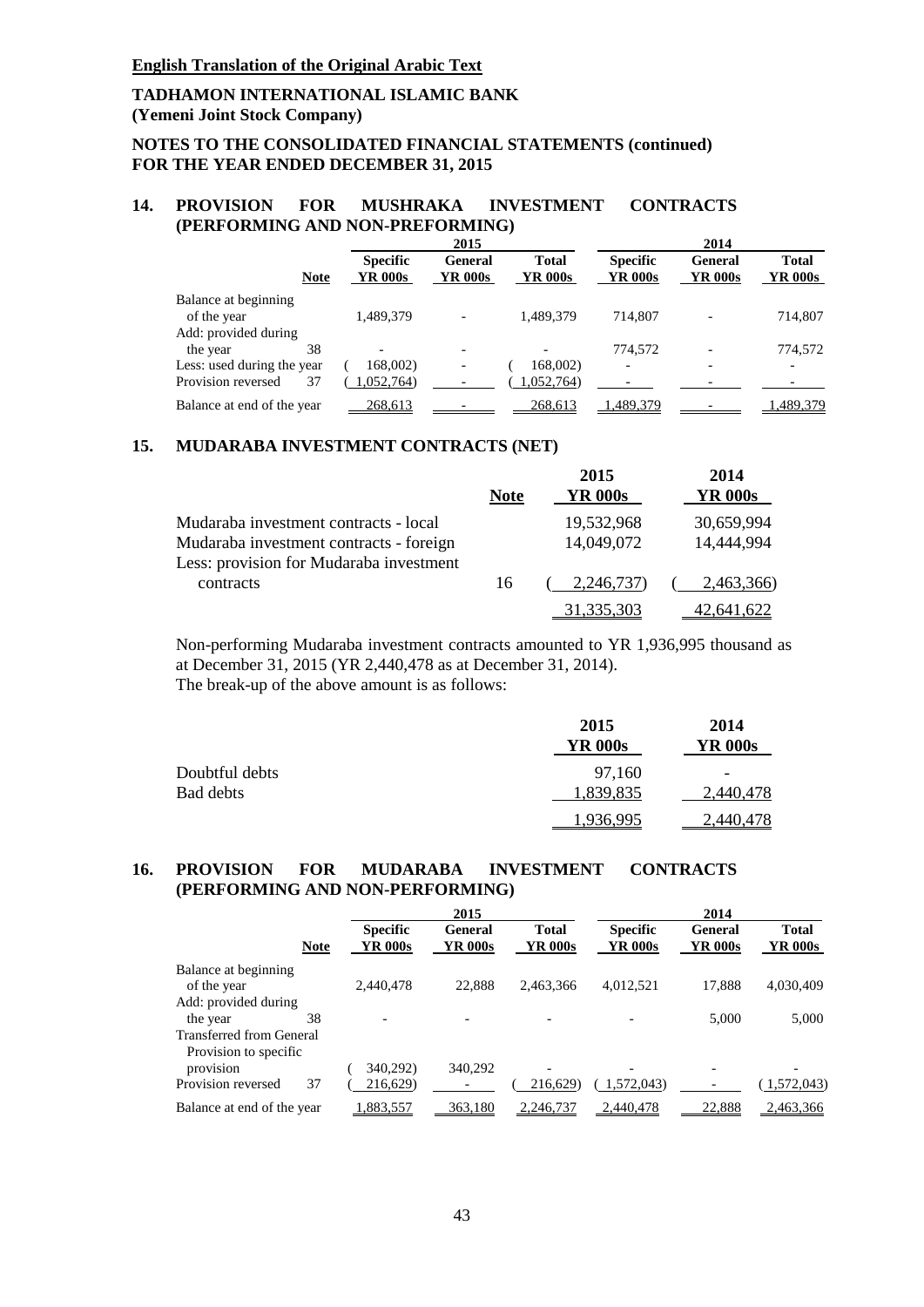#### **NOTES TO THE CONSOLIDATED FINANCIAL STATEMENTS (continued) FOR THE YEAR ENDED DECEMBER 31, 2015**

### **17. INVESTMENT IN ISLAMIC SKUK**

|                                    | 2015<br>YR 000s | 2014<br>YR 000s |
|------------------------------------|-----------------|-----------------|
| Debt-type instruments              |                 |                 |
| Sukuks at amortized cost           |                 |                 |
| - Islamic Sukuk – local (unquoted) | 85,880,000      | 101,880,000     |
| - Islamic Sukuk – foreign (quoted) | 3,429,980       | 3,438,240       |
|                                    | 89.309.980      | 105,318,240     |

- Investments in local Islamic Sukuk are issued by the unit of the Islamic Sukuk at CBY (unquoted), the nominal value of suk is YR 1,000,000 as at December 31, 2015 (YR 1,000,000 as at December 31, 2014 for each suk).
- The Yemeni Government represented by the Ministry of Finance guarantees the sukuk at the maturity dates and authorized the Central Bank of Yemen to deduct such dues from the Ministry of Finance account with the Central Bank of Yemen at the maturity dates.

### **18. INVESTMENT SECURITIES**

|                                                         | <b>Note</b> | 2015<br><b>YR 000s</b> | 2014<br>YR 000s |
|---------------------------------------------------------|-------------|------------------------|-----------------|
| <b>Equity-type instruments</b>                          |             |                        |                 |
| At fair value through equity                            |             |                        |                 |
| Available-for-sale investments – unquoted               |             | 6,975,538              | 27, 294, 899    |
| Less: Impairment for available-for-sale investments     | (18.1)      | 830,623)               | 3,747,471)      |
|                                                         |             | 6,144,915              | 23,547,428      |
| Investment securities – type instruments                |             |                        |                 |
| At fair value through income statement                  |             |                        |                 |
| - Quoted investments                                    |             | 1,505,873              |                 |
| - Unquoted investments                                  |             | 28,527,323             |                 |
|                                                         |             | 30,033,196             |                 |
| Less: impairment on investment securities at fair value |             |                        |                 |
| through income statement                                | 40          | 615,022)               |                 |
|                                                         |             | 29.418.174             |                 |
|                                                         |             | 35,563,089             | 23.547.428      |

- As at December 31, 2015 and 2014, the available-for-sale investments are unquoted financial investments. Due to the difficulty of obtaining a reliable estimate of fair value for these investments as there are no quoted market prices and future cash flows are not determinable, these investments are carried at cost less the impairment.
- The impairment for some available for sale investments recognized because the Bank did not receive any dividends from these investments during prior years, and no dividends are expected to be received in the coming years.
- All of available-for-sale investments are non-classified by any international classification companies.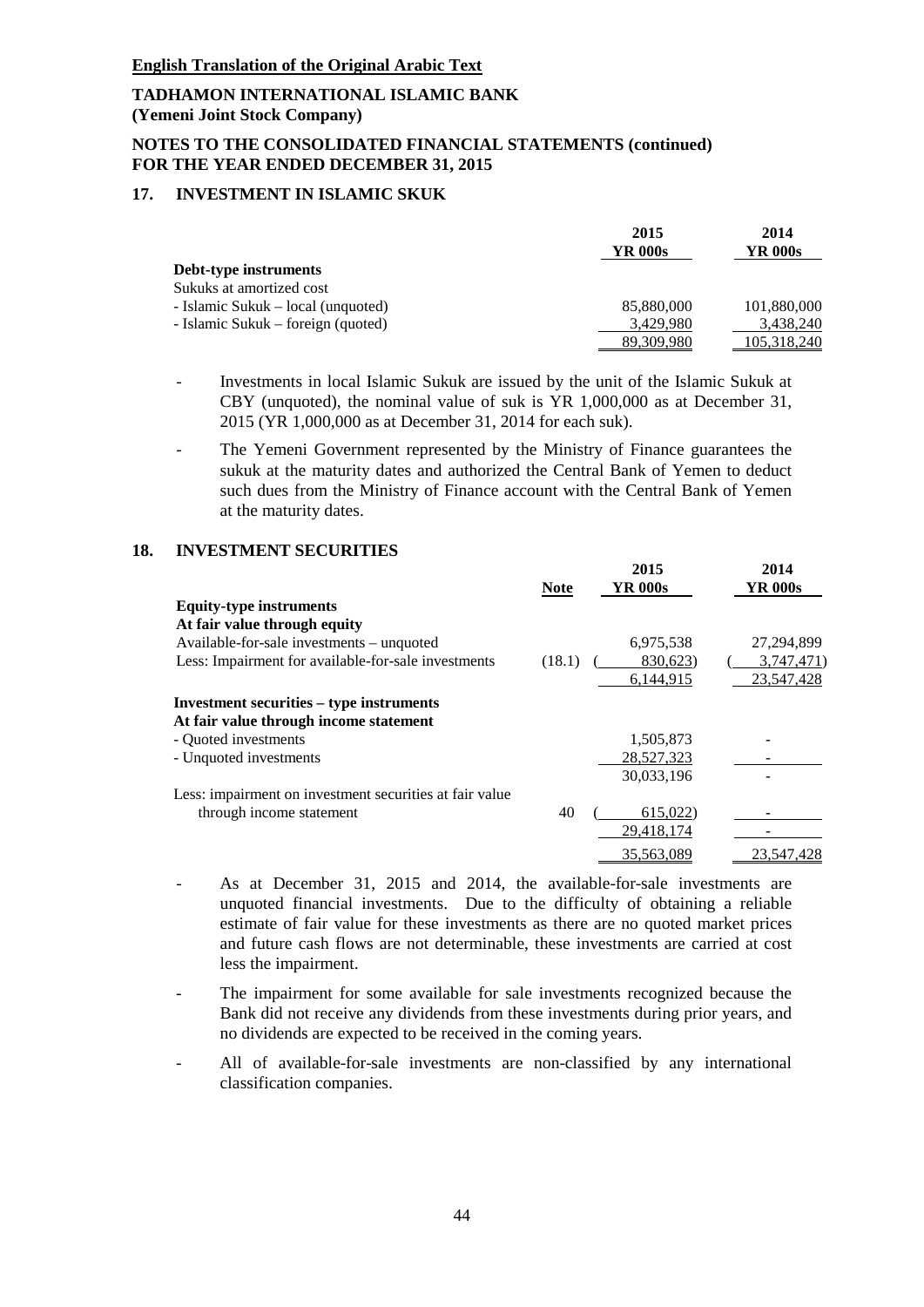#### **NOTES TO THE CONSOLIDATED FINANCIAL STATEMENTS (continued) FOR THE YEAR ENDED DECEMBER 31, 2015**

# **18.1 IMPAIRMENT ON AVAILABLE FOR SALES INVESTMENTS**

|                                      | <b>Note</b> | 2015<br>YR 000s | 2014<br>YR 000s |
|--------------------------------------|-------------|-----------------|-----------------|
| Balance at the beginning of the year |             | 3.747.471       | 3,209,917       |
| Less: used during the year           |             | 2,317,218)      | 365,335)        |
| Impairment during the year           | 40          |                 | 966,606         |
| Reversed during the year             | 37          | 599,630)        | 63,717)         |
|                                      |             | 830.623         |                 |

#### **19. INVESTMENT IN REAL ESTATE**

|                                                                                                       | <b>Note</b> | 2015<br>YR 000s | 2014<br>YR 000s    |
|-------------------------------------------------------------------------------------------------------|-------------|-----------------|--------------------|
| Investment in real estate – local                                                                     |             | 13,397,579      | 13,865,059         |
| Investment in real estate – foreign                                                                   |             | 98,060,041      | <u>114,302,182</u> |
|                                                                                                       |             | 111,457,620     | 128, 167, 241      |
| Changes in fair value (unrealized gain)                                                               | 31.c        | 25.446.381      | 19,216,945         |
|                                                                                                       |             | 136,904,001     | 147.384.186        |
| Less: impairment on investment in real estate<br>Less: impairment on fair value of investment in real |             | 1,360,329)      | 594,981)           |
| estate (unrealized)                                                                                   |             | 1,095,242)      | 453,418)           |
|                                                                                                       |             | 134,448,430     | 146,335,787        |

- As at December 31, 2015, investment in real estate-foreign, include an amount of YR 6,790,006 thousand represent in usufruct after deducted accumulated amortization amounted to YR 1,782,494 thousand (YR 1,187,000 thousand as at December 31,2014 ). The amortization for the year 2015 amounted to YR 595,495 thousand (YR 594,981 thousand for the year 2014). The amortization were recorded in the impairment on investment in real estate.
- Investment in real estate-foreign, include an amount of YR 56,501,658 thousand as at December 31, 2015 which are registered in the name of others parties in return for cession in favor of the Group (YR 56,342,010 thousand as at December 31,2014).

The real estate investments represent in the following:

|                                                                                                 | <b>Note</b> | 2015<br>YR 000s                        | 2014<br>YR 000s                         |
|-------------------------------------------------------------------------------------------------|-------------|----------------------------------------|-----------------------------------------|
| Balance at the beginning of the year<br>Additions during the year<br>Disposed during the year   |             | 128, 167, 241<br>34,565<br>16,744,186) | 142,327,581<br>1,484,630<br>15,644,970) |
| Total cost                                                                                      |             | 111,457,620                            | 128, 167, 241                           |
| Add: changes in fair value (unrealized gain)                                                    | 31.c        | 25,446,381                             | 19,216,945                              |
| Less: impairment on investment in real estate<br>Less: impairment on fair value for real estate |             | 1,360,329)                             | 594,981)                                |
| investment (unrealized)                                                                         |             | 1,095,242)<br>134,448,430              | 453,418)<br>146,335,787                 |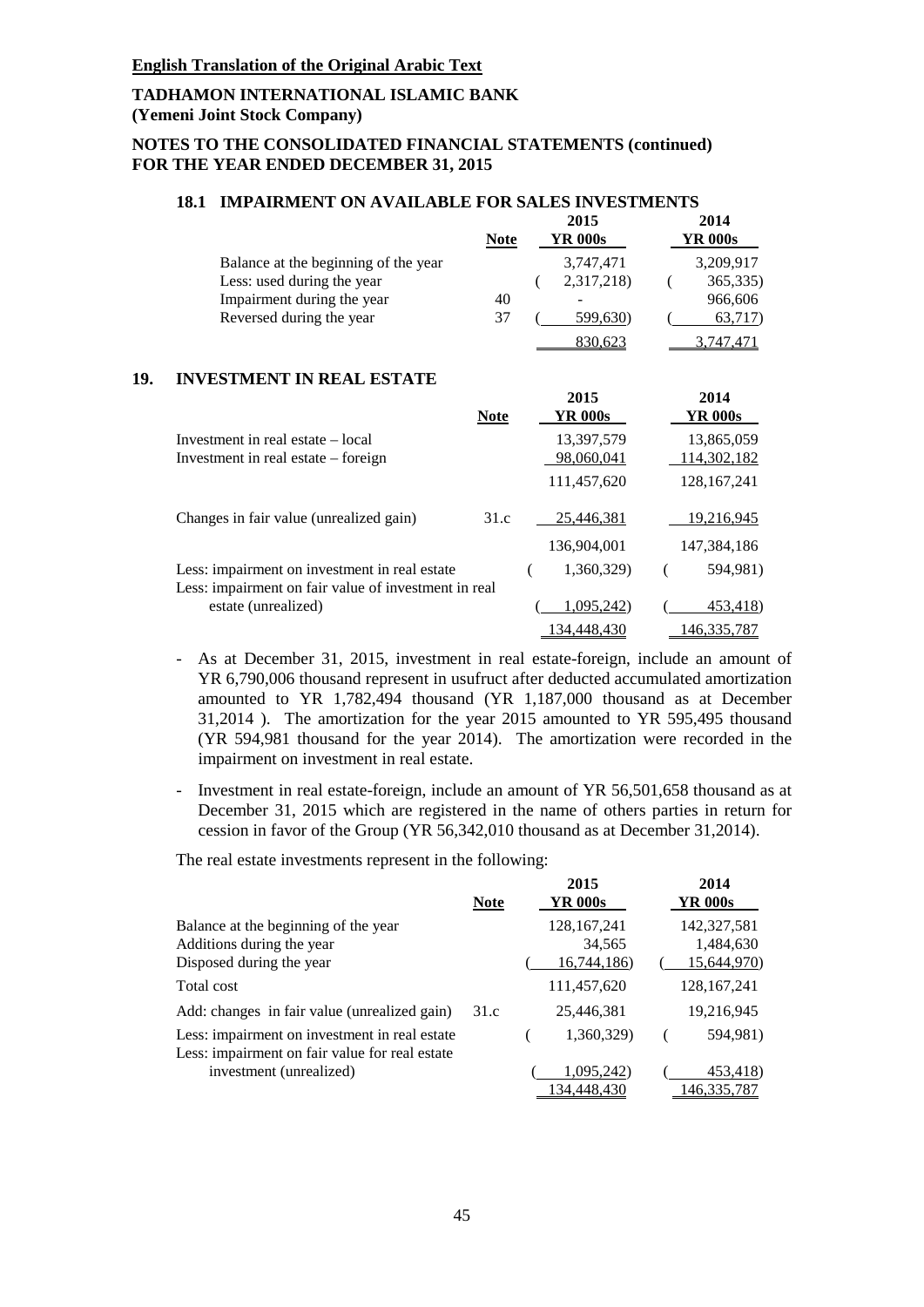### **NOTES TO THE CONSOLIDATED FINANCIAL STATEMENTS (continued) FOR THE YEAR ENDED DECEMBER 31, 2015**

## **20. IJARAH MUNTAHIA BITTAMLEEK RECEIVABLES (NET)**

|                                          | <b>Note</b> | 2015<br>YR 000s | 2014<br>YR 000s |
|------------------------------------------|-------------|-----------------|-----------------|
| Ijarah Muntahia Bittamlek receivables    |             | 29.784          | 2,914,337       |
| Less: deferred revenues                  |             | 6,083           | 10,117)         |
| Less: provision for impairment of Ijarah |             |                 |                 |
| Muntahia Bittamleek receivables          | 20.1        | 7.975)          | 335)            |
| Balance at the end of the year           |             |                 |                 |

### **20.1 PROVISION FOR IMPAIRMENT IJARAH MUNTAHIA BITTAMLEEK RECEIVABLES**

|                                      | <b>Note</b> | 2015<br>YR 000s | 2014<br>YR 000s |
|--------------------------------------|-------------|-----------------|-----------------|
| Balance at the beginning of the year |             | 335             | 10,315          |
| Provided during the year             | 38          | 7.640           |                 |
| Provision reversed                   |             |                 | 9,980)          |
|                                      |             | U.              |                 |

# **21. DEBIT BALANCES AND OTHER ASSETS (NET)**

|                                              | <b>Note</b> | 2015<br>YR 000s | 2014<br>YR 000s |
|----------------------------------------------|-------------|-----------------|-----------------|
| Accrued income                               |             | 5,214,362       | 7,241,962       |
| Loans and advances                           |             | 1,662,102       | 766,532         |
| Projects in process (advances)               |             | 1,409,243       | 1,477,947       |
| Prepaid expenses                             |             | 133,707         | 139,681         |
| Stationery, property and equipment inventory |             | 279,743         | 332,061         |
| Current account overdrawn                    |             | 5,945,081       | 106,005         |
| Other debit balances                         |             | 1.434.130       | 1,029,345       |
|                                              |             | 16.078.368      | 11,093,533      |
| Less: provision for doubtful debt balances   |             |                 |                 |
| and other assets                             | 22          | 1,418,029)      | 667,642)        |
|                                              |             | 14.660.339      | 10.425.891      |

# **22. PROVISION FOR DOUBTFUL DEBT BALANCES AND OTHER ASSETS**

|                                      |             | 2015    | 2014    |
|--------------------------------------|-------------|---------|---------|
|                                      | <b>Note</b> | YR 000s | YR 000s |
| Balance at the beginning of the year |             | 667,642 | 360,653 |
| Add: Provided during the year        | 38          | 750.387 | 349,679 |
| Less: Used during the year           |             |         | 42,690) |
| Balance at the end of the year       |             | 418.029 | 667.642 |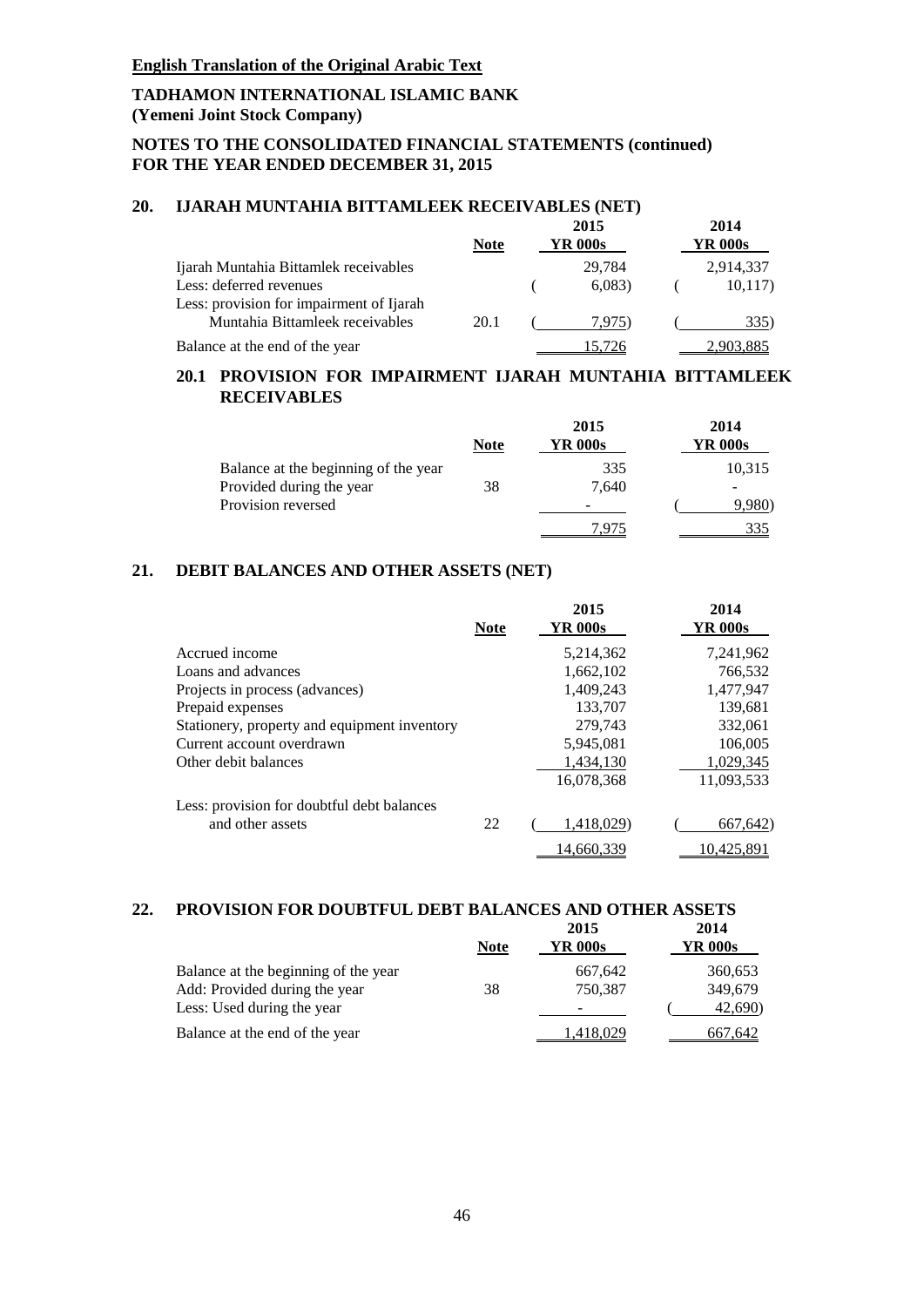# **TADHAMON INTERNATIONAL ISLAMIC BANK**

**(Yemeni Joint Stock Company)**

# **NOTES TO THE CONSOLIDATED FINANCIAL STATEMENTS (continued) FOR THE YEAR ENDED DECEMBER 31, 2015**

# **23. PROPERTY AND EQUIPMENT (NET)**

|                                                                                                                                                      | 2015                                             |                                 |                                               |                                             |                                              |                                              |                                              |
|------------------------------------------------------------------------------------------------------------------------------------------------------|--------------------------------------------------|---------------------------------|-----------------------------------------------|---------------------------------------------|----------------------------------------------|----------------------------------------------|----------------------------------------------|
| Cost                                                                                                                                                 | Land<br>YR 000's                                 | <b>Buildings</b><br>YR 000's    | <b>Machinery and</b><br>Equipment<br>YR 000's | <b>Motor</b><br><b>Vehicles</b><br>YR 000's | <b>Furniture</b><br>and Fixtures<br>YR 000's | <b>Computer and</b><br>Equipment<br>YR 000's | <b>Total</b><br>YR 000's                     |
| Balance at January 1, 2015<br>Additions during the year<br>Disposals during the year<br>Balance at December 31, 2015                                 | 1,266,107<br>9,592<br>16,670)<br><u>,259,029</u> | 2,510,338<br>1,170<br>2,511,508 | 1,443,037<br>140,720<br>16,199)<br>,567,558   | 384,590<br>84,976<br>46,730)<br>422,836     | 385,819<br>12,405<br>1,303)<br>396,921       | 3,179,885<br>82,712<br>6,848)<br>3,255,749   | 9,169,776<br>331,575<br>87,750)<br>9,413,601 |
| <b>Accumulated depreciation</b><br>Balance at January 1, 2015<br>Charge during the year<br>Disposals during the year<br>Balance at December 31, 2015 |                                                  | 372,022<br>50,230<br>422,252    | 735,436<br>127,802<br>11,411)<br>851,827      | 215,828<br>54,890<br>35,274)<br>235,444     | 273,054<br>19,667<br>663)<br>292,058         | 1,751,894<br>474,251<br>2,148)<br>2,223,997  | 3,348,234<br>726,840<br>49,496)<br>4,025,578 |
| <b>Net book value</b><br>Balance at December 31, 2015                                                                                                | .259,029                                         | 2,089,256                       | 715,731                                       | 187,392                                     | 104,863                                      | 1,031,752                                    | 5,388,023                                    |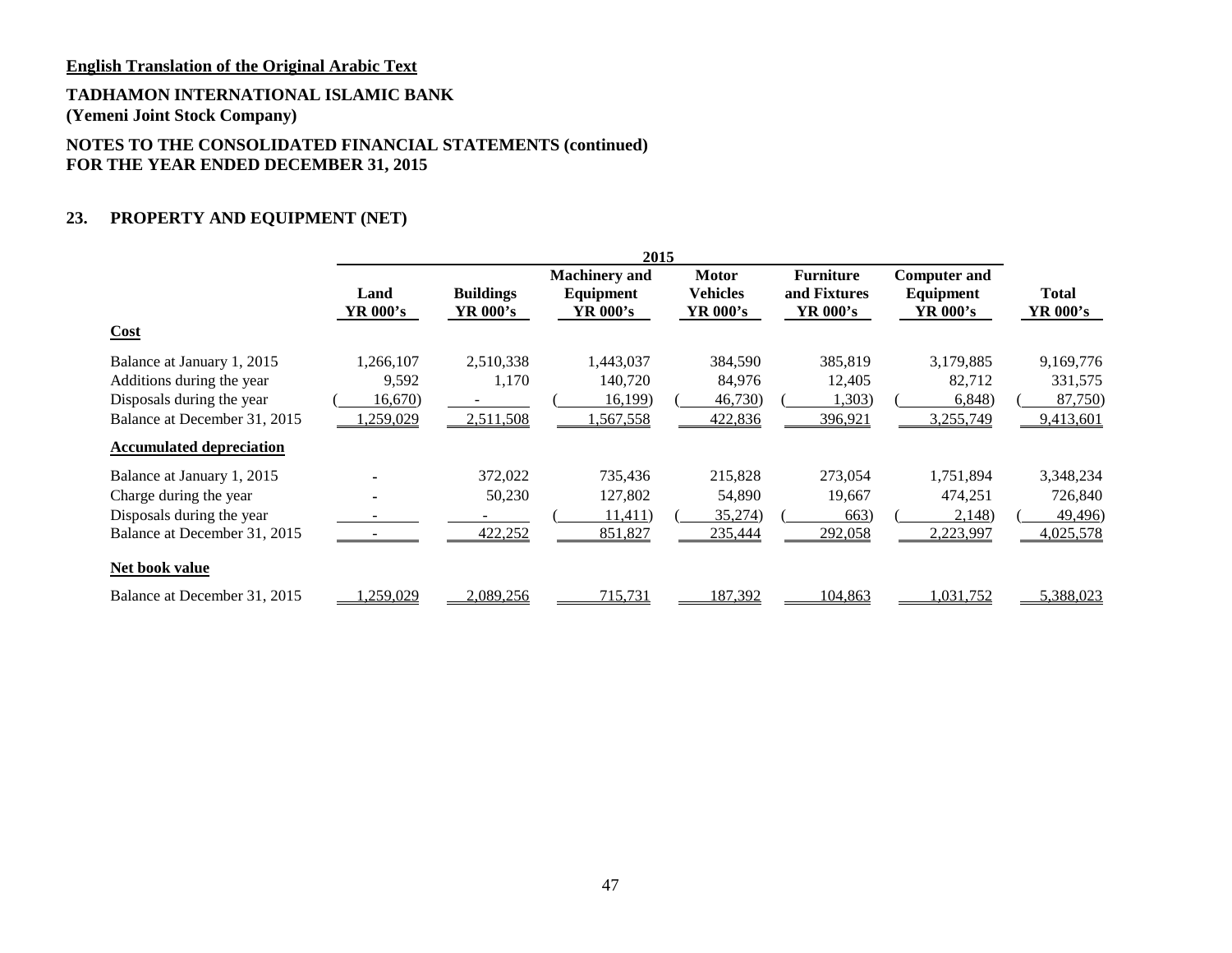### **TADHAMON INTERNATIONAL ISLAMIC BANK (Yemeni Joint Stock Company)**

# **NOTES TO THE CONSOLIDATED FINANCIAL STATEMENTS (continued) FOR THE YEAR ENDED DECEMBER 31, 2015**

|                                                                                                                      |                                 |                                            | 2014                                          |                                             |                                                     |                                              |                                               |
|----------------------------------------------------------------------------------------------------------------------|---------------------------------|--------------------------------------------|-----------------------------------------------|---------------------------------------------|-----------------------------------------------------|----------------------------------------------|-----------------------------------------------|
|                                                                                                                      | Land<br>YR 000's                | <b>Buildings</b><br>YR 000's               | <b>Machinery</b> and<br>Equipment<br>YR 000's | <b>Motor</b><br><b>Vehicles</b><br>YR 000's | <b>Furniture</b><br>and Fixtures<br><b>YR 000's</b> | <b>Computer and</b><br>Equipment<br>YR 000's | <b>Total</b><br><b>YR 000's</b>               |
| Cost                                                                                                                 |                                 |                                            |                                               |                                             |                                                     |                                              |                                               |
| Balance at January 1, 2014<br>Additions during the year<br>Disposals during the year<br>Balance at December 31, 2014 | 1,229,143<br>36,964<br>,266,107 | 2,441,157<br>73,934<br>4,753)<br>2,510,338 | 1,311,674<br>168,334<br>36,971)<br>,443,037   | 517,545<br>58,905<br>191,860)<br>384,590    | 366,032<br>23,359<br>3,572)<br>385,819              | 2,936,119<br>301,988<br>58,222)<br>3,179,885 | 8,801,670<br>663,484<br>295,378)<br>9,169,776 |
| <b>Accumulated depreciation</b>                                                                                      |                                 |                                            |                                               |                                             |                                                     |                                              |                                               |
| Balance at January 1, 2014<br>Charge during the year<br>Disposals during the year<br>Balance at December 31, 2014    |                                 | 312,123<br>60.660<br>761)<br>372,022       | 626,816<br>131,080<br>22,460)<br>735,436      | 304,758<br>70,837<br>159,767)<br>215,828    | 257,584<br>20,378<br>4,908)<br>273,054              | 1,312,007<br>471,019<br>31,132)<br>1,751,894 | 2,813,288<br>753,974<br>219,028)<br>3,348,234 |
| Net book value                                                                                                       |                                 |                                            |                                               |                                             |                                                     |                                              |                                               |
| Balance at December 31, 2014                                                                                         | .266,107                        | 2,138,316                                  | 707.601                                       | 168.762                                     | 112,765                                             | .427,991                                     | 5,821,542                                     |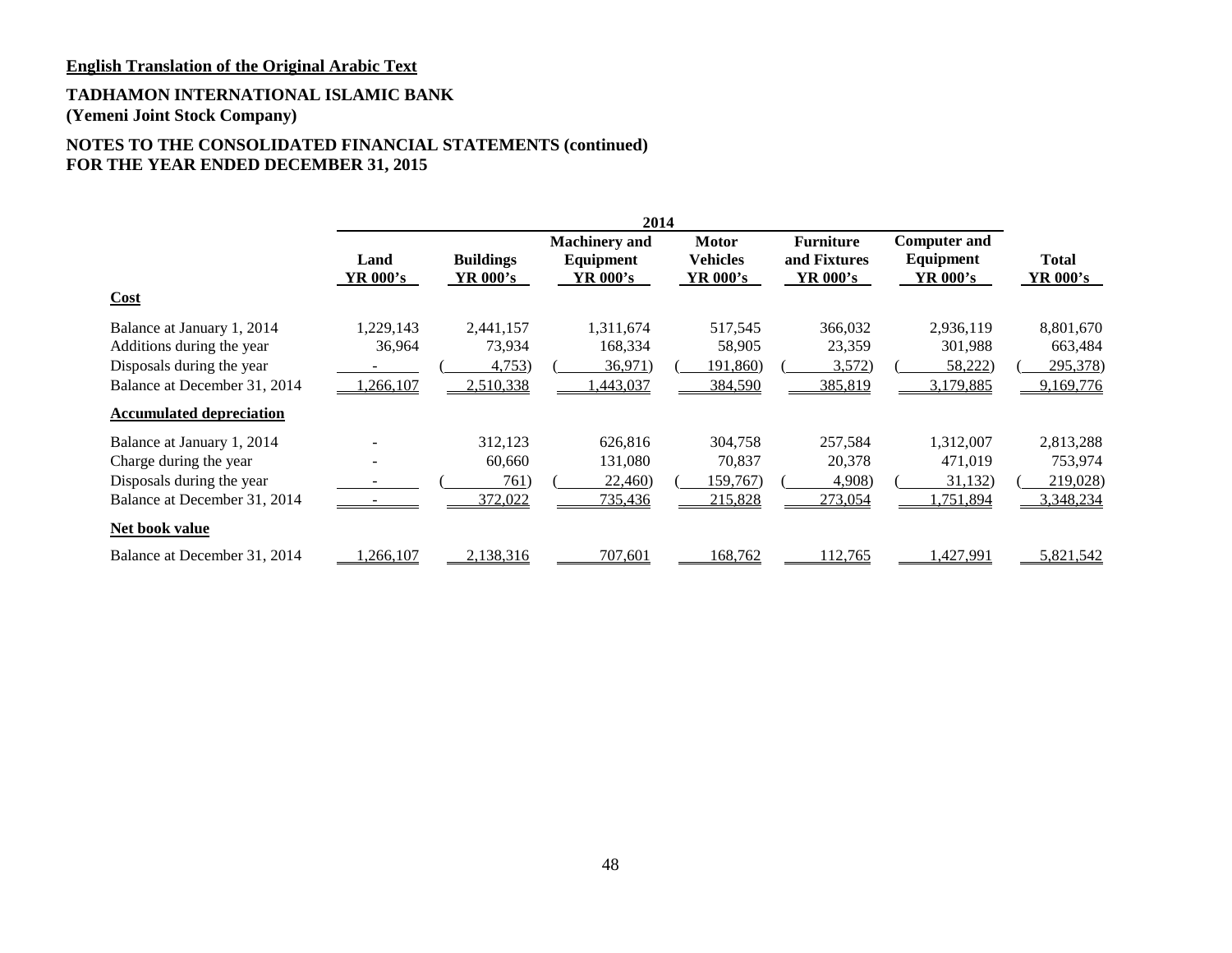# **TADHAMON INTERNATIONAL ISLAMIC BANK (Yemeni Joint Stock Company)**

# **NOTES TO THE CONSOLIDATED FINANCIAL STATEMENTS (continued) FOR THE YEAR ENDED DECEMBER 31, 2015**

# **24. CURRENT ACCOUNTS AND OTHER DEPOSITS**

|                                     | 2015           | 2014           |
|-------------------------------------|----------------|----------------|
|                                     | <b>YR 000s</b> | <b>YR 000s</b> |
| Current accounts – local currency   | 52,324,485     | 34,742,083     |
| Current accounts – foreign currency | 84,278,809     | 86,487,639     |
|                                     | 136,603,294    | 121,229,722    |
| Cash margin – letters of credit     | 1,014,256      | 2,440,245      |
| Cash margin – letters of guarantee  | 2,148,246      | 3,760,522      |
| Cash margin $-$ others              | 102,329        | 87,451         |
| Other deposits                      | 1,734,223      | 1,477,264      |
|                                     | 4,999,054      | 7,765,482      |
|                                     | 141,602,348    | 128,995,204    |

# **25. CREDIT BALANCES AND OTHER LIABILITIES**

|                                               |             | 2015           | 2014           |
|-----------------------------------------------|-------------|----------------|----------------|
|                                               | <b>Note</b> | <b>YR 000s</b> | <b>YR 000s</b> |
| Income on investments collected in advance    |             | 1,232,094      | 232,269        |
| Deposits of profit for unrestricted accounts' |             |                |                |
| holders                                       |             | 1,084,625      | 1,146,099      |
| Salary tax                                    |             | 30,183         | 10,870         |
| Accrued expenses                              |             | 1,121,569      | 765,182        |
| Prohibited revenues by Islamic Shari'a        | 26          | 17,051         | 13,452         |
| Other credit balances                         |             | 2,344,664      | 3,912,155      |
|                                               |             | 5.830.186      | 6.080.027      |

# **26. PROHIBITED REVENUES BY ISLAMIC SHARI'A**

Revenues prohibited by Islamic Shari'a' are recorded in a separate account under "credit balances and other liabilities". They are utilized in the areas approved by the Bank's Shari'a' Board.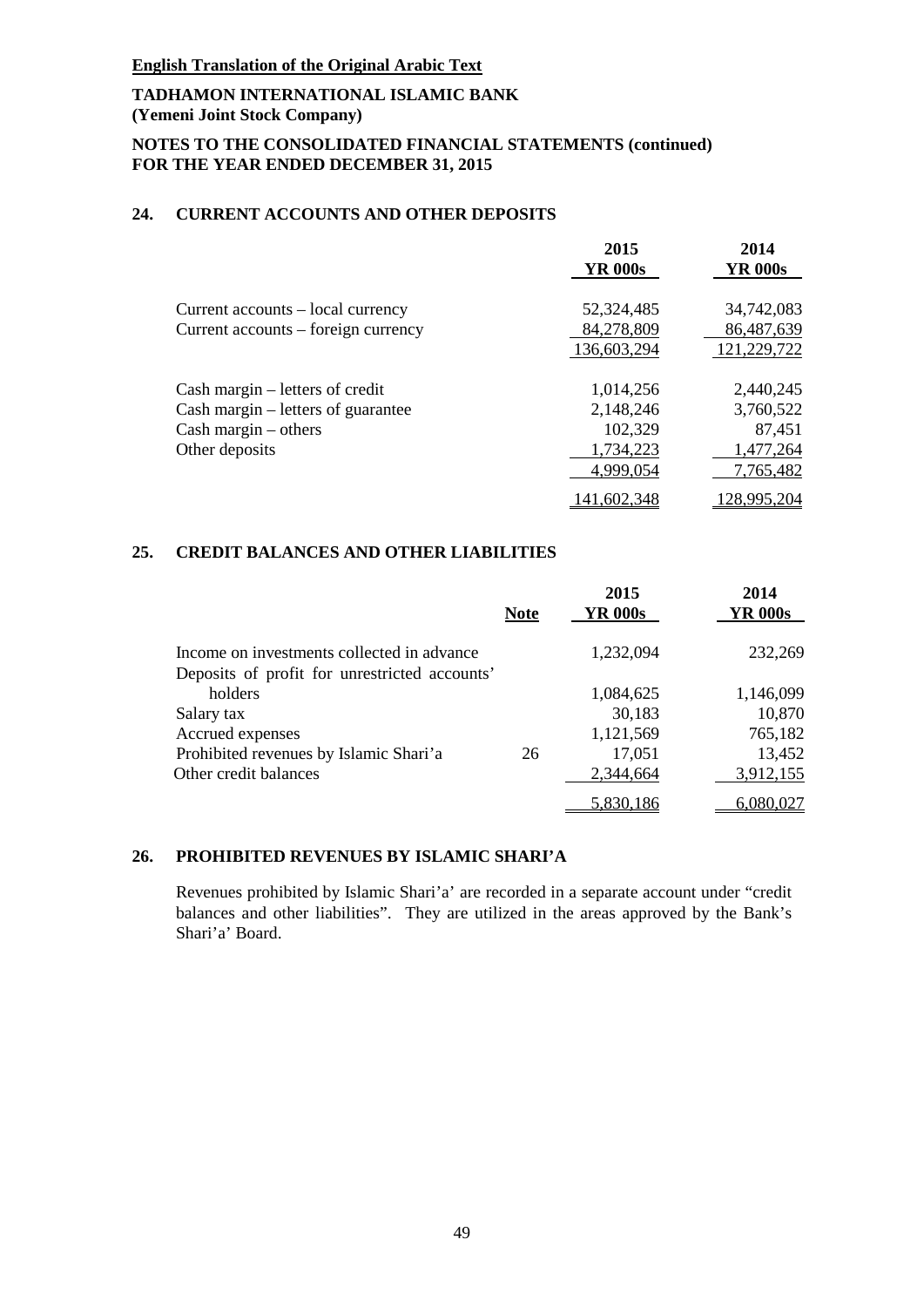# **NOTES TO THE CONSOLIDATED FINANCIAL STATEMENTS (continued) FOR THE YEAR ENDED DECEMBER 31, 2015**

The following are the movements of prohibited revenues by the Islamic Shari'a during the year:

|                                           | 2015<br>YR 000s | 2014<br>YR 000s |
|-------------------------------------------|-----------------|-----------------|
| Balance at the beginning of the year      | 13,452          | 2,631           |
| Add: Resources (revenues) during the year | 3,599           | 10,821          |
| Total available balance during the year   | 17,051          | 13,452          |
| Less: Uses (expenses) during the year     |                 |                 |
| Donations and charities                   |                 |                 |
| Balance at the end of the year            | 17.051          | 13,452          |

 **2015**

# **27. OTHER PROVISIONS**

|                                                   | <b>Balance at</b><br>beginning of<br>the year<br>YR 000s | <b>Provided</b><br>during the<br>year<br>YR 000s | <b>Used</b><br>during the<br>year<br>YR 000s | <b>Provisions</b><br>reversed<br>YR 000s | <b>Balance</b><br>at end of the<br>year<br>YR 000s |
|---------------------------------------------------|----------------------------------------------------------|--------------------------------------------------|----------------------------------------------|------------------------------------------|----------------------------------------------------|
| Provision for<br>contingent<br><i>liabilities</i> | 471,728                                                  |                                                  |                                              | 228,947)                                 | 242,781                                            |
| Provision for<br>employees rights                 | 230,242                                                  |                                                  | 29,035                                       |                                          | 201,207                                            |
| Provision for<br>contingent claim                 | 84,854                                                   |                                                  | 23,063)                                      |                                          | 61,791                                             |
|                                                   | 786,824                                                  |                                                  | 52,098)                                      | 228,947)                                 | 505,779                                            |
|                                                   |                                                          |                                                  |                                              | 2014                                     |                                                    |

|                                   | <b>Balance at</b><br>beginning of<br>the year<br>YR 000s | <b>Provided</b><br>during the<br>vear<br>YR 000s | <b>Used</b><br>during the<br>vear<br>YR 000s | <b>Provisions</b><br>reversed<br>YR 000s | <b>Balance</b><br>at end of the<br>vear<br>YR 000s |
|-----------------------------------|----------------------------------------------------------|--------------------------------------------------|----------------------------------------------|------------------------------------------|----------------------------------------------------|
| Provision for<br>contingent       |                                                          |                                                  |                                              |                                          |                                                    |
| liabilities                       | 614,042                                                  |                                                  |                                              | 142,314)                                 | 471,728                                            |
| Provision for<br>employees rights | 246,624                                                  | 214.949                                          | 214,949)                                     | 16,382)                                  | 230,242                                            |
| Provision for<br>contingent claim | 96,847                                                   |                                                  | 11,993)                                      |                                          | 84,854                                             |
|                                   | 957,513                                                  | 214.949                                          | 226,942)                                     | 158,696)                                 | 786,824                                            |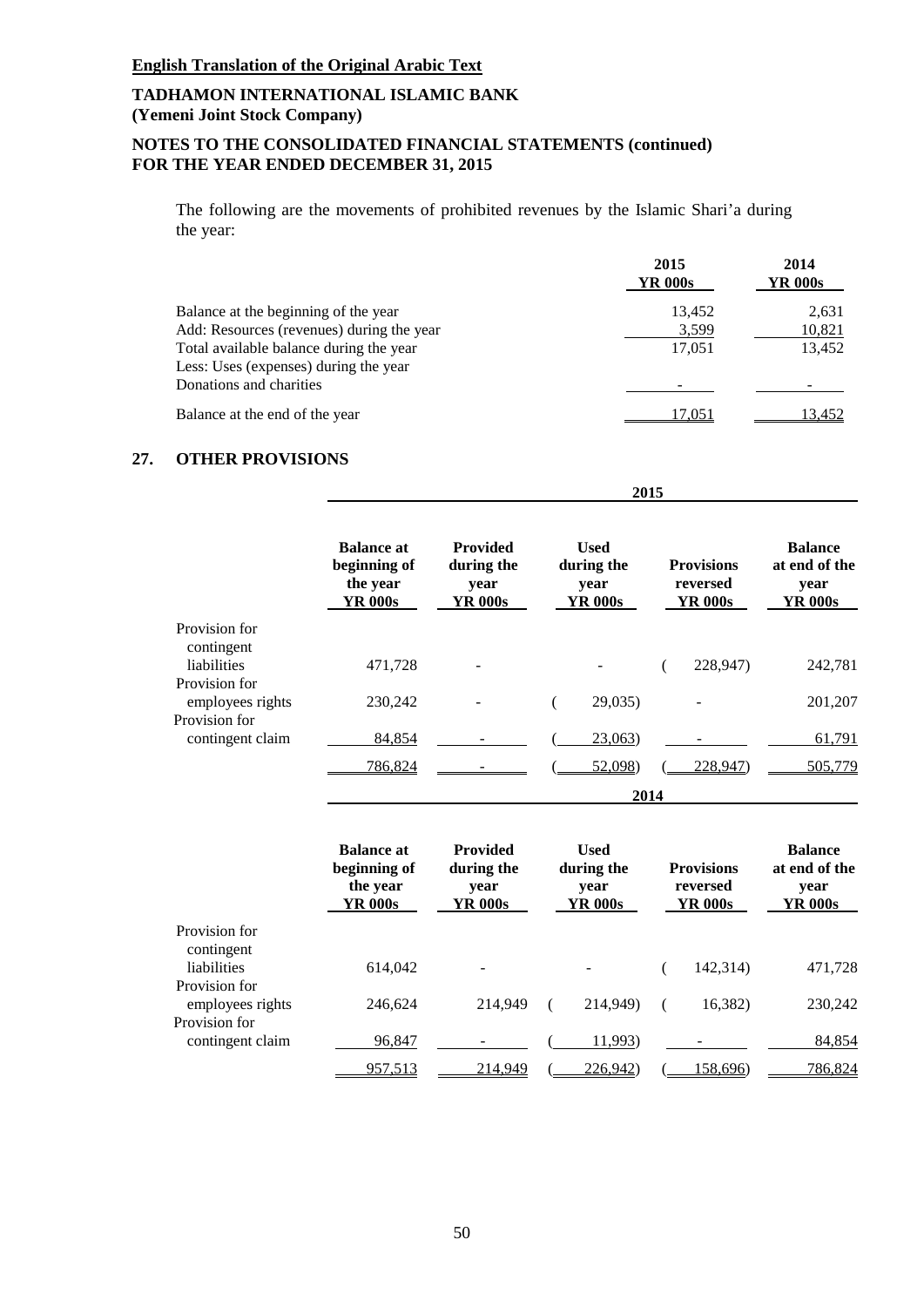### **NOTES TO THE CONSOLIDATED FINANCIAL STATEMENTS (continued) FOR THE YEAR ENDED DECEMBER 31, 2015**

#### **28. EQUITY OF UNRESTRICTED INVESTMENT AND SAVING ACCOUNTS' HOLDERS**

|                                                                                                          | 2015<br>YR 000s             | 2014<br>YR 000s           |
|----------------------------------------------------------------------------------------------------------|-----------------------------|---------------------------|
| Unrestricted investment deposits - local currency<br>Unrestricted investment deposits – foreign currency | 138,228,159<br>63, 365, 978 | 115,544,423<br>96,861,724 |
|                                                                                                          | 201,594,137                 | 212,406,147               |
| Saving deposits – local currency<br>Saving deposits – foreign currency                                   | 37,462,439<br>38, 267, 726  | 49,885,936<br>46,007,036  |
|                                                                                                          | 75,730,165                  | 95,892,972                |
| Return of unrestricted investment and saving accounts'                                                   |                             |                           |
| holders                                                                                                  | 12,696,093                  | 15,223,657                |
|                                                                                                          | 290.020.395                 | 323.522.776               |

### **29. RETURN OF UNRESTRICTED INVESTMENT AND SAVING ACCOUNTS HOLDERS**

The shares of return for unrestricted investment and saving accounts' holders from return on investment achieved during the year, the total return are allocated between customers and owners based on various financing and joint investments, then the customers' shares are distributed among themselves based on the percentage of their participation weighted by numbers. This calculation is proposed by the budget committee which calculates investments in local and foreign currencies and their related numbers and participation ratios and approved by the Bank Board of Directors. The average return ratios were as follows:

|                            | 2015           |                       | 2014           |                       |  |
|----------------------------|----------------|-----------------------|----------------|-----------------------|--|
|                            | Yemeni<br>Rial | Foreign<br>currencies | Yemeni<br>Rial | Foreign<br>currencies |  |
|                            | $\frac{0}{0}$  | $\frac{6}{10}$        | $\frac{0}{0}$  | $\frac{6}{9}$         |  |
| Investment deposits        | 7.06%          | 3.03%                 | 8.02%          | 3.03%                 |  |
| Investment saving accounts | 3.96%          | 1.71%                 | 4.50%          | 1.71%                 |  |

#### **30. SHARE CAPITAL**

As at December 31, 2015, the authorized, issued and paid-up capital is YR 20 billion (YR 20 billion as at December 31, 2014) divided into 20 million shares with nominal value of amounting to YR 1,000 per share in accordance with the Extraordinary General Assembly meeting dated August 19, 2009 concerning to increase the share capital from YR 10 billion to YR 20 billion.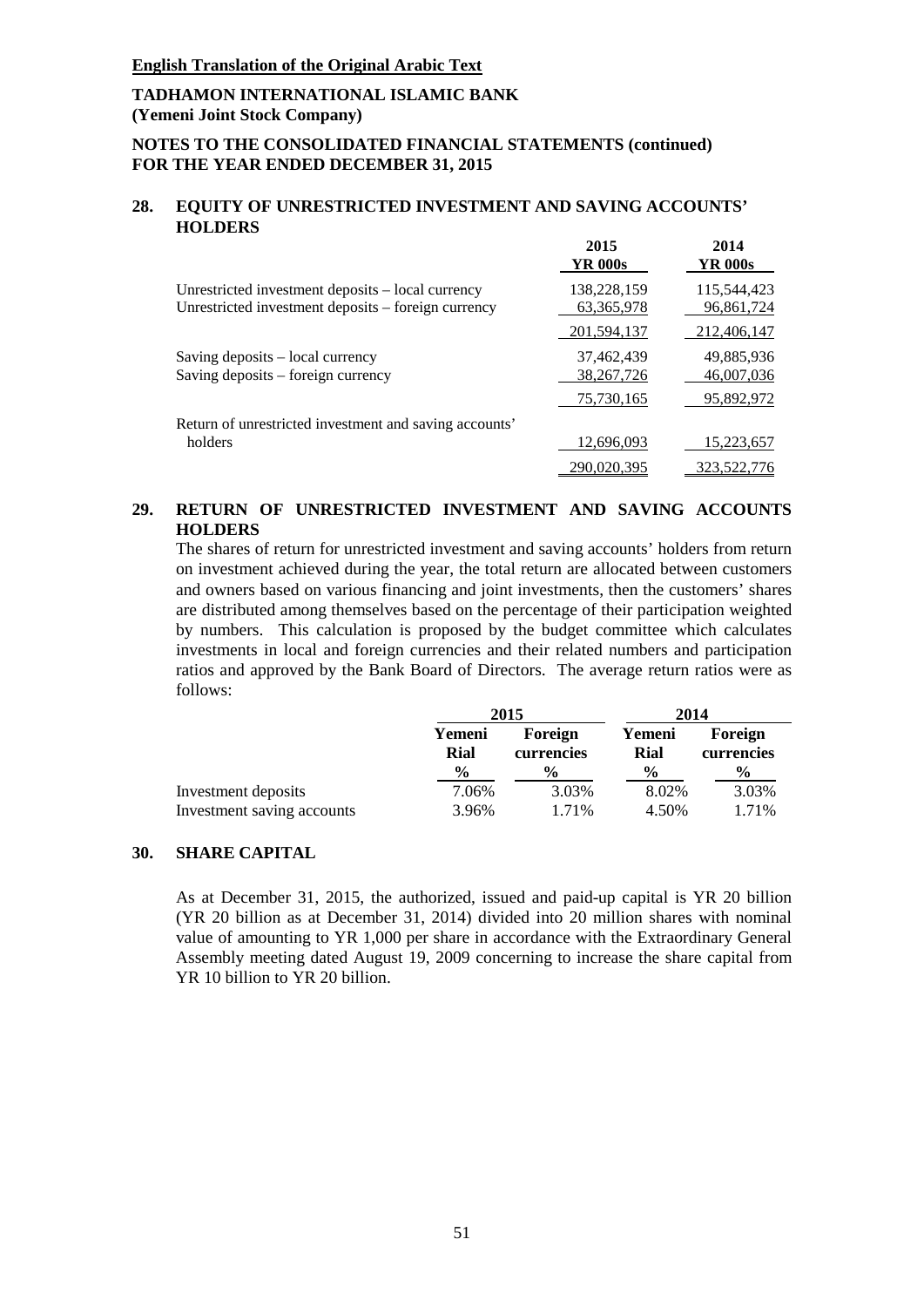### **NOTES TO THE CONSOLIDATED FINANCIAL STATEMENTS (continued) FOR THE YEAR ENDED DECEMBER 31, 2015**

#### **31. RESERVES**

*a. Statutory reserve*

According to the provisions of the Banks Law No. (38) of 1998 and the Bank's Articles of Association, 15% of the net profit for the year is transferred to statutory reserve until the balance of this reserve reach twice the share capital. The Bank cannot use this reserve without the prior approval of the Central Bank of Yemen. As at December 31, 2015, the statutory reserve amounted to YR 16,616,321 thousand (YR 16,499,262 thousand as at December 31, 2014).

*b. General reserve*

According to the Articles of Associations, not more than 5% of the net profit for the year is transferred to general reserve. This is done by decision of the General Assembly based on the Board of Director's proposal. As at December 31, 2015, the general reserve amounted to YR 261,246 thousand (YR 261,246 thousand as at December 31, 2014).

*c. Other reserve* 

|                                                                                                 | <b>Note</b> | 2015<br>YR 000s       | 2014<br>YR 000s       |
|-------------------------------------------------------------------------------------------------|-------------|-----------------------|-----------------------|
| Fair value reserve for real estate investments<br>Reserve for translation of foreign currencies | 19          | 25.446.381<br>30,009) | 19,216,945<br>19.108) |
|                                                                                                 |             | 25.416.372            | 19.197.837            |

# **32. CONTINGENT LIABILITIES AND COMMITMENTS (NET)**

|                      |                                               | 2015                                  |                                             |
|----------------------|-----------------------------------------------|---------------------------------------|---------------------------------------------|
|                      | <b>Gross</b><br>commitments<br><b>YR 000s</b> | Cash margin<br>held<br><b>YR 000s</b> | <b>Net</b><br>commitments<br><b>YR 000s</b> |
| Letters of credit    | 5,210,523                                     | 1,014,256)                            | 4,196,267                                   |
| Letters of guarantee | 22,230,067                                    | 2,148,246)                            | 20,081,821                                  |
|                      | 27,440,590                                    | 3,162,502)                            | 24,278,088                                  |
|                      |                                               | 2014                                  |                                             |
|                      | <b>Gross</b><br>commitments<br><b>YR 000s</b> | Cash margin<br>held<br>YR 000s        | <b>Net</b><br>commitments<br><b>YR 000s</b> |
| Letters of credit    | 21,356,367                                    | 2,440,245)                            | 18,916,122                                  |
| Letters of guarantee | 32,017,230                                    | 3,760,522)                            | 28,256,708                                  |
|                      | 53.373.597                                    | 6,200,767                             | 72,830                                      |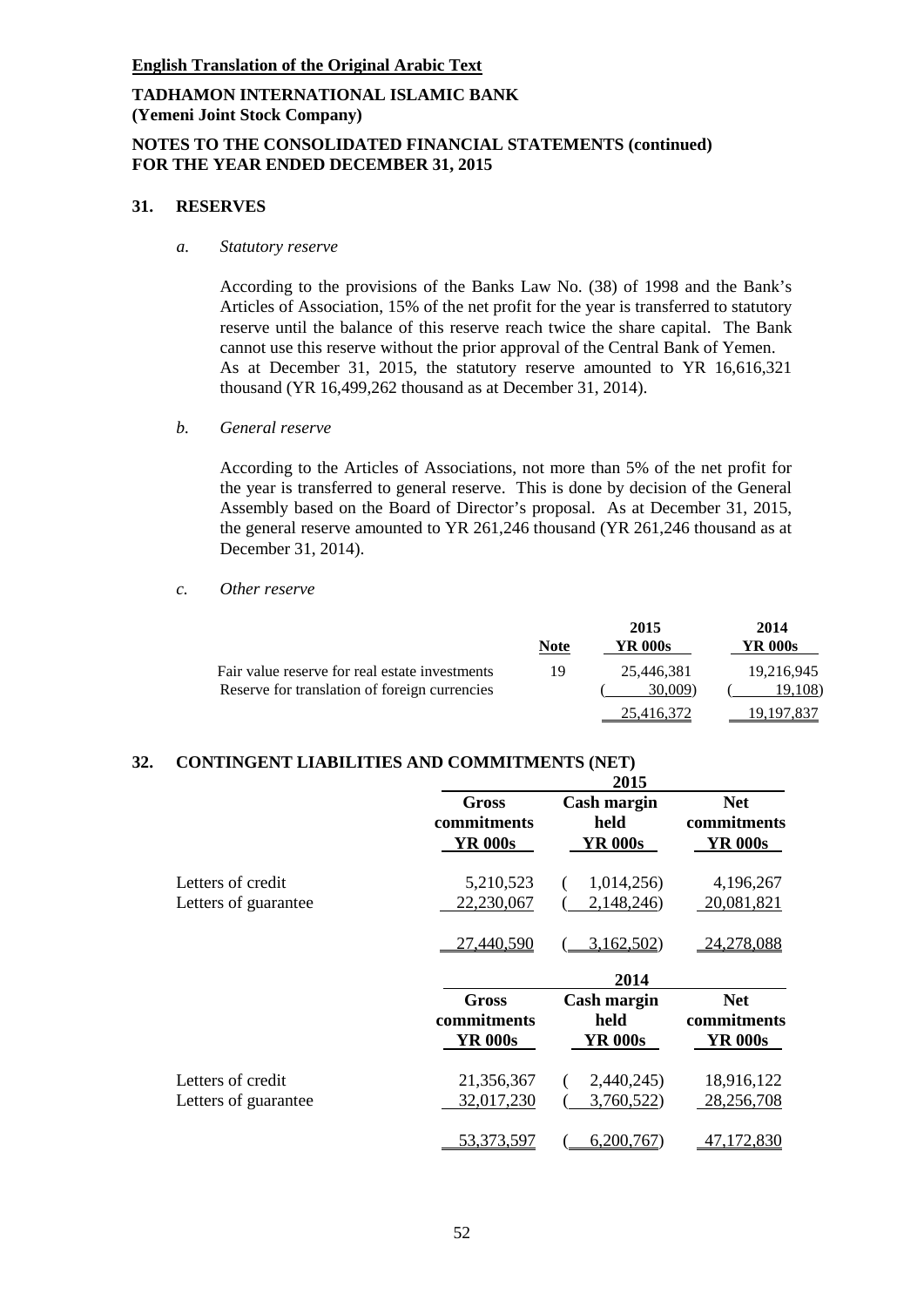# **TADHAMON INTERNATIONAL ISLAMIC BANK (Yemeni Joint Stock Company)**

# **NOTES TO THE CONSOLIDATED FINANCIAL STATEMENTS (continued) FOR THE YEAR ENDED DECEMBER 31, 2015**

### **33. INCOME FROM FINANCING MURABAHA AND ISTISNA'A TRANSACTIONS**

|                                             | 2015      | 2014      |
|---------------------------------------------|-----------|-----------|
|                                             | YR 000s   | YR 000s   |
| Income from financing Murabaha transactions | 3.945.994 | 7.067.423 |
| Income from Istisna'a transactions          | 957.244   | 1.395.864 |
|                                             | 4,903,238 | 8,463,287 |

## **34. INCOME FROM OTHER JOINT INVESTMENTS**

|     |                                                   | 2015           | 2014           |
|-----|---------------------------------------------------|----------------|----------------|
|     |                                                   | <b>YR 000s</b> | <b>YR 000s</b> |
|     | Income from banks and financial institutions      |                |                |
|     | Income from investment deposits                   | 36,974         | 35,221         |
|     | Income from Wakala placements                     | 667,181        | 643,357        |
|     |                                                   | 704,155        | 678,578        |
|     | <b>Income from investment securities</b>          |                |                |
|     | Income from Islamic Sukuk                         | 9,979,083      | 8,521,953      |
|     | Income from available for sales investments       | 988,246        |                |
|     | Income from investments through income statement  | 456,007        | 2,592          |
|     |                                                   | 11,423,336     | 8,524,545      |
|     |                                                   | 12,127,491     | 9,203,123      |
|     | <b>Income from Musharaka investment contracts</b> |                | 100,931        |
|     | <b>Income from Mudaraba investment contracts</b>  | 20,854         | 219,564        |
|     | Income from investments in real estate            | 1,946,653      | 2,633,436      |
|     | <b>Income from Ijarah Muntahia Bittamleek</b>     | 2,691          | 5,754          |
|     | Other joint income                                | 58,560         | 894,340        |
|     |                                                   | 14,156,249     | 13,057,148     |
| 35. | <b>FEES AND COMMISSION INCOME</b>                 |                |                |
|     |                                                   | 2015           | 2014           |
|     |                                                   | <b>YR 000s</b> | <b>YR 000s</b> |
|     | Commissions on letter of credits                  | 592,665        | 952,218        |
|     | Commissions on letter of quarantees               | 234 213        | 259 458        |

| Commissions on letter of credits    | <b>292.002</b> | 952.218   |
|-------------------------------------|----------------|-----------|
| Commissions on letter of guarantees | 234.213        | 259.458   |
| Commission on transfer of funds     | 423.296        | 148.388   |
| Other fees and commissions          | 303.447        | 353,075   |
|                                     | 1.553.621      | 1.713.139 |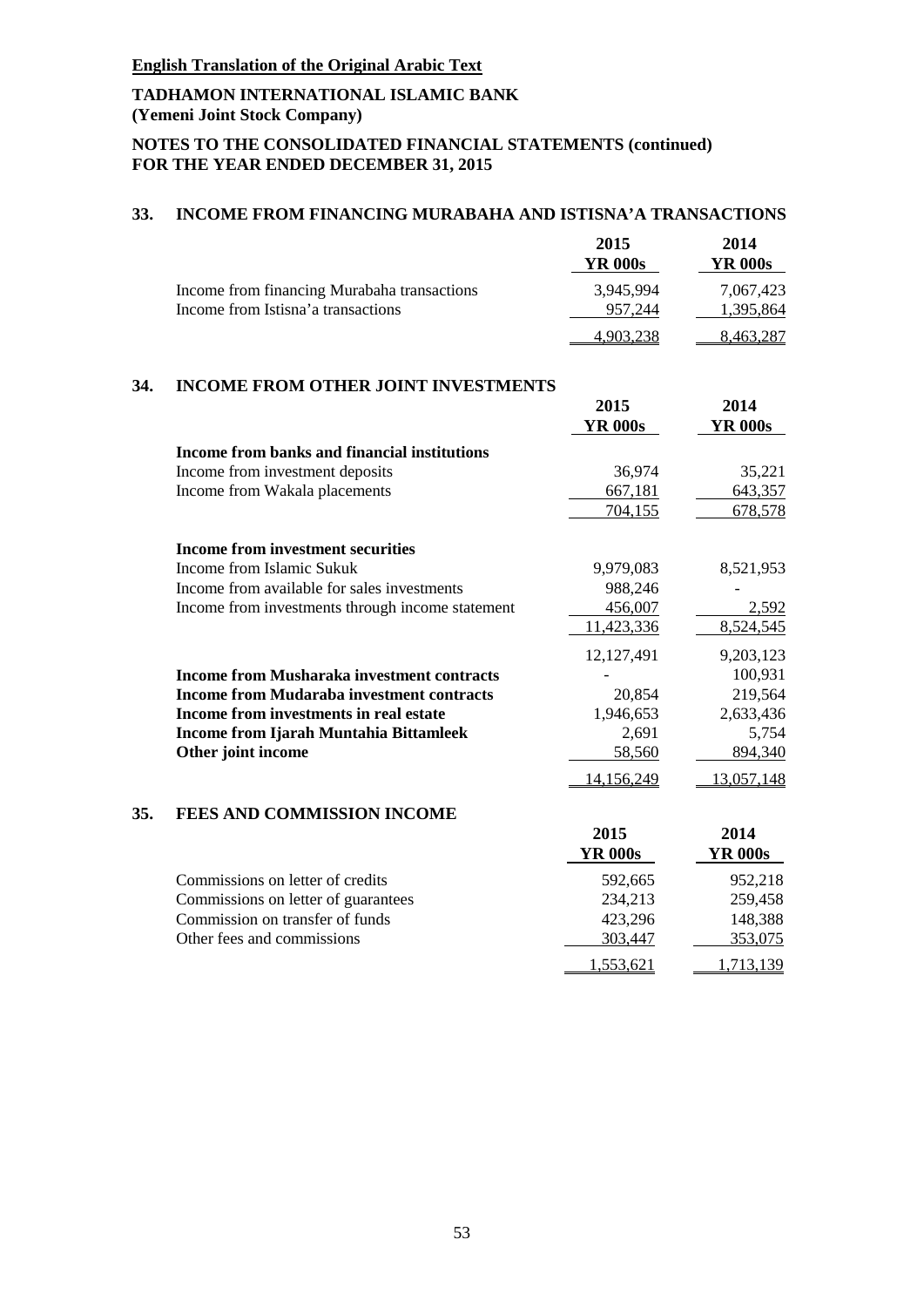### **NOTES TO THE CONSOLIDATED FINANCIAL STATEMENTS (continued) FOR THE YEAR ENDED DECEMBER 31, 2015**

# **36. GAINS ON FOREIGN CURRENCY TRANSACTIONS**

|                                                                                                      | 2015<br>YR 000s        | 2014<br>YR 000s  |
|------------------------------------------------------------------------------------------------------|------------------------|------------------|
| Gain on dealing in foreign currencies<br>Gain (loss) from translation of foreign currencies balances | 2.115.148<br>1.875.626 | 75.634<br>60,722 |
|                                                                                                      |                        |                  |

#### **37. OTHER OPERATING INCOME**

|                                                      | <b>Note</b> | 2015<br><b>YR 000s</b> | 2014<br><b>YR 000s</b> |
|------------------------------------------------------|-------------|------------------------|------------------------|
| <b>Provisions reversed</b>                           |             |                        |                        |
| Provision for financing Murabaha and Istisna'a       |             |                        |                        |
| transactions                                         | 12          | 238,721                | 986,051                |
| Provision for Musharaka investment contracts         | 14          | 1,052,764              |                        |
| Provision for Mudaraba investment contracts          | 16          | 216,629                | 1,572,043              |
| Provision for impairment of available for sales<br>- |             |                        |                        |
| investments                                          | 18.1        | 599,630                | 63,717                 |
| Other provision                                      | 27          | 228,947                | 158,696                |
|                                                      |             | 2,336,691              | 2,780,507              |
| Net gain on disposal of property and equipment       |             |                        |                        |
|                                                      |             | 7,302                  | 661,443                |
| <b>Others</b>                                        |             | 79,880                 | 4,122                  |
|                                                      |             | 2,423,873              | 3,446,072              |

# **38. PROVISIONS CHARGED TO CONSOLIDATED INCOME STATEMENT**

|                                                       | <b>Note</b> | 2015<br>YR 000s | 2014<br><b>YR 000s</b> |
|-------------------------------------------------------|-------------|-----------------|------------------------|
| Provision for financing Murabaha and Istisna'a        |             |                 |                        |
| transactions                                          | 12          | 3,073,944       | 80,775                 |
| Provision for Musharaka investment contracts          | 14          |                 | 774,572                |
| Provision for Mudaraba investment contracts           | 16          |                 | 5,000                  |
| Provision for impairment of Ijarah Muntahia           |             |                 |                        |
| <b>Bittamleek</b> receivables                         | 20.1        | 7.640           |                        |
| Provision for doubtful debt balances and other assets | 22          | 750,387         | 349,679                |
| Provision for Qard Hasan fund                         |             | 383             |                        |
| Other provisions                                      | 27          |                 | 214,949                |
|                                                       |             | 3,832,354       | 1,424,975              |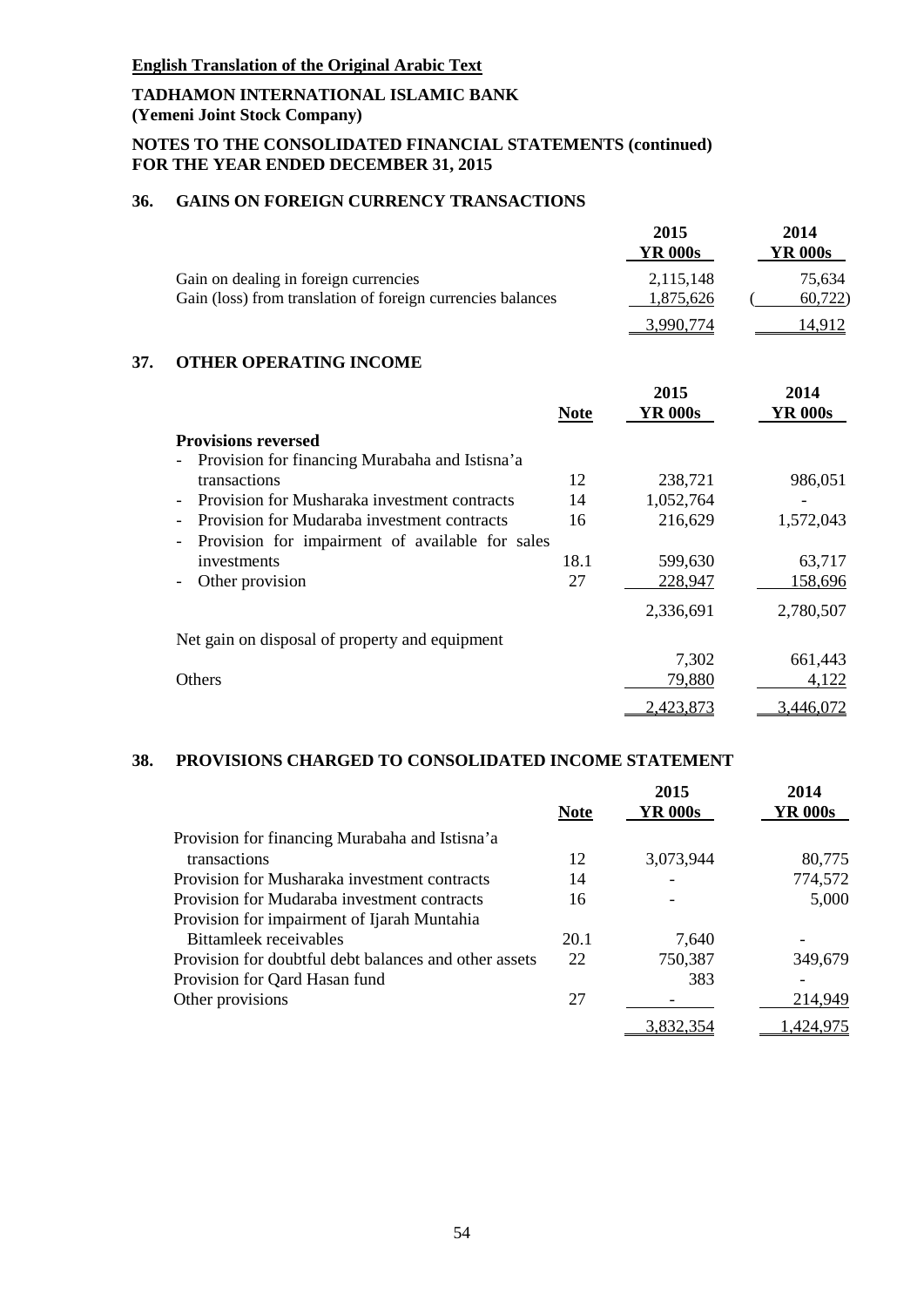# **TADHAMON INTERNATIONAL ISLAMIC BANK (Yemeni Joint Stock Company)**

## **NOTES TO THE CONSOLIDATED FINANCIAL STATEMENTS (continued) FOR THE YEAR ENDED DECEMBER 31, 2015**

### **39. LOSS ON SALES INVESTMENTS (REALIZED)**

|                                                 | 2015<br>YR 000s | 2014<br>YR 000s |
|-------------------------------------------------|-----------------|-----------------|
| Loss on sales of available-for-sale investments | 3,636,809       |                 |
| Loss on sales of investment in real estate      | 65,916          | 1,256,063       |
| Net loss on foreign Mudraba and Musharaka       |                 |                 |
| investment contracts                            | 108,987         |                 |
|                                                 |                 |                 |

#### **40. IMPAIRMENT ON INVESTMENT SECURITIES**

|                                                                               | <b>Note</b> | 2015<br><b>YR 000s</b> | 2014<br><b>YR 000s</b> |
|-------------------------------------------------------------------------------|-------------|------------------------|------------------------|
| Impairment on investment securities at fair<br>value through income statement | 18          | 615,022                |                        |
| Impairment on available-for-sale investments                                  | 18.1        |                        | 966.606                |
|                                                                               |             |                        | 966.                   |

# **41. STAFF COSTS**

|                                  | 2015<br><b>YR 000s</b> | 2014<br><b>YR 000s</b>   |
|----------------------------------|------------------------|--------------------------|
| Basic salaries                   | 1,721,424              | 1,740,880                |
| Bonuses and incentives           | 958,694                | 996,546                  |
| Contributions to social security | 140,334                | 124,282                  |
| Others                           | 34,435                 | $\overline{\phantom{0}}$ |
|                                  | 2.854.887              | 2.861.708                |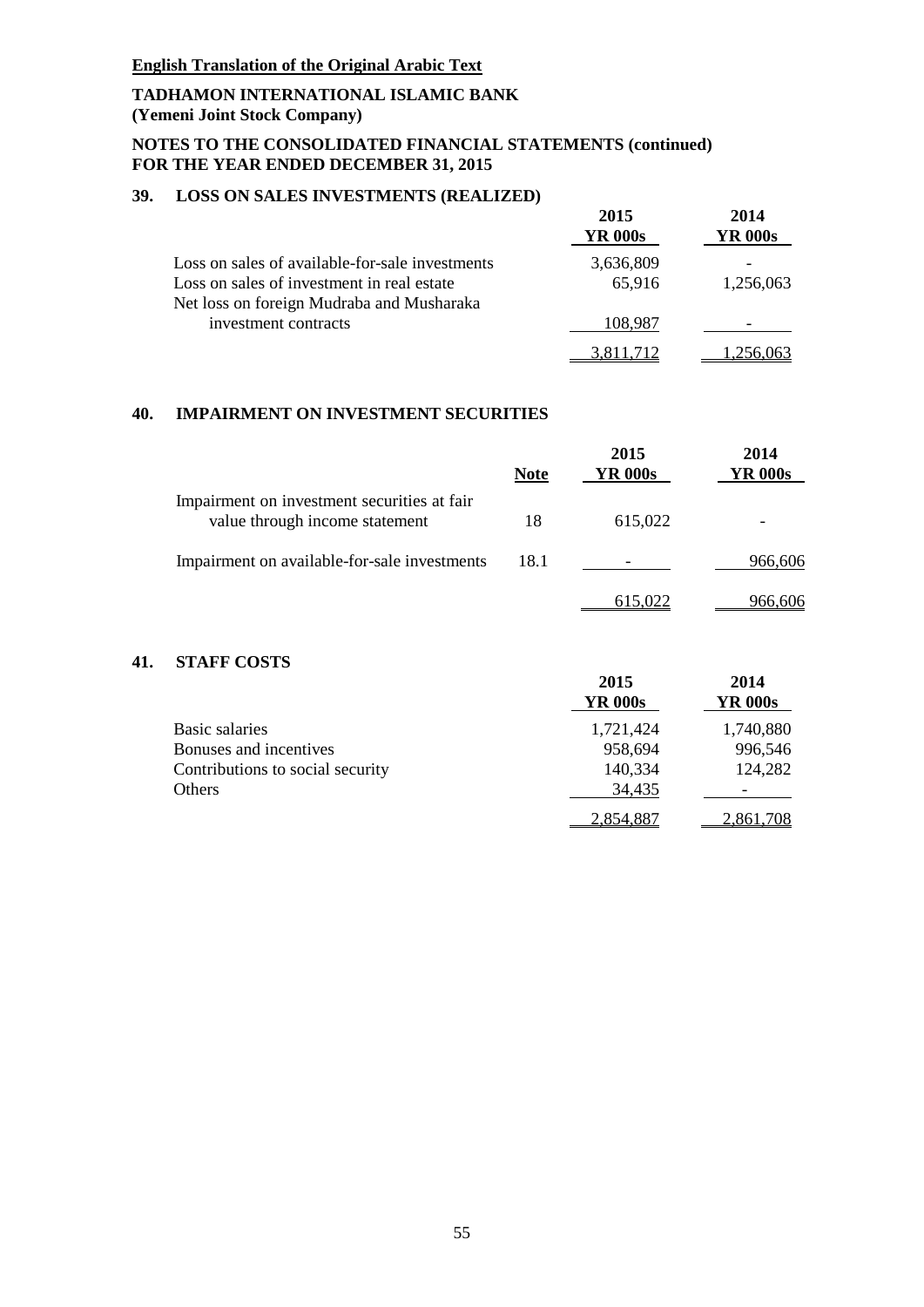# **TADHAMON INTERNATIONAL ISLAMIC BANK (Yemeni Joint Stock Company)**

# **NOTES TO THE CONSOLIDATED FINANCIAL STATEMENTS (continued) FOR THE YEAR ENDED DECEMBER 31, 2015**

### **42. OTHER EXPENSES**

|                                                              | 2015<br><b>YR 000s</b> | 2014<br><b>YR 000s</b> |
|--------------------------------------------------------------|------------------------|------------------------|
| Zakat                                                        | 504,008                | 569,237                |
| Rent                                                         | 381,243                | 348,121                |
|                                                              | 380,103                | 387,303                |
| Subscription of deposit insurance corporation<br>Maintenance |                        |                        |
|                                                              | 268,515                | 217,649                |
| Professional and consulting fees                             | 246,810                | 232,157                |
| Insurance                                                    | 171,130                | 86,059                 |
| Cleaning                                                     | 169,848                | 156,282                |
| Transportation                                               | 161,540                | 354,280                |
| Subscriptions                                                | 125,280                | 140,854                |
| Advertising and publicity                                    | 114,158                | 222,470                |
| Water and electricity                                        | 39,510                 | 88,222                 |
| Training and studies                                         | 36,235                 | 84,027                 |
| Stationery                                                   | 34,424                 | 68,291                 |
| Communication                                                | 23,551                 | 31,760                 |
| Fuel and lubricants                                          | 14,762                 | 32,532                 |
| Information technology expenses                              | 9,110                  | 35,493                 |
| Donations and charities                                      | 7,563                  | 20,904                 |
| Government fees                                              | 5,871                  | 20,733                 |
| Hospitality                                                  | 1,907                  | 4,657                  |
| Others                                                       | 528,204                | 867,832                |
|                                                              | 3,223,772              | 3,968,863              |

# **43. (LOSS) PER SHARE**

|                                     | 2015       | 2014       |
|-------------------------------------|------------|------------|
| Net (Loss) for the year $(YR 000s)$ | 3.198.694) | 1.019.445) |
| Number of shares (thousand shares)  | 20,000     | 20,000     |
| $(Loss)$ per share $(YR)$           | 159.93)    | 50.97)     |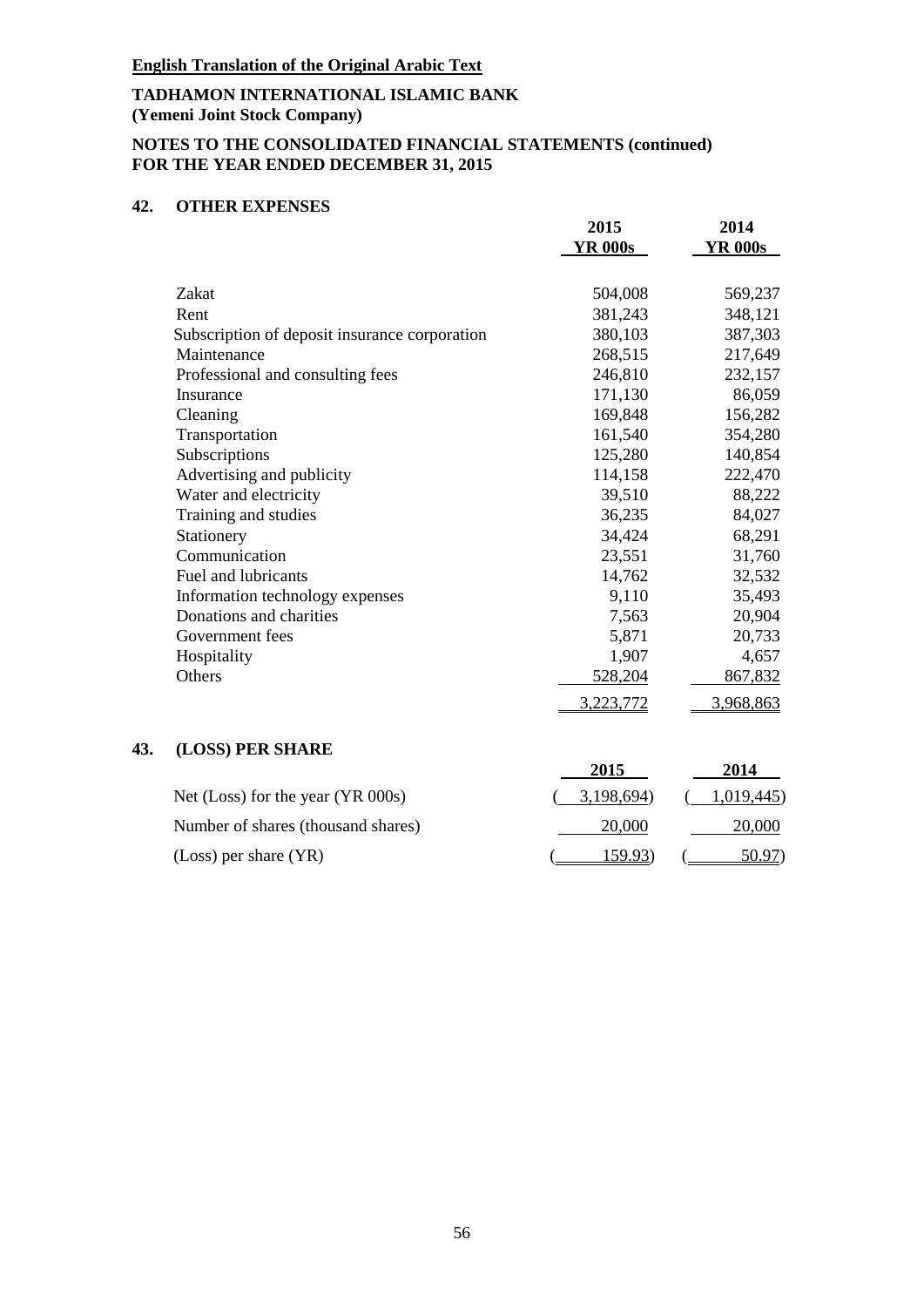# **TADHAMON INTERNATIONAL ISLAMIC BANK (Yemeni Joint Stock Company)**

# **NOTES TO THE CONSOLIDATED FINANCIAL STATEMENTS (continued) FOR THE YEAR ENDED DECEMBER 31, 2015**

# **44. MATURITIES OF FINANCIAL ASSETS AND LIABILITIES**

|                                       |                    |                 | 2015                                |          |                    |
|---------------------------------------|--------------------|-----------------|-------------------------------------|----------|--------------------|
|                                       |                    |                 | Due from                            |          |                    |
|                                       | Due                | <b>Due</b>      | 6 months                            |          |                    |
|                                       | within             | from $3$ to $6$ | to one                              | Due more |                    |
|                                       | 3 months           | months          | year                                | one year | <b>Total</b>       |
|                                       | <b>YR Millions</b> |                 | YR Millions YR Millions YR Millions |          | <b>YR Millions</b> |
| Assets                                |                    |                 |                                     |          |                    |
| Cash on hand and reserve balances     |                    |                 |                                     |          |                    |
| with CBY                              | 44,902             |                 |                                     |          | 44,902             |
| Due from banks and financial          |                    |                 |                                     |          |                    |
| institutions                          | 108,318            |                 |                                     |          | 108,318            |
| Financing Murabaha and Istisna'a,     |                    |                 |                                     |          |                    |
| transactions (net)                    | 11,320             | 4,043           | 3,751                               | 15,975   | 35,089             |
| Musharaka investment contracts (net)  |                    |                 |                                     |          |                    |
| Mudaraba investment contracts (net)   | 4,432              | 6,295           |                                     | 20,608   | 31,335             |
| <b>Investment in Islamic Sukuk</b>    | 89,310             |                 |                                     |          | 89,310             |
| Investment securities                 |                    |                 | 29,418                              | 6,145    | 35,563             |
| Investment in real estate             |                    |                 |                                     | 134,448  | 134,448            |
| Ijarah Muntahia Bittamleek            |                    |                 |                                     |          |                    |
| receivables (net)                     | 3                  | 1               | 2                                   | 10       | 16                 |
| Qard Hasan (net)                      | 3                  |                 |                                     |          | 3                  |
|                                       | 258,288            | 10,339          | 33,171                              | 177,186  | 478,984            |
| Liabilities                           |                    |                 |                                     |          |                    |
| Due to banks and financial            |                    |                 |                                     |          |                    |
| institutions                          | 2,017              |                 |                                     |          | 2,017              |
| Current accounts and other deposits   | 141,602            |                 |                                     |          | 141,602            |
| Equity of unrestricted investment and |                    |                 |                                     |          |                    |
| saving accounts' holders              | 36,816             | 28,910          | 54,136                              | 170,158  | 290,020            |
|                                       | 180,435            | 28,910          | 54,136                              | 170,158  | 433,639            |
| Net gap                               | <u>77,853</u>      | <u>18,571</u> ) | 20,965)                             | 7,028    | 45,345             |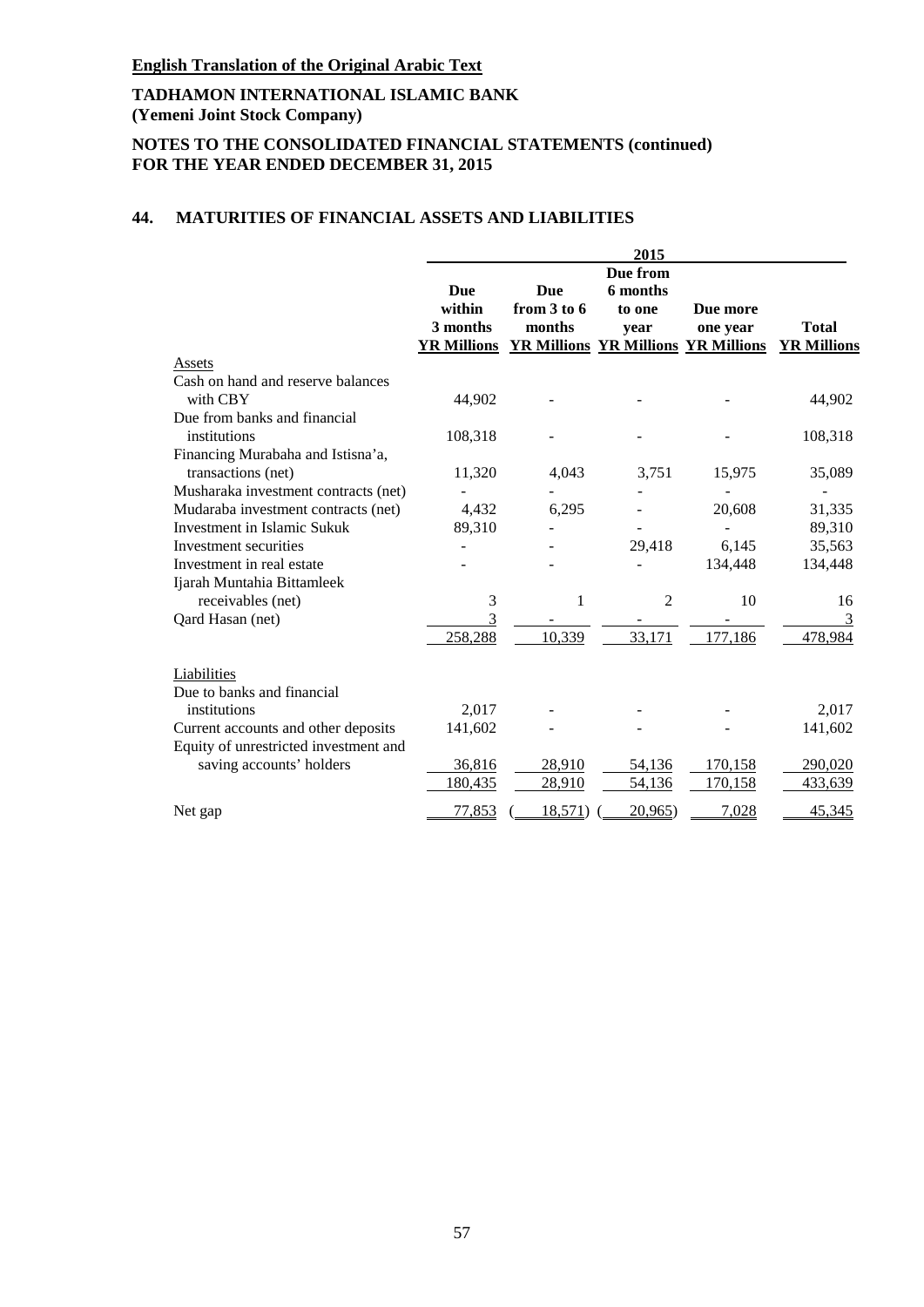# **NOTES TO THE CONSOLIDATED FINANCIAL STATEMENTS (continued) FOR THE YEAR ENDED DECEMBER 31, 2015**

|                                       | 2014                                                   |                                         |                                                                       |                      |                                                |
|---------------------------------------|--------------------------------------------------------|-----------------------------------------|-----------------------------------------------------------------------|----------------------|------------------------------------------------|
|                                       | <b>Due</b><br>within<br>3 months<br><b>YR Millions</b> | <b>Due</b><br>from $3$ to $6$<br>months | Due from 6<br>months to<br>one year<br><b>YR Millions YR Millions</b> | Due more<br>one year | <b>Total</b><br><b>YR Millions YR Millions</b> |
| Assets                                |                                                        |                                         |                                                                       |                      |                                                |
| Cash on hand and reserve balances     |                                                        |                                         |                                                                       |                      |                                                |
| with CBY                              | 51,484                                                 |                                         |                                                                       |                      | 51,484                                         |
| Due from banks and financial          |                                                        |                                         |                                                                       |                      |                                                |
| institutions                          | 52,498                                                 |                                         |                                                                       |                      | 52,498                                         |
| Financing Murabaha and Istisna'a,     |                                                        |                                         |                                                                       |                      |                                                |
| transactions (net)                    | 33,208                                                 | 15,081                                  | 11,802                                                                | 16,207               | 76,298                                         |
| Musharaka investment contracts (net)  |                                                        |                                         |                                                                       | 269                  | 269                                            |
| Mudaraba investment contracts (net)   | 685                                                    | 125                                     |                                                                       | 41,832               | 42,642                                         |
| <b>Investment in Islamic Sukuk</b>    | 105,318                                                |                                         |                                                                       |                      | 105,318                                        |
| Investment securities                 |                                                        |                                         |                                                                       | 23,547               | 23,547                                         |
| Investment in real estate             |                                                        |                                         |                                                                       | 146,336              | 146,336                                        |
| Ijarah Muntahia Bittamleek            |                                                        |                                         |                                                                       |                      |                                                |
| receivables (net)                     | 379                                                    | 160                                     | 304                                                                   | 2,061                | 2,904                                          |
| Qard Hasan (net)                      |                                                        |                                         | 3                                                                     |                      | 4                                              |
|                                       | 243,573                                                | 15,366                                  | 12,109                                                                | 230,252              | 501,300                                        |
| Liabilities                           |                                                        |                                         |                                                                       |                      |                                                |
| Due to banks and financial            |                                                        |                                         |                                                                       |                      |                                                |
| institutions                          | 551                                                    |                                         |                                                                       |                      | 551                                            |
| Current accounts and other deposits   | 128,995                                                |                                         |                                                                       |                      | 128,995                                        |
| Equity of unrestricted investment and |                                                        |                                         |                                                                       |                      |                                                |
| saving accounts' holders              | 35,458                                                 | 30,387                                  | 59,435                                                                | 198,243              | 323,523                                        |
|                                       | 165,004                                                | 30,387                                  | 59,435                                                                | 198,243              | 453,069                                        |
| Net gap                               | 78,569                                                 | 15,021                                  | 47,326)                                                               | 32,009               | 48,231                                         |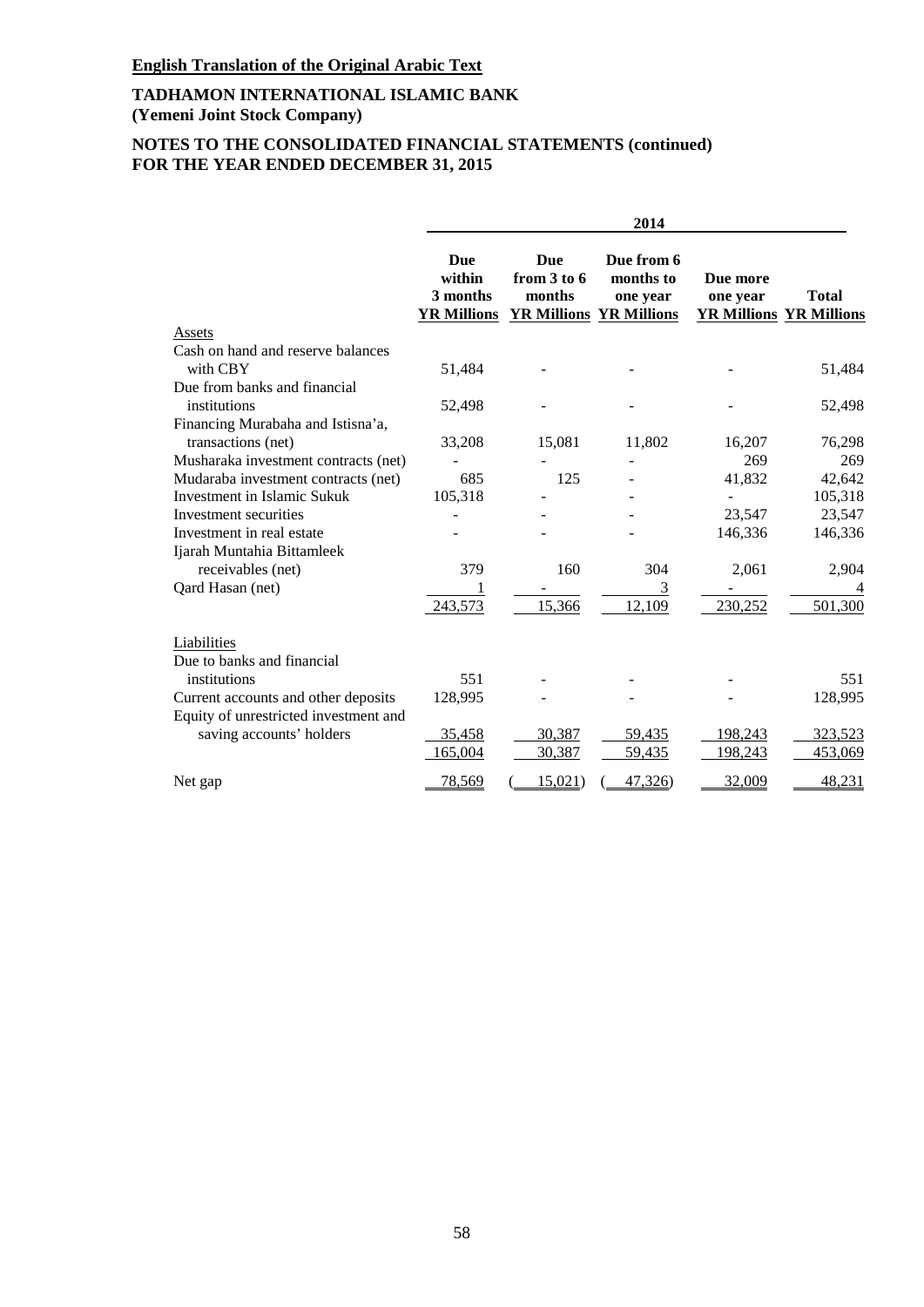# **TADHAMON INTERNATIONAL ISLAMIC BANK (Yemeni Joint Stock Company)**

# **NOTES TO THE CONSOLIDATED FINANCIAL STATEMENTS (continued) FOR THE YEAR ENDED DECEMBER 31, 2015**

#### **45. DISTRIBUTION OF ASSETS, LIABILITIES, AND CONTINGENT LIABILITIES AND COMMITMENTS BASED ON ECONOMIC SECTORS**

|                                                        | 2015                                    |                                         |                                                         |                                        |                                                      |                                    |  |
|--------------------------------------------------------|-----------------------------------------|-----------------------------------------|---------------------------------------------------------|----------------------------------------|------------------------------------------------------|------------------------------------|--|
|                                                        | <b>Industrial</b><br><b>YR Millions</b> | <b>Commercial</b><br><b>YR Millions</b> | <b>Agriculture</b><br>and Fishing<br><b>YR Millions</b> | <b>Financial</b><br><b>YR Millions</b> | <b>Individuals</b><br>& Others<br><b>YR Millions</b> | <b>Total</b><br><b>YR Millions</b> |  |
| <b>Assets</b>                                          |                                         |                                         |                                                         |                                        |                                                      |                                    |  |
| Cash on hand and reserve                               |                                         |                                         |                                                         |                                        |                                                      |                                    |  |
| balances with CBY                                      |                                         |                                         |                                                         | 44,902                                 |                                                      | 44,902                             |  |
| Due from banks and financial                           |                                         |                                         |                                                         |                                        |                                                      |                                    |  |
| institutions                                           |                                         |                                         |                                                         | 108,318                                |                                                      | 108,318                            |  |
| Financing Murabaha and                                 |                                         |                                         |                                                         |                                        |                                                      |                                    |  |
| Istisna'a transactions (net)                           | 6,481                                   | 25,570                                  | 9                                                       |                                        | 3,029                                                | 35,089                             |  |
| Musharaka investments                                  |                                         |                                         |                                                         |                                        |                                                      |                                    |  |
| contracts (net)                                        |                                         |                                         |                                                         |                                        |                                                      |                                    |  |
| Mudaraba investments                                   |                                         |                                         |                                                         |                                        |                                                      |                                    |  |
| contracts (net)                                        | 23,369                                  | 7,942                                   |                                                         |                                        | 24                                                   | 31,335                             |  |
| Investment in Islamic Sukuk                            |                                         | $\overline{\phantom{a}}$                |                                                         | 89,310                                 |                                                      | 89,310                             |  |
| Investment securities                                  |                                         |                                         |                                                         | 35,563                                 |                                                      | 35,563                             |  |
| Investments in real estate                             | 298                                     | 134,150                                 |                                                         | ÷,                                     |                                                      | 134,448                            |  |
| Ijarah Muntahia Bittamleek                             |                                         |                                         |                                                         |                                        |                                                      |                                    |  |
| receivables (net)                                      |                                         | 16                                      |                                                         |                                        |                                                      | 16                                 |  |
| Qard Hasan (net)                                       |                                         |                                         |                                                         |                                        | 3                                                    | 3                                  |  |
| <b>Liabilities</b>                                     |                                         |                                         |                                                         |                                        |                                                      |                                    |  |
| Due to banks and financial                             |                                         |                                         |                                                         |                                        |                                                      |                                    |  |
| institutions                                           |                                         |                                         |                                                         | 2,017                                  |                                                      | 2,017                              |  |
| Current accounts and other                             |                                         |                                         |                                                         |                                        |                                                      |                                    |  |
| deposits                                               | 16,881                                  | 5,522                                   |                                                         |                                        | 119,199                                              | 141,602                            |  |
| Equity of unrestricted                                 |                                         |                                         |                                                         |                                        |                                                      |                                    |  |
| investment and saving                                  |                                         |                                         |                                                         |                                        |                                                      |                                    |  |
| accounts' holders                                      | 701                                     | 3,174                                   |                                                         |                                        | 286,145                                              | 290,020                            |  |
| <b>Contingent liabilities and</b><br>commitments (net) |                                         |                                         |                                                         |                                        |                                                      |                                    |  |
| Letters of guarantee                                   |                                         | 20,082                                  |                                                         |                                        |                                                      | 20,082                             |  |
| Letters of credit                                      | 634                                     | 3.562                                   |                                                         |                                        |                                                      | 4,196                              |  |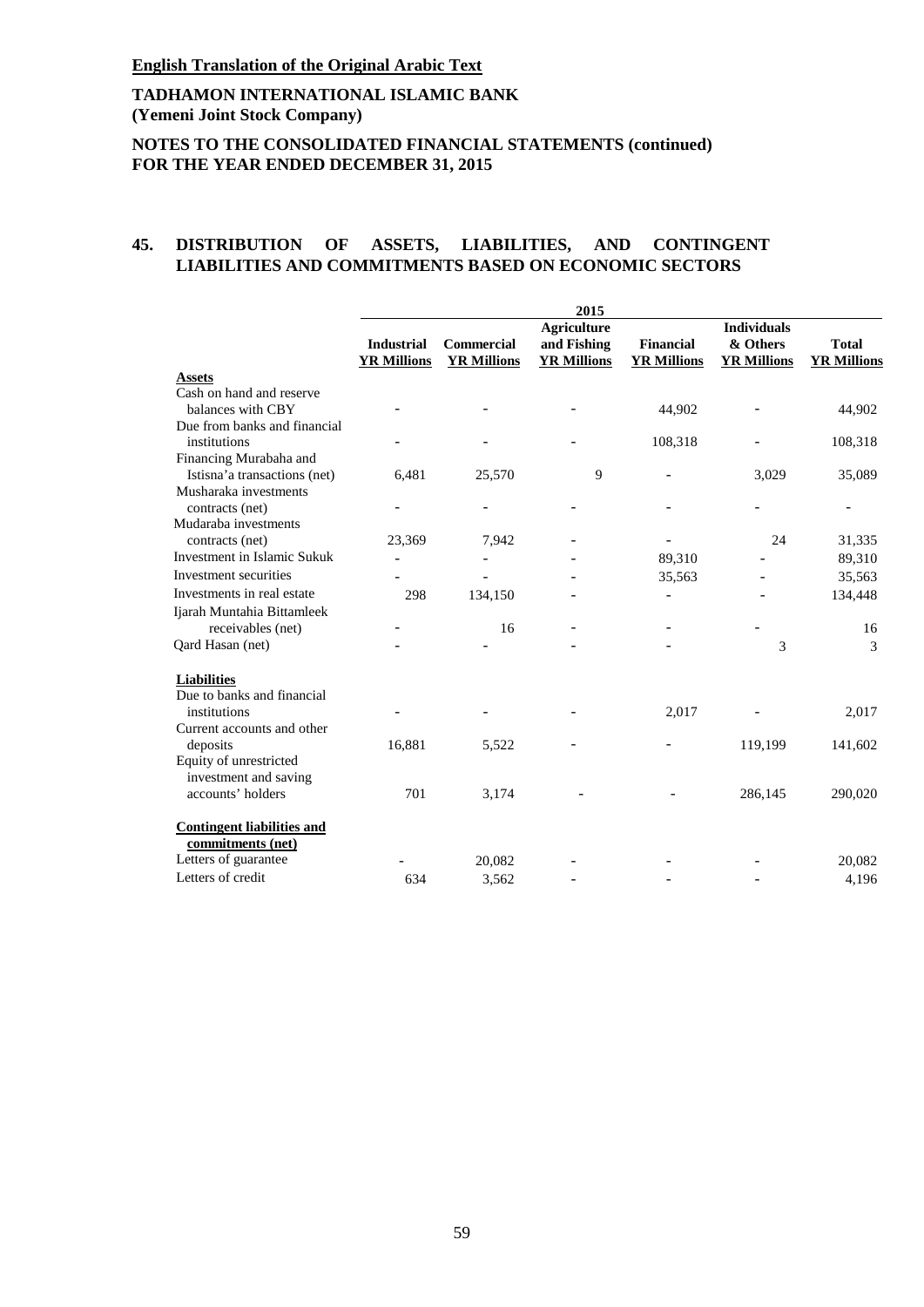# **NOTES TO THE CONSOLIDATED FINANCIAL STATEMENTS (continued) FOR THE YEAR ENDED DECEMBER 31, 2015**

|                                         |                    |                    | 2014               |                                                        |                    |              |
|-----------------------------------------|--------------------|--------------------|--------------------|--------------------------------------------------------|--------------------|--------------|
|                                         |                    |                    | <b>Agriculture</b> |                                                        | <b>Individuals</b> |              |
|                                         | <b>Industrial</b>  | Commercial         | and Fishing        | <b>Financial</b>                                       | & Others           | <b>Total</b> |
|                                         | <b>YR Millions</b> | <b>YR Millions</b> |                    | <b>YR Millions YR Millions YR Millions YR Millions</b> |                    |              |
| <b>Assets</b>                           |                    |                    |                    |                                                        |                    |              |
| Cash on hand and reserve balances       |                    |                    |                    |                                                        |                    |              |
| with CBY                                |                    |                    |                    | 51,484                                                 |                    | 51,484       |
| Due from banks and financial            |                    |                    |                    |                                                        |                    |              |
| institutions                            |                    |                    |                    | 52,498                                                 |                    | 52,498       |
| Financing Murabaha and Istisna'a        |                    |                    |                    |                                                        |                    |              |
| transactions (net)                      | 26,060             | 32,179             |                    |                                                        | 18,059             | 76,298       |
| Musharaka investments contracts (net)   |                    | 269                |                    |                                                        |                    | 269          |
| Mudaraba investments contracts (net)    |                    | 42,586             |                    |                                                        | 56                 | 42,642       |
| Investment in Islamic Sukuk             |                    |                    |                    | 105,318                                                |                    | 105,318      |
| Investment securities                   |                    |                    |                    | 23,547                                                 |                    | 23,547       |
| Investments in real estate              |                    | 146,336            |                    |                                                        |                    | 146,336      |
| Ijarah Muntahia Bittamleek receivables  |                    |                    |                    |                                                        |                    |              |
| (net)                                   |                    | 2,019              |                    |                                                        | 885                | 2,904        |
| Qard Hasan (net)                        |                    |                    |                    |                                                        | 4                  | 4            |
| <b>Liabilities</b>                      |                    |                    |                    |                                                        |                    |              |
| Due to banks and financial institutions |                    |                    |                    | 551                                                    |                    | 551          |
| Current accounts and other deposits     | 1,432              | 7,489              |                    |                                                        | 120,074            | 128,995      |
| Equity of unrestricted investment and   |                    |                    |                    |                                                        |                    |              |
| saving accounts' holders                | 16                 | 4,735              |                    |                                                        | 318,772            | 323,523      |
|                                         |                    |                    |                    |                                                        |                    |              |
| <b>Contingent liabilities and</b>       |                    |                    |                    |                                                        |                    |              |
| commitments (net)                       |                    |                    |                    |                                                        |                    |              |
| Letters of guarantee                    | 163                | 23,872             |                    |                                                        | 4,222              | 28,257       |
| Letters of credit                       | 9.149              | 9,222              |                    |                                                        | 545                | 18,916       |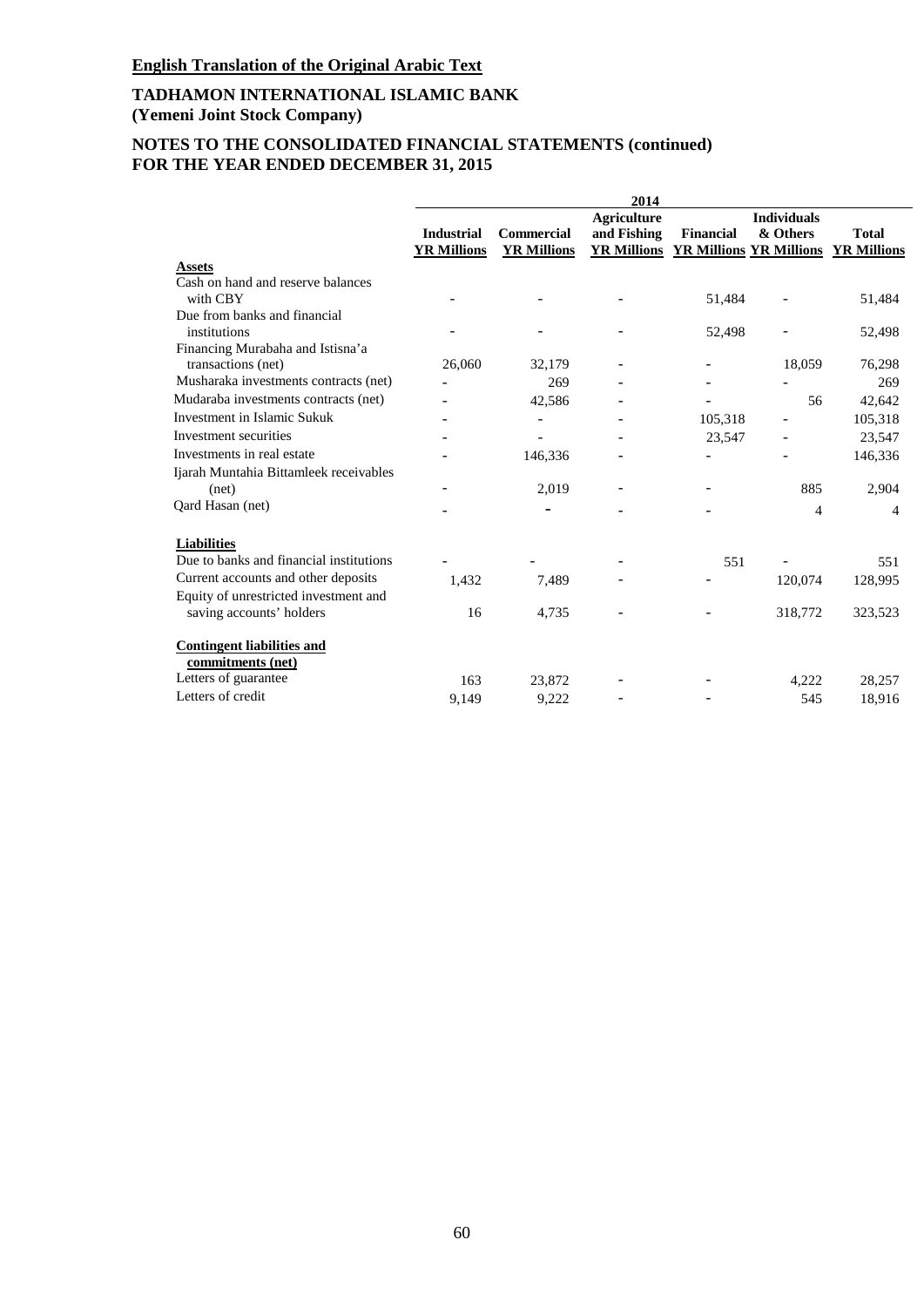# **TADHAMON INTERNATIONAL ISLAMIC BANK (Yemeni Joint Stock Company)**

# **NOTES TO THE CONSOLIDATED FINANCIAL STATEMENTS (continued) FOR THE YEAR ENDED DECEMBER 31, 2015**

# **46. DISTRIBUTION OF ASSETS, LIABILITIES, AND CONTINGENT LIABILITIES AND COMMITMENTS BASED ON GEOGRAPHICAL LOCATIONS**

|                                                        | 2015                                              |                               |                                     |                            |                              |                                    |  |  |
|--------------------------------------------------------|---------------------------------------------------|-------------------------------|-------------------------------------|----------------------------|------------------------------|------------------------------------|--|--|
|                                                        | <b>Republic of</b><br>Yemen<br><b>YR Millions</b> | America<br><b>YR Millions</b> | <b>Europe</b><br><b>YR Millions</b> | Asia<br><b>YR Millions</b> | Africa<br><b>YR Millions</b> | <b>Total</b><br><b>YR Millions</b> |  |  |
| <b>Assets</b>                                          |                                                   |                               |                                     |                            |                              |                                    |  |  |
| Cash on hand and reserve                               |                                                   |                               |                                     |                            |                              |                                    |  |  |
| balances with CBY                                      | 44,902                                            |                               |                                     |                            |                              | 44,902                             |  |  |
| Due from banks and financial                           |                                                   |                               |                                     |                            |                              |                                    |  |  |
| institutions                                           | 83,374                                            | 137                           | 16,689                              | 7,554                      | 564                          | 108,318                            |  |  |
| Financing Murabaha and                                 |                                                   |                               |                                     |                            |                              |                                    |  |  |
| Istisna'a transactions (net)                           | 35,089                                            |                               |                                     |                            |                              | 35,089                             |  |  |
| Musharaka investment                                   |                                                   |                               |                                     |                            |                              |                                    |  |  |
| contracts (net)                                        |                                                   |                               |                                     |                            |                              |                                    |  |  |
| Mudaraba investment contracts                          |                                                   |                               |                                     |                            |                              |                                    |  |  |
| (net)                                                  | 17,286                                            |                               |                                     | 14,049                     |                              | 31,335                             |  |  |
| <b>Investment in Islamic Sukuk</b>                     | 85,880                                            |                               | 3,430                               |                            |                              | 89,310                             |  |  |
| Investment securities                                  | 2,486                                             |                               | 1,493                               | 26,412                     | 5,172                        | 35,563                             |  |  |
| Investments in real estate                             | 31,779                                            |                               | 3,846                               | 96,874                     | 1,949                        | 134,448                            |  |  |
| Ijarah Muntahia Bittamleek                             |                                                   |                               |                                     |                            |                              |                                    |  |  |
| receivables (net)                                      | 16                                                |                               |                                     |                            |                              | 16                                 |  |  |
| Qard Hasan (net)                                       | 3                                                 |                               |                                     |                            |                              | 3                                  |  |  |
| <b>Liabilities</b>                                     |                                                   |                               |                                     |                            |                              |                                    |  |  |
| Due to banks and financial                             |                                                   |                               |                                     |                            |                              |                                    |  |  |
| institutions                                           | 159                                               |                               |                                     | 1,455                      | 403                          | 2,017                              |  |  |
| Current accounts and other                             |                                                   |                               |                                     |                            |                              |                                    |  |  |
| deposits                                               | 141,602                                           |                               |                                     |                            |                              | 141,602                            |  |  |
| Equity of unrestricted                                 |                                                   |                               |                                     |                            |                              |                                    |  |  |
| investment and saving                                  |                                                   |                               |                                     |                            |                              |                                    |  |  |
| account holders                                        | 290,020                                           |                               |                                     |                            |                              | 290,020                            |  |  |
| <b>Contingent liabilities and</b><br>commitments (net) |                                                   |                               |                                     |                            |                              |                                    |  |  |
| Letters of guarantee                                   | 817                                               |                               | 2,090                               | 17,175                     |                              | 20,082                             |  |  |
| Letters of credit                                      |                                                   | 328                           | 683                                 | 3.142                      | 43                           | 4,196                              |  |  |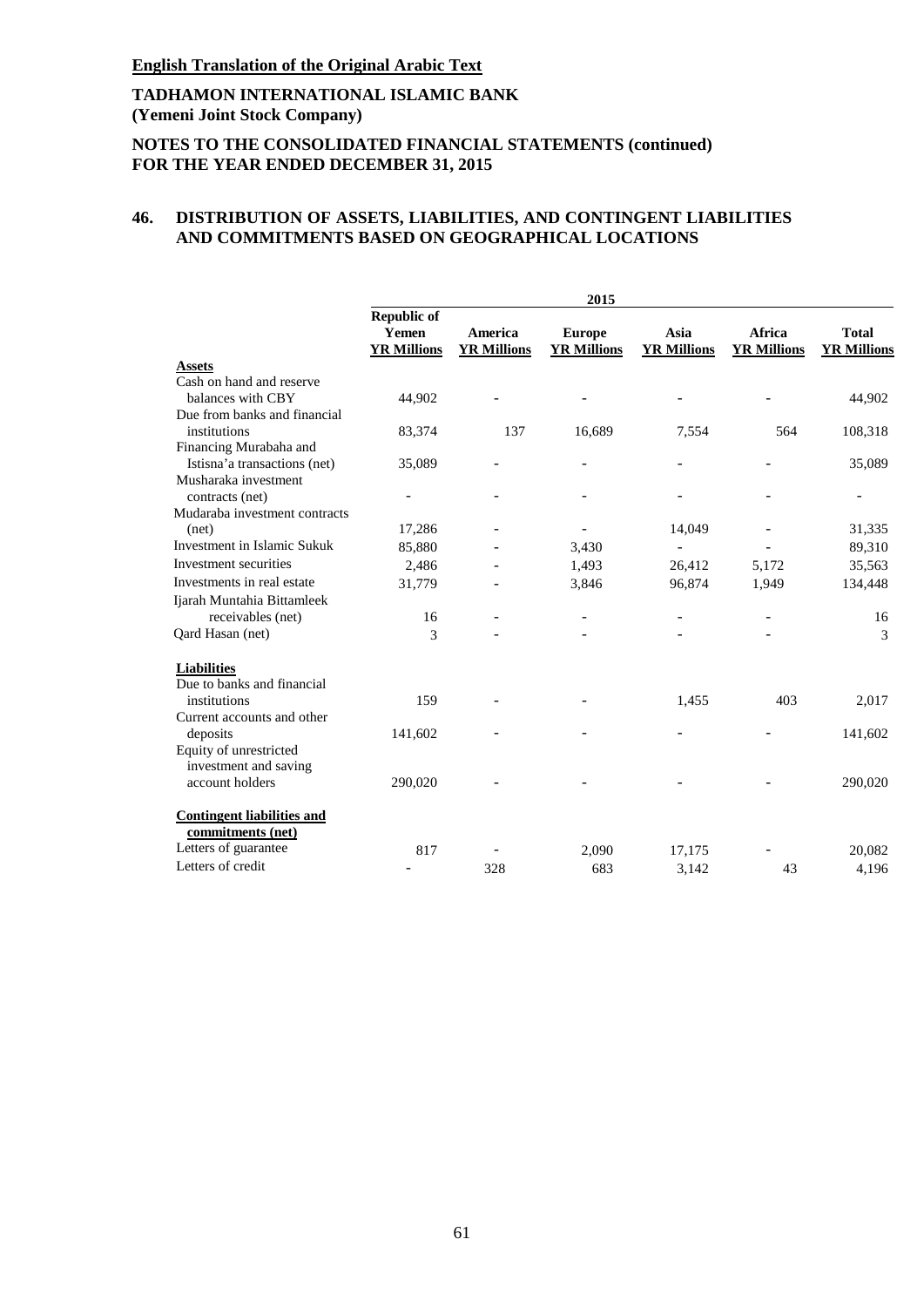# **NOTES TO THE CONSOLIDATED FINANCIAL STATEMENTS (continued) FOR THE YEAR ENDED DECEMBER 31, 2015**

|                                                        | 2014                                              |                               |                                     |                            |                              |                                    |  |  |
|--------------------------------------------------------|---------------------------------------------------|-------------------------------|-------------------------------------|----------------------------|------------------------------|------------------------------------|--|--|
|                                                        | <b>Republic of</b><br>Yemen<br><b>YR Millions</b> | America<br><b>YR Millions</b> | <b>Europe</b><br><b>YR Millions</b> | Asia<br><b>YR Millions</b> | Africa<br><b>YR Millions</b> | <b>Total</b><br><b>YR Millions</b> |  |  |
| <b>Assets</b>                                          |                                                   |                               |                                     |                            |                              |                                    |  |  |
| Cash on hand and reserve                               |                                                   |                               |                                     |                            |                              |                                    |  |  |
| balances with CBY                                      | 51,484                                            |                               |                                     |                            |                              | 51,484                             |  |  |
| Due from banks and financial                           |                                                   |                               |                                     |                            |                              |                                    |  |  |
| institutions                                           | 21,525                                            | 1,845                         | 13,602                              | 15,000                     | 526                          | 52,498                             |  |  |
| Financing Murabaha and                                 |                                                   |                               |                                     |                            |                              |                                    |  |  |
| Istisna'a transactions (net)                           | 76,298                                            |                               |                                     |                            |                              | 76,298                             |  |  |
| Musharaka investments                                  |                                                   |                               |                                     |                            |                              |                                    |  |  |
| contracts (net)                                        |                                                   |                               |                                     | 269                        |                              | 269                                |  |  |
| Mudaraba investments                                   |                                                   |                               |                                     |                            |                              |                                    |  |  |
| contracts (net)                                        | 28,182                                            |                               | 438                                 | 14,022                     |                              | 42,642                             |  |  |
| Investment in Islamic Sukuk                            | 101,880                                           |                               | 3,438                               |                            |                              | 105,318                            |  |  |
| Investment securities                                  | 3,637                                             | 128                           | 1,598                               | 13,276                     | 4,908                        | 23,547                             |  |  |
| Investments in real estate                             | 19,217                                            | 788                           | 5,268                               | 118,312                    | 2,751                        | 146,336                            |  |  |
| Ijarah Muntahia Bittamleek                             |                                                   |                               |                                     |                            |                              |                                    |  |  |
| receivables (net)                                      | 2,904                                             |                               |                                     |                            |                              | 2,904                              |  |  |
| Qard Hasan (net)                                       | 4                                                 |                               |                                     |                            |                              | 4                                  |  |  |
| <b>Liabilities</b>                                     |                                                   |                               |                                     |                            |                              |                                    |  |  |
| Due to banks and financial                             |                                                   |                               |                                     |                            |                              |                                    |  |  |
| institutions                                           | 147                                               | 1                             | 36                                  | 54                         | 313                          | 551                                |  |  |
| Current accounts and other                             |                                                   |                               |                                     |                            |                              |                                    |  |  |
| deposits                                               | 128,995                                           |                               |                                     |                            |                              | 128,995                            |  |  |
| Equity of unrestricted                                 |                                                   |                               |                                     |                            |                              |                                    |  |  |
| investment and saving                                  |                                                   |                               |                                     |                            |                              |                                    |  |  |
| accounts' holders                                      | 323,523                                           |                               |                                     |                            |                              | 323,523                            |  |  |
| <b>Contingent liabilities and</b><br>commitments (net) |                                                   |                               |                                     |                            |                              |                                    |  |  |
| Letters of guarantee                                   | 23,424                                            |                               | 125                                 | 4,708                      |                              | 28,257                             |  |  |
| Letters of credit                                      |                                                   | 2,153                         | 5,405                               | 10,994                     | 364                          | 18,916                             |  |  |

### **47. SIGNIFICANT FOREIGN CURRENCIES' POSITIONS**

In order to comply with Central Bank of Yemen Circular No. (6) of 1998, the Bank establishes limits for each individual currency position as well as an aggregate limit for all currencies. Accordingly, the surplus in each individual currency position should not exceed 15% of the share capital and reserves, while the surplus in the aggregated currency position should not exceed 25% of the share capital and reserves. The following schedule reflects the Bank's significant foreign currencies positions at the consolidated financial statements date.

|                        |                               | 2015                       |                               | 2014                       |  |  |
|------------------------|-------------------------------|----------------------------|-------------------------------|----------------------------|--|--|
| US Dollar              | Surplus (deficit)<br>YR 000's | % of capital<br>& reserves | Surplus (deficit)<br>YR 000's | % of capital<br>& reserves |  |  |
|                        | 15,792,977                    | 42.83 %                    | 10,816,256                    | 29.42 %                    |  |  |
| <b>EURO</b>            | 664,999)                      | $1.80\%$                   | 404,699)                      | $1.10\%$                   |  |  |
| Saudi Riyals           | 1,302,434                     | 3.53 %                     | 12,134,293                    | 33.01 %                    |  |  |
| <b>Sterling Pound</b>  | 245,688)                      | $0.67\%$                   | 5,538,551                     | 15.07 %                    |  |  |
| <b>Emirates Dirham</b> | 17,737,281                    | 48.10 %                    | 36,020,233                    | 97.99 %                    |  |  |
| Other                  | 156,747                       | 0.43%                      | 8,374,458                     | 22.78 %                    |  |  |
| Net surplus            | 34,078,752                    | 92.42 %                    | 72,479,092                    | 19 <u>7.17 %</u>           |  |  |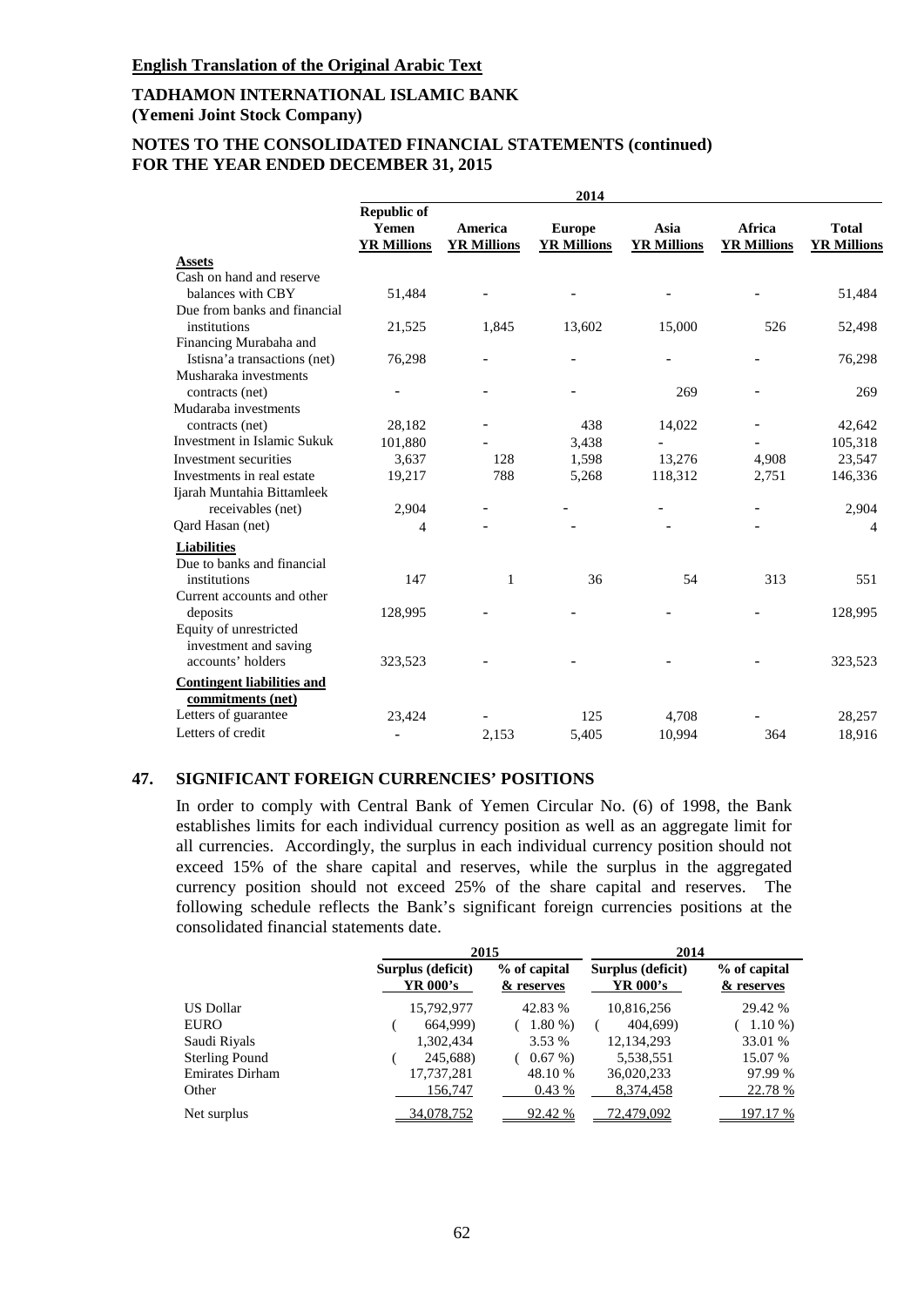# **NOTES TO THE CONSOLIDATED FINANCIAL STATEMENTS (continued) FOR THE YEAR ENDED DECEMBER 31, 2015**

### **48. TRANSACTIONS WITH RELATED PARTIES**

Parties are considered to be related if the party has the ability to control or exercise significant influence or joint operations over the Bank in making financial or operating decisions.

Related parties are presented in the Board of Directors, executive management, and companies owned by shareholders and board members.

The Bank deals with related parties on the same basis applied to third parties in accordance with Banks Law and Central Bank of Yemen instructions, included in Circular No. (4) of 1999, which limits credit transactions with related parties.

These transactions consist of direct and indirect financing transactions and other various transactions conducted as part of the Bank's normal activities.

The following are the balances of these transactions in the consolidated financial statements date:

| 2015<br><b>YR Millions</b> | 2014<br><b>YR Millions</b> |
|----------------------------|----------------------------|
| 2,877                      | 8,890                      |
| 143                        | 194                        |
| 1.238                      | 1,253                      |
| 256                        | 436                        |
| 9                          | 1,553                      |
| 61                         | 59                         |
|                            |                            |

#### **49. TAX POSITION**

- Corporate and salaries taxes have been cleared up to the year 2006.
- The Bank has submitted the tax declaration for the year 2007 within the legal deadline. The Bank was notified with additional tax assessment amounted YR 89 million for profit tax. The Bank has appealed this assessment in tax court and the case is still in progress up to date. The Bank management believes that this additional assessment will not result in any additional liabilities.
- The Bank has submitted the tax declaration for the year 2008. The Bank was notified with additional assessment amounted to YR 885 million related to the application of the exemption on revenues collected on financing to projects established under the investment law. The Bank has appealed this assessment and the tax appeal committee has not issued any decision up to date. The Bank management believes that this additional assessment will not result in any additional liabilities.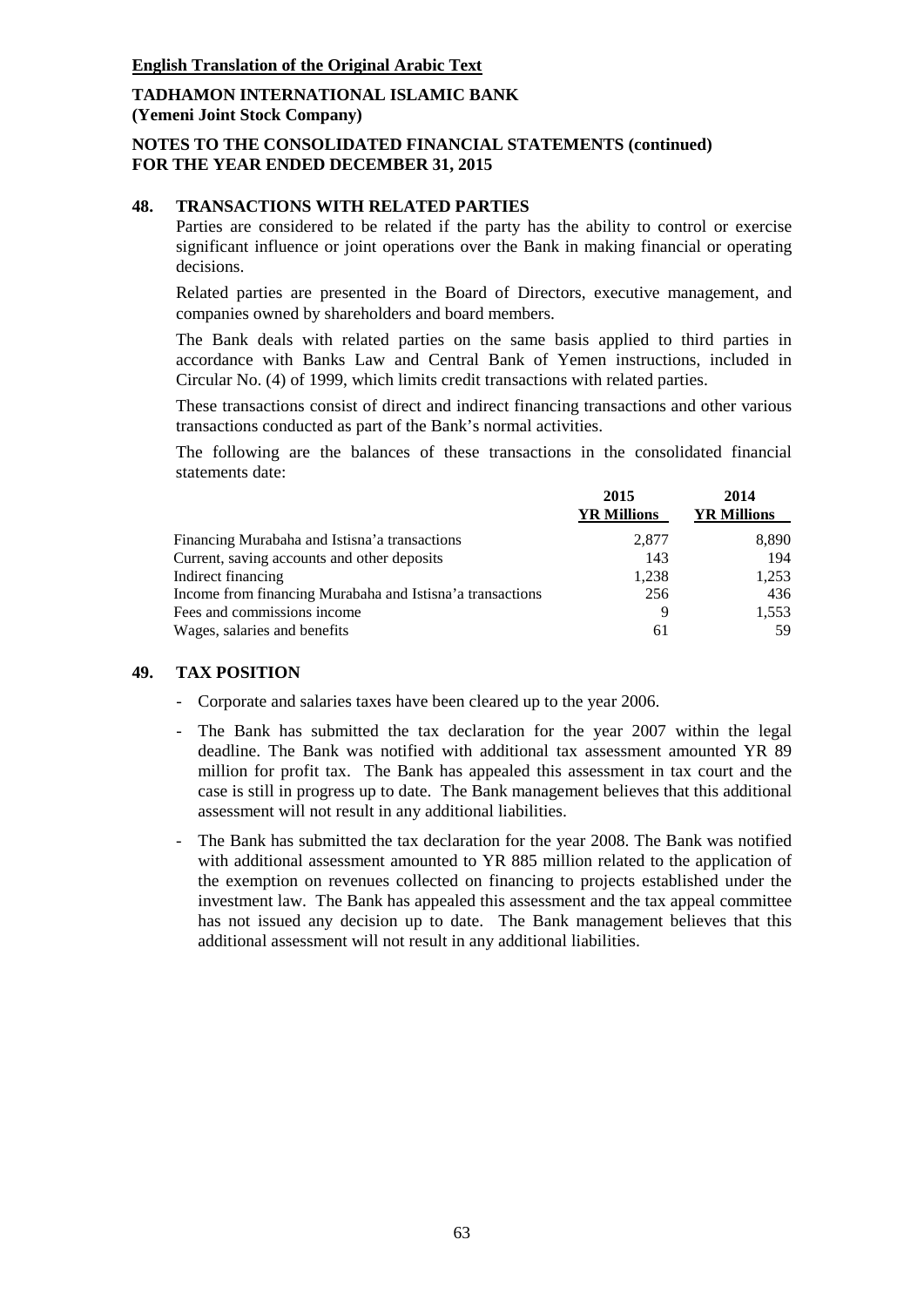# **NOTES TO THE CONSOLIDATED FINANCIAL STATEMENTS (continued) FOR THE YEAR ENDED DECEMBER 31, 2015**

- The Bank has submitted the tax declarations for the years from 2009 up to 2014. Inspections for these years are currently under review by the Tax Authority. The Bank has not received any notification of any other additional assessment for these years up to date.
- The Bank has paid the salary tax for the years from 2009 till of the year 2015 based on monthly declarations and the Bank has not received any notification of any other additional assessment for these years.

# **50. ZAKAT POSITION**

- The Bank submits its Zakat declarations annually and remits the amount due based on the declaration.
- The Bank has paid Zakat until the end of the year 2014 according to the Zakat declaration. No additional assessment notification was issued by the Zakat Department.

# **51. CONTINGENT LIABILITIES**

In the year 2013, Arcapita Bank B.S.C. has filed a legal case against the Group in US Bankruptcy Court Southern District of New York for setting off approximately US\$ 20 million (including the assets under management) of Wakala deposit against the amount placed with Arcapita Bank B.S.C. of US\$ 18.4 million (including the assets under management). The legal case is currently in progress in US Bankruptcy Court Southern District of New York. However, based on the opinion of the Group's legal counsel, management is confident that this will not result in any amount payable to Arcapita Bank.

In addition, the Group has filed a number of legal cases before the Public Fund Court and the Commercial Court against third parties, and management has provided for the necessary provisions for these cases. Also, there are legal cases filed against the Group at the respective courts, and the Group's management believes that there are no obligations that will arise on those cases.

# **52. COMPARATIVE FIGURES**

# *a. Consolidated financial statements of the Group*

Certain comparative figures have been restated due to the adoption of the amendments to FAS No. 23 (refer to Note 3). Other than those mentioned in Note 3, the reclassifications did not affect equity or accumulated loss.

*b. Separate financial statements of the Bank*

Since 2010, the management has recognized the investment in subsidiaries under the equity method of accounting and that is through carried the investment in the statement of financial position at cost plus post acquisition changes in the Bank's share of net assets of the subsidiaries.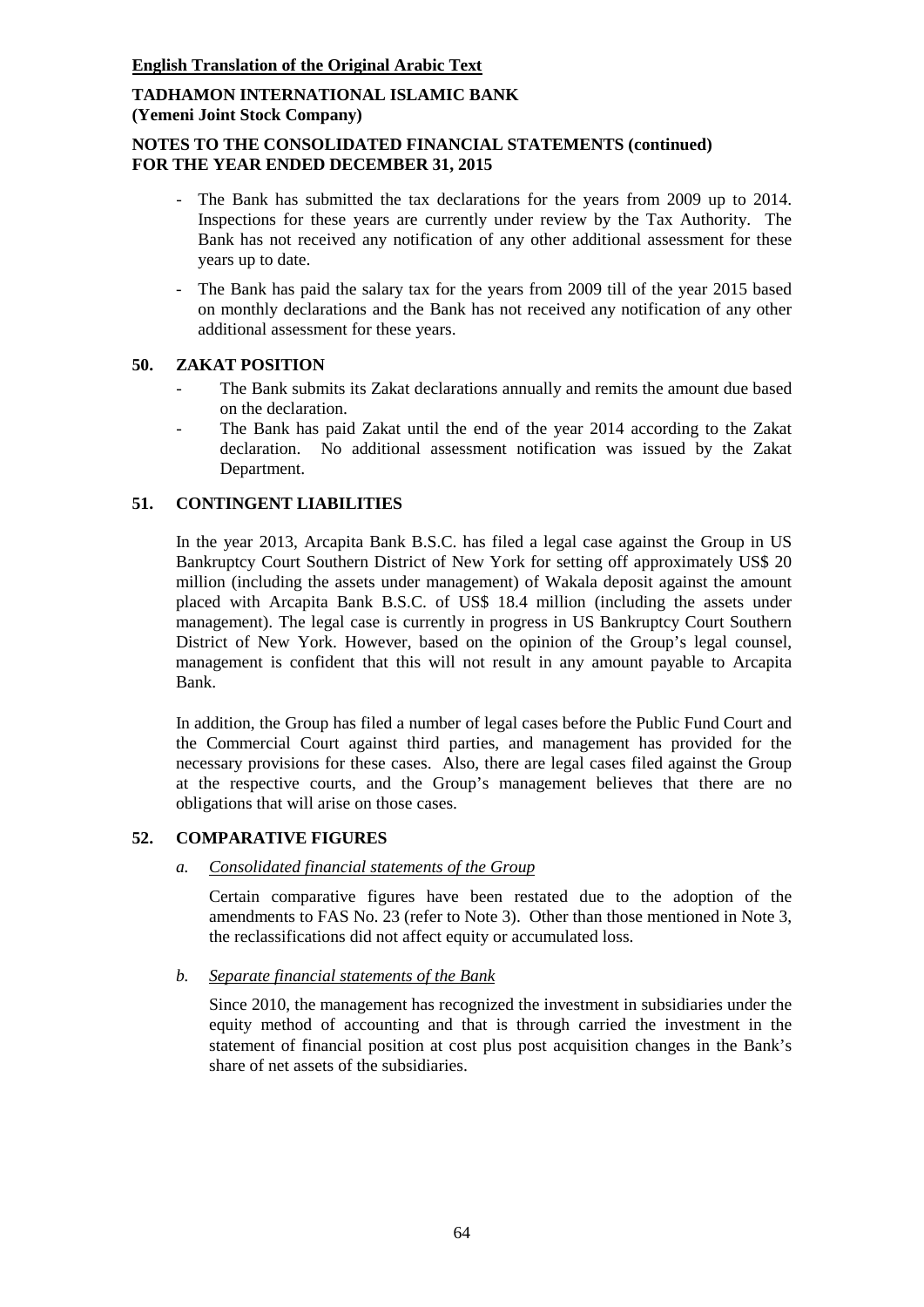# **NOTES TO THE CONSOLIDATED FINANCIAL STATEMENTS (continued) FOR THE YEAR ENDED DECEMBER 31, 2015**

As stated above, the investment in subsidiaries in the separate financial statements of the Bank are measured at cost as at December 31, 2015 with the restatement of the financial statement of the Bank for the year ended December 31, 2014 (comparative year) as follows:

|                   | As previously<br>reported<br>YR 000 | <b>Adjustments</b><br>on balance<br>YR 000 | <b>Balance after</b><br>adjustments<br>YR 000 | <b>Equity method</b><br>impact<br>YR 000 | <b>Balance after</b><br>restated<br>YR 000 |
|-------------------|-------------------------------------|--------------------------------------------|-----------------------------------------------|------------------------------------------|--------------------------------------------|
| Investment in     |                                     |                                            |                                               |                                          |                                            |
| subsidiaries      | 8.726.250                           | 5,709,180)                                 | 3.017.070                                     | 721,623)                                 | 2.295.447                                  |
| Retained earnings | 1,001,930                           | ٠                                          | 1,001,930                                     | 721,623)                                 | 280,307                                    |

### **53. OPERATING ENVIRONMENT IN YEMEN**

Lately, the Republic of Yemen suffered from political, security and economic crises, which starting from March 2015 resulted in a decline of the country's business and economic activities.

The final resolution and the effects of the above events are difficult to predict due to the events' continuation at the date of issuing the consolidated financial statements for the year 2015. Management confirms it is taking appropriate measures to support the sustainability of the Bank's business in the current economical circumstances that could affect the consolidated financial statements for the year ended on December 31, 2015, management estimates of the fair values of the assets and liabilities, and the budget plan for the year 2016.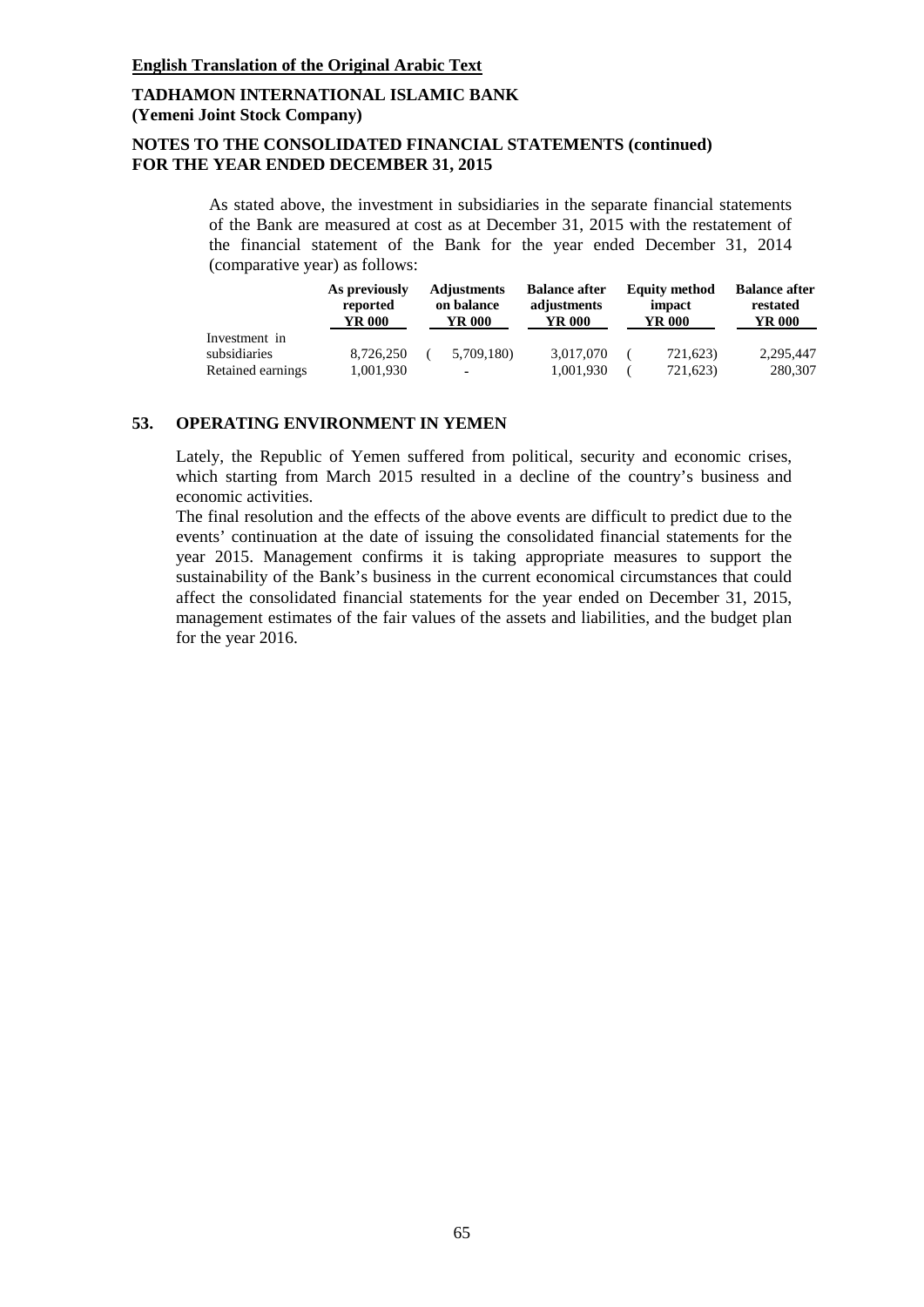# **TADHAMON INTERNATIONAL ISLAMIC BANK (Yemeni Joint Stock Company)**

### **NOTES TO THE CONSOLIDATED FINANCIAL STATEMENTS (continued) FOR THE YEAR ENDED DECEMBER 31, 2015**

### **THE SEPARATE FINANCIAL STATEMENTS FOR TADHAMON INTERNATIONAL ISLAMIC BANK – SANA'A, REPUBLIC OF YEMEN**

# **1. STATEMENT OF FINANCIAL POSITION AS AT DECEMBER 31, 2015**

|                                                                            | 2015<br><b>YR 000s</b> | 2014<br>(Restated)<br><b>YR 000s</b> |
|----------------------------------------------------------------------------|------------------------|--------------------------------------|
| <b>Assets</b>                                                              |                        |                                      |
| Cash on hand and reserve balances with Central Bank of Yemen (CBY)         | 44,901,774             | 51,483,483                           |
| Due from banks and financial institutions                                  | 99,590,562             | 46,505,032                           |
| Financing Murabaha and Istisna'a transactions (net)                        | 35,088,898             | 76,298,191                           |
| Musharaka investment contracts (net)                                       |                        | 268,613                              |
| Mudaraba investment contracts (net)                                        | 31,335,303             | 42,641,622                           |
| Investment in Islamic Sukuk                                                | 88,028,900             | 105,318,240                          |
| Investment securities                                                      | 2,499,569              | 22,825,543                           |
| Investment in real estate                                                  | 112,801,892            | 125,900,881                          |
| Ijarah Muntahia Bittamleek receivables (net)                               | 15,726                 | 42,756                               |
| Qard Hasan (net)                                                           | 2,794                  | 4,421                                |
| Investment in subsidiaries                                                 | 2,439,651              | 2,295,447                            |
| Debit balances and other assets (net)                                      | 78,500,702             | 36,538,537                           |
| Property and equipment (net)                                               | 5,350,156              | 5,782,164                            |
| Total assets                                                               | 500,555,927            | 515,904,930                          |
| Liabilities, investment accounts' holders and equity<br><b>Liabilities</b> |                        |                                      |
| Due to banks and financial institutions                                    | 2,017,420              | 550,567                              |
| Current accounts and other deposits                                        | 142,797,700            | 128,995,204                          |
| Credit balances and other liabilities                                      | 5,153,623              | 5,740,829                            |
| Other provisions                                                           | 505,779                | 786,824                              |
| <b>Total liabilities</b>                                                   | 150,474,522            | 136,073,424                          |
| Equity of unrestricted investment and saving accounts' holders             | 290,020,395            | 323,522,776                          |
| Total liabilities and investment accounts' holders                         | 440,494,917            | 459,596,200                          |
| <b>Equity</b>                                                              |                        |                                      |
| Share capital                                                              | 20,000,000             | 20,000,000                           |
| Statutory reserve                                                          | 16,499,262             | 16,499,262                           |
| General reserve                                                            | 261,246                | 261,246                              |
| Other reserve                                                              | 25,446,380             | 19,267,915                           |
| Accumulated (loss) earnings (Restated note 52)                             | 2,145,878              | 280,307                              |
| Total equity                                                               | 60,061,010             | 56,308,730                           |
| Total liabilities, investment accounts' holders and equity                 | 500,555,927            | 515,904,930                          |
| Contingent liabilities and commitments (net)                               | 24,278,088             | 47,172,830                           |